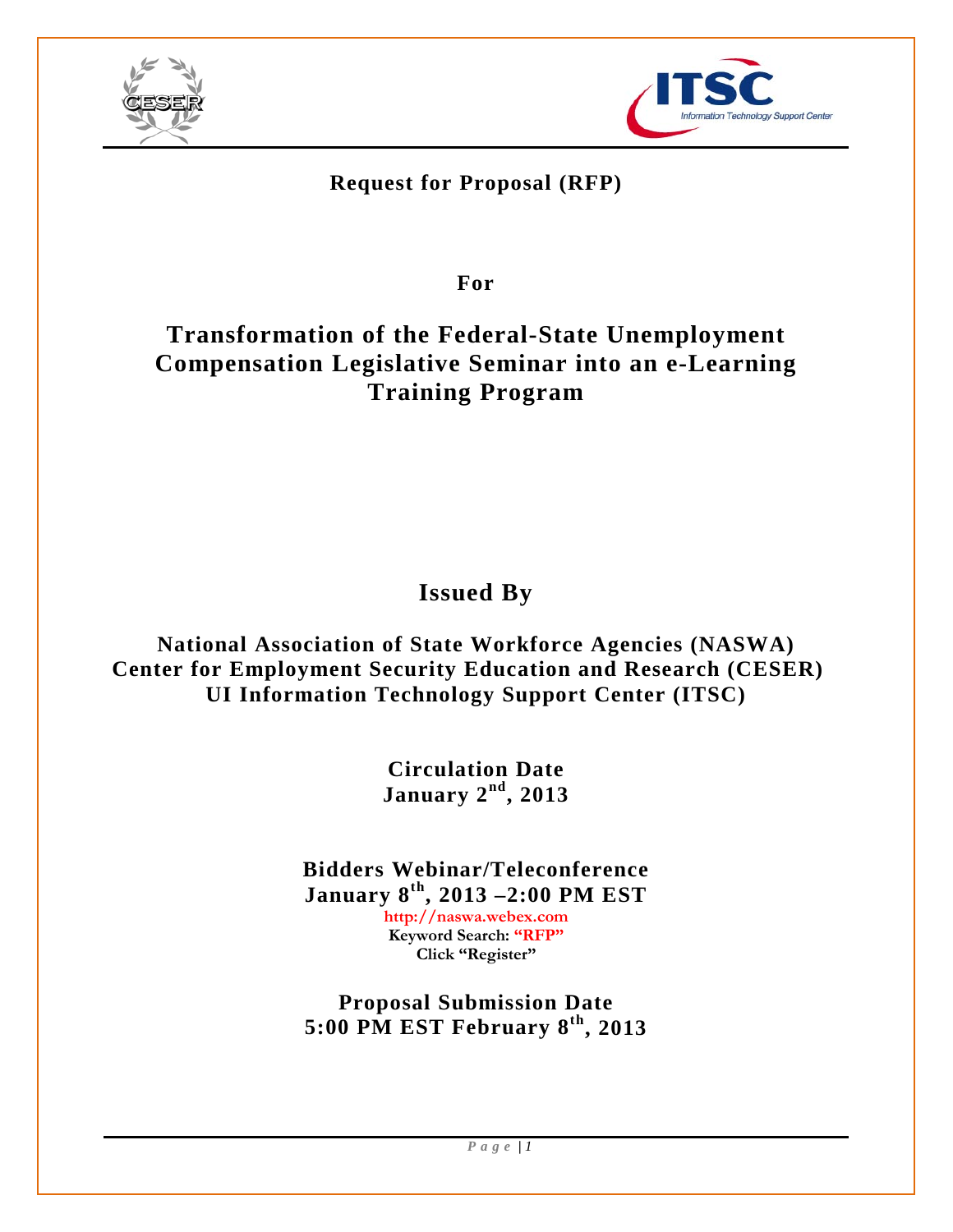



**Appendix 3**: Legislative Training Manual Contents **Appendix 4:** Continuing Legal Education Units **Appendix 5**: ITSC Project Management Plan Outline **Appendix 6**: ITSC Draft Project Schedule **Appendix 7:** Contract General Terms and Conditions

**Important Dates:**

**RFP Publication Date: January 2, 2013** 

**Bidders Webinar/Teleconference: January 8, 2013 2:00 PM ET** 

- http://naswa.webex.com
- Keyword Search: "RFP"
- Click "Register"

**Notice of Intent to Submit a Proposal Deadline: January 10, 2013 5:00 PM ET**

**Proposal Due Date: February 8, 2103, by 5:00 p.m. EDT to [rfp\\_responses@itsc.org](mailto:rfp_responses@itsc.org)**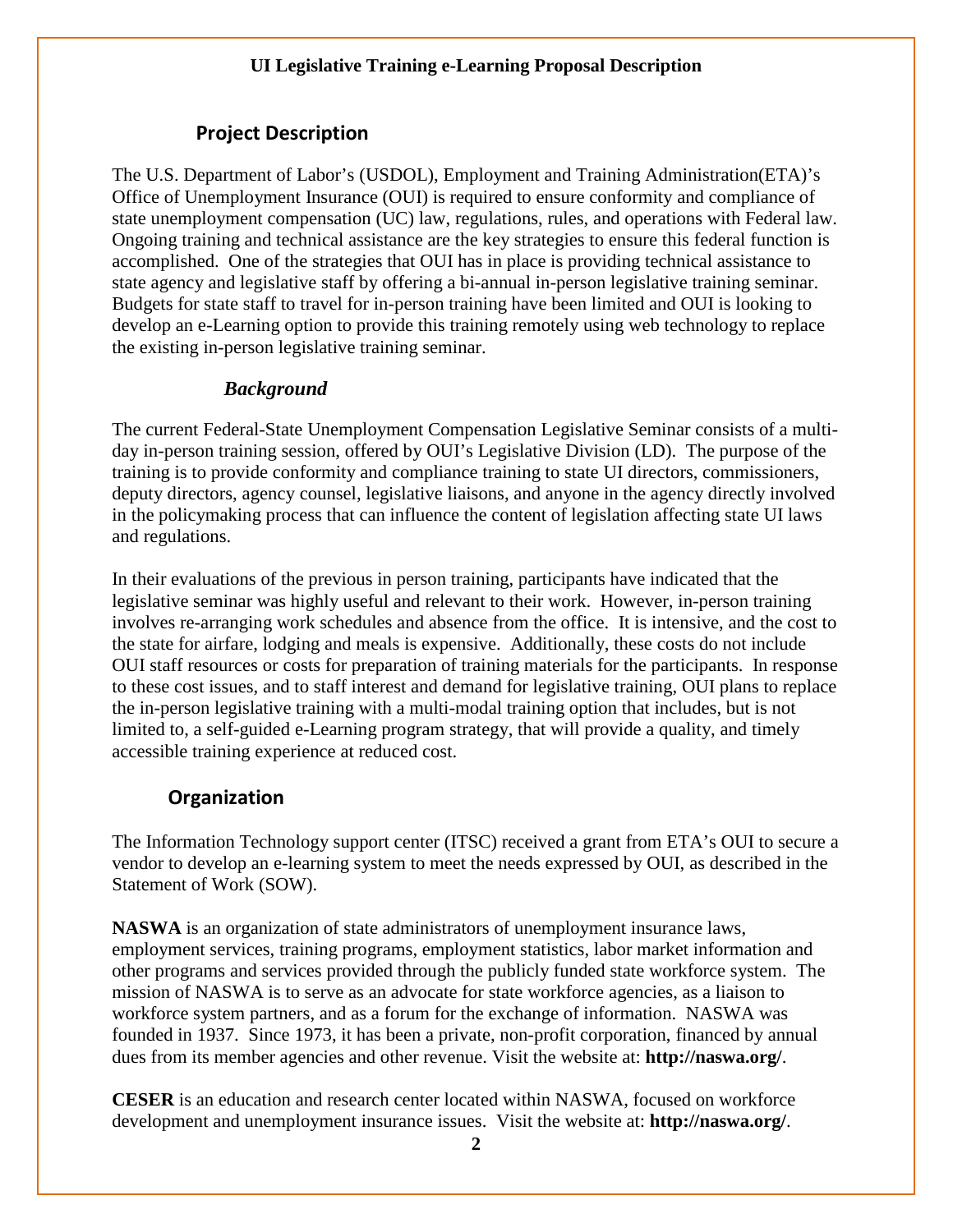



# **Request for Proposal (RFP)**

**For** 

# **Transformation of the Federal-State Unemployment Compensation Legislative Seminar into an e-Learning Training Program**

# **Issued By**

**National Association of State Workforce Agencies (NASWA) Center for Employment Security Education and Research (CESER) UI Information Technology Support Center (ITSC)**

> **Circulation Date January 2nd , 2013**

**Bidders Webinar/Teleconference January 8th , 2013 –2:00 PM EST http://naswa.webex.com Keyword Search: "RFP" Click "Register"**

**Proposal Submission Date 5:00 PM EST February 8th , 2013**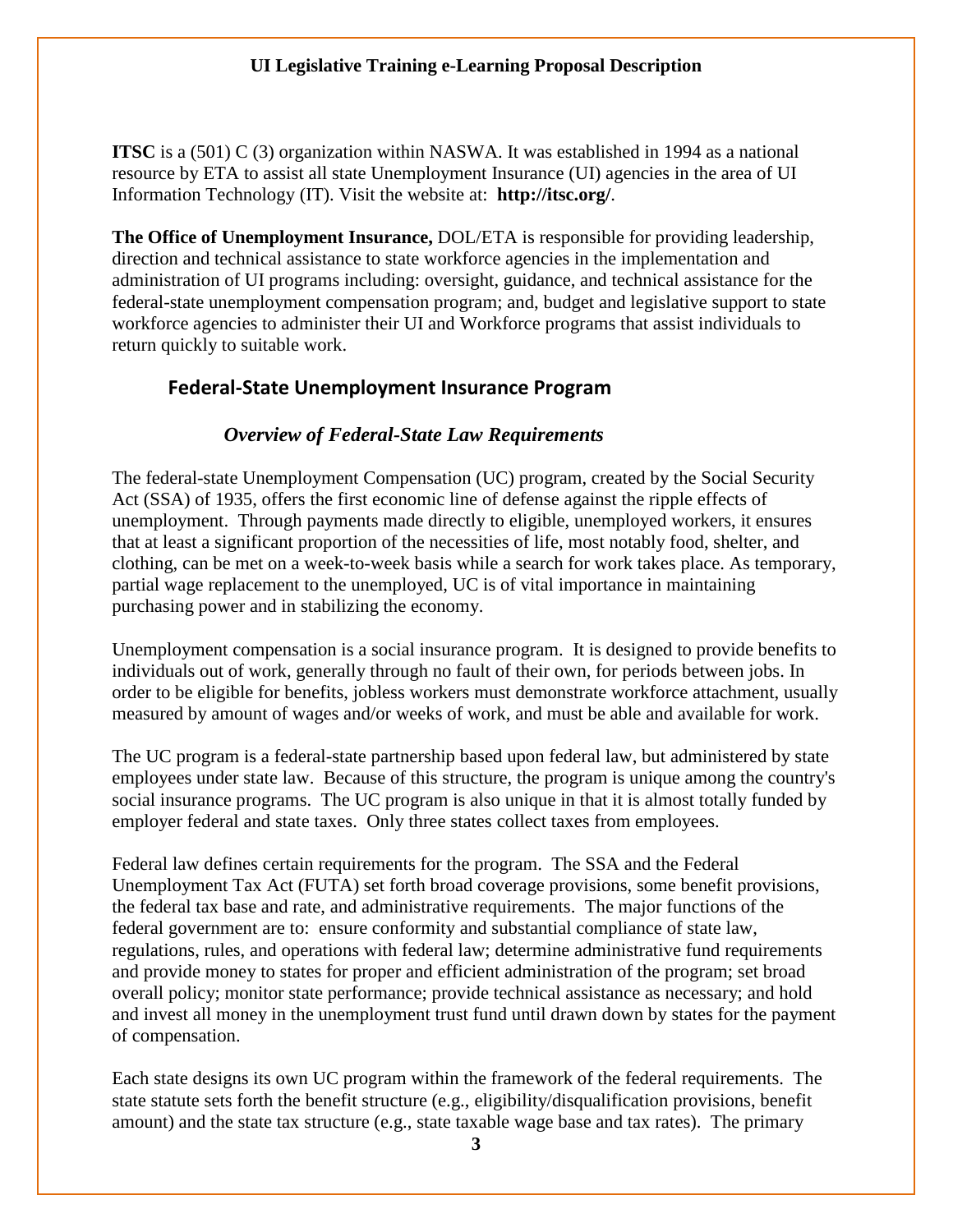### **Project Description**

The U.S. Department of Labor's (USDOL), Employment and Training Administration(ETA)'s Office of Unemployment Insurance (OUI) is required to ensure conformity and compliance of state unemployment compensation (UC) law, regulations, rules, and operations with Federal law. Ongoing training and technical assistance are the key strategies to ensure this federal function is accomplished. One of the strategies that OUI has in place is providing technical assistance to state agency and legislative staff by offering a bi-annual in-person legislative training seminar. Budgets for state staff to travel for in-person training have been limited and OUI is looking to develop an e-Learning option to provide this training remotely using web technology to replace the existing in-person legislative training seminar.

#### *Background*

The current Federal-State Unemployment Compensation Legislative Seminar consists of a multiday in-person training session, offered by OUI's Legislative Division (LD). The purpose of the training is to provide conformity and compliance training to state UI directors, commissioners, deputy directors, agency counsel, legislative liaisons, and anyone in the agency directly involved in the policymaking process that can influence the content of legislation affecting state UI laws and regulations.

In their evaluations of the previous in person training, participants have indicated that the legislative seminar was highly useful and relevant to their work. However, in-person training involves re-arranging work schedules and absence from the office. It is intensive, and the cost to the state for airfare, lodging and meals is expensive. Additionally, these costs do not include OUI staff resources or costs for preparation of training materials for the participants. In response to these cost issues, and to staff interest and demand for legislative training, OUI plans to replace the in-person legislative training with a multi-modal training option that includes, but is not limited to, a self-guided e-Learning program strategy, that will provide a quality, and timely accessible training experience at reduced cost.

#### **Organization**

The Information Technology support center (ITSC) received a grant from ETA's OUI to secure a vendor to develop an e-learning system to meet the needs expressed by OUI, as described in the Statement of Work (SOW).

**NASWA** is an organization of state administrators of unemployment insurance laws, employment services, training programs, employment statistics, labor market information and other programs and services provided through the publicly funded state workforce system. The mission of NASWA is to serve as an advocate for state workforce agencies, as a liaison to workforce system partners, and as a forum for the exchange of information. NASWA was founded in 1937. Since 1973, it has been a private, non-profit corporation, financed by annual dues from its member agencies and other revenue. Visit the website at: **<http://naswa.org/>**.

**CESER** is an education and research center located within NASWA, focused on workforce development and unemployment insurance issues. Visit the website at: **<http://naswa.org/>**.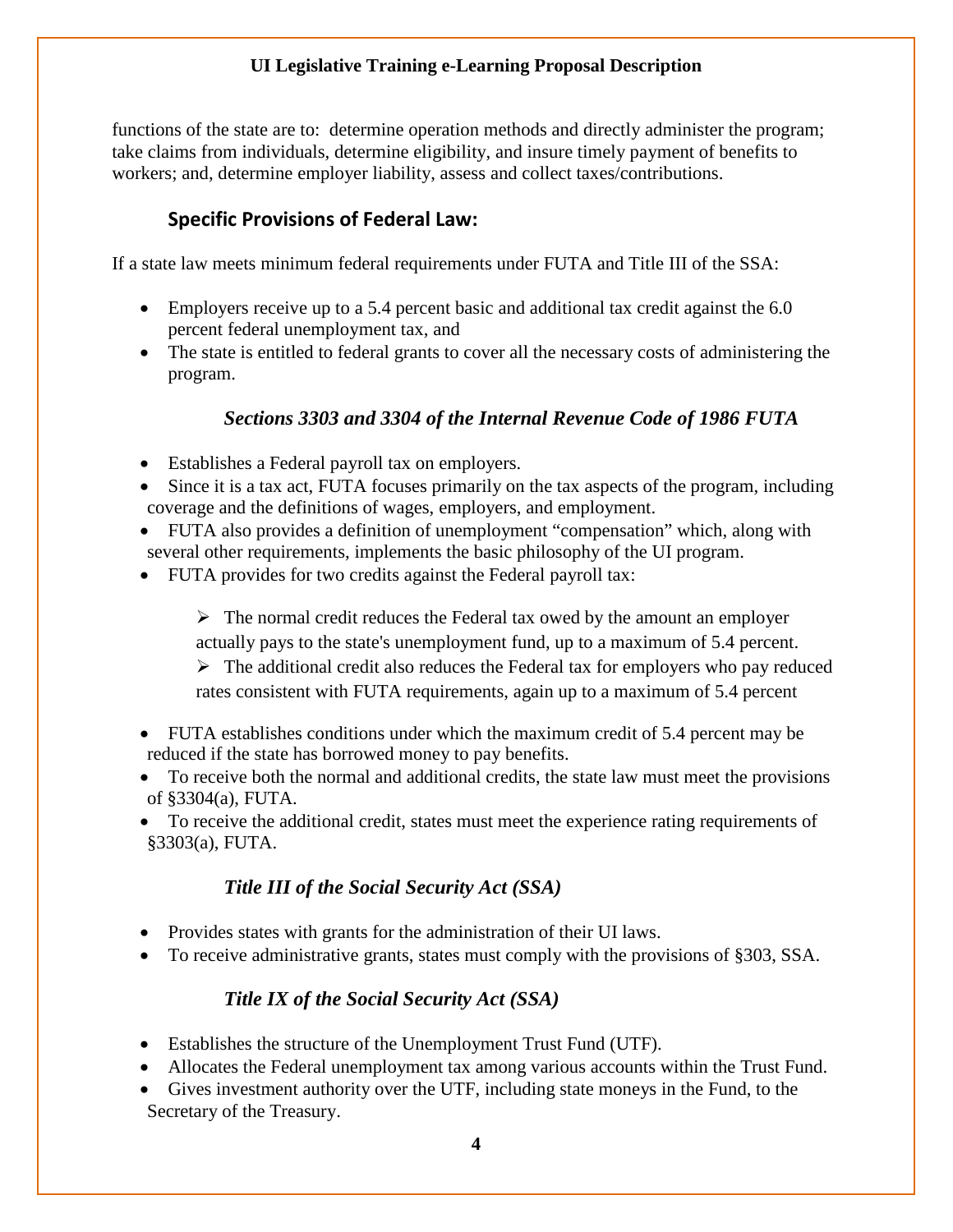**ITSC** is a (501) C (3) organization within NASWA. It was established in 1994 as a national resource by ETA to assist all state Unemployment Insurance (UI) agencies in the area of UI Information Technology (IT). Visit the website at: **<http://itsc.org/>**.

**The Office of Unemployment Insurance,** DOL/ETA is responsible for providing leadership, direction and technical assistance to state workforce agencies in the implementation and administration of UI programs including: oversight, guidance, and technical assistance for the federal-state unemployment compensation program; and, budget and legislative support to state workforce agencies to administer their UI and Workforce programs that assist individuals to return quickly to suitable work.

## **Federal-State Unemployment Insurance Program**

## *Overview of Federal-State Law Requirements*

The federal-state Unemployment Compensation (UC) program, created by the Social Security Act (SSA) of 1935, offers the first economic line of defense against the ripple effects of unemployment. Through payments made directly to eligible, unemployed workers, it ensures that at least a significant proportion of the necessities of life, most notably food, shelter, and clothing, can be met on a week-to-week basis while a search for work takes place. As temporary, partial wage replacement to the unemployed, UC is of vital importance in maintaining purchasing power and in stabilizing the economy.

Unemployment compensation is a social insurance program. It is designed to provide benefits to individuals out of work, generally through no fault of their own, for periods between jobs. In order to be eligible for benefits, jobless workers must demonstrate workforce attachment, usually measured by amount of wages and/or weeks of work, and must be able and available for work.

The UC program is a federal-state partnership based upon federal law, but administered by state employees under state law. Because of this structure, the program is unique among the country's social insurance programs. The UC program is also unique in that it is almost totally funded by employer federal and state taxes. Only three states collect taxes from employees.

Federal law defines certain requirements for the program. The SSA and the Federal Unemployment Tax Act (FUTA) set forth broad coverage provisions, some benefit provisions, the federal tax base and rate, and administrative requirements. The major functions of the federal government are to: ensure conformity and substantial compliance of state law, regulations, rules, and operations with federal law; determine administrative fund requirements and provide money to states for proper and efficient administration of the program; set broad overall policy; monitor state performance; provide technical assistance as necessary; and hold and invest all money in the unemployment trust fund until drawn down by states for the payment of compensation.

Each state designs its own UC program within the framework of the federal requirements. The state statute sets forth the benefit structure (e.g., eligibility/disqualification provisions, benefit amount) and the state tax structure (e.g., state taxable wage base and tax rates). The primary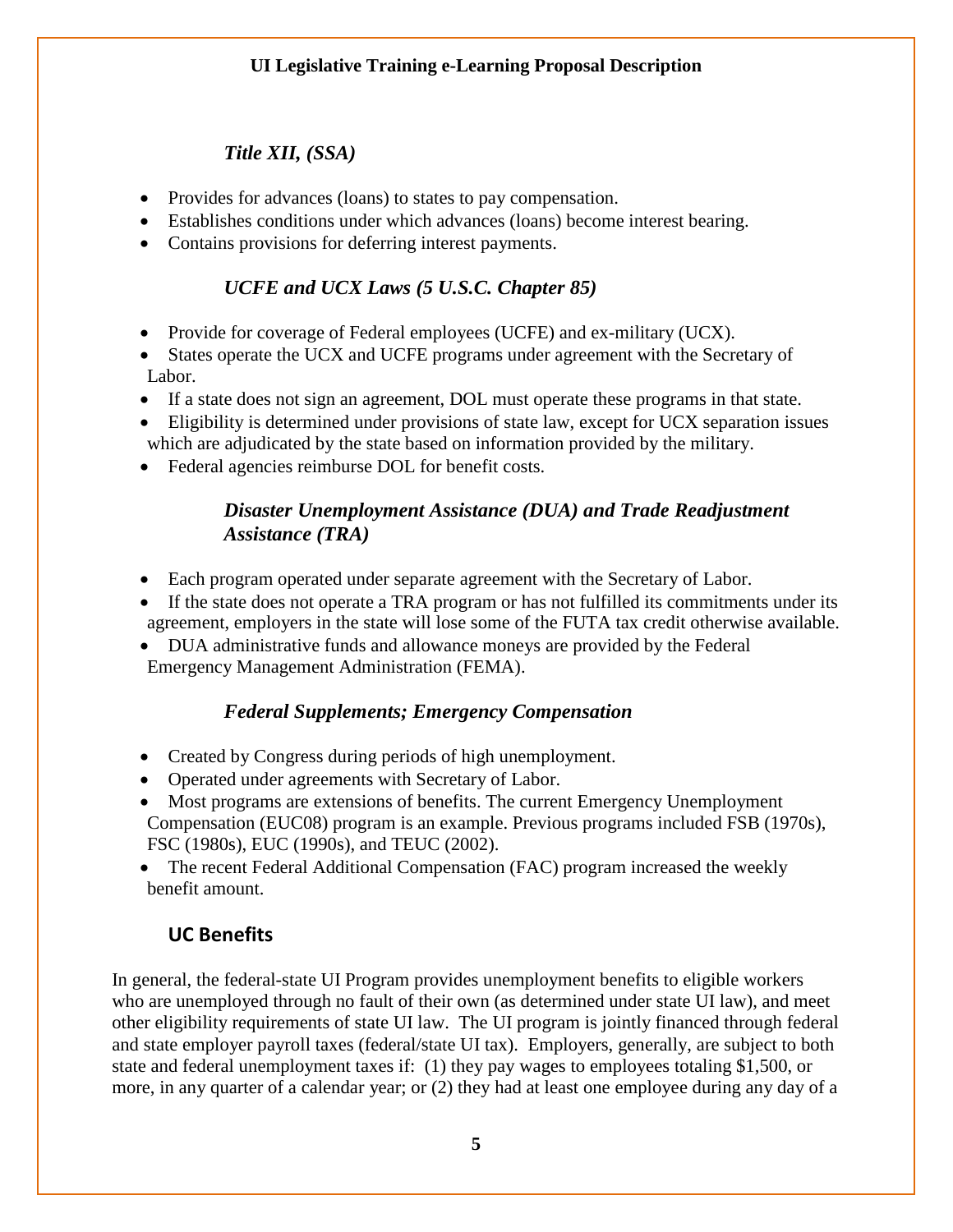functions of the state are to: determine operation methods and directly administer the program; take claims from individuals, determine eligibility, and insure timely payment of benefits to workers; and, determine employer liability, assess and collect taxes/contributions.

### **Specific Provisions of Federal Law:**

If a state law meets minimum federal requirements under FUTA and Title III of the SSA:

- Employers receive up to a 5.4 percent basic and additional tax credit against the 6.0 percent federal unemployment tax, and
- The state is entitled to federal grants to cover all the necessary costs of administering the program.

## *Sections 3303 and 3304 of the Internal Revenue Code of 1986 FUTA*

- Establishes a Federal payroll tax on employers.
- Since it is a tax act, FUTA focuses primarily on the tax aspects of the program, including coverage and the definitions of wages, employers, and employment.
- FUTA also provides a definition of unemployment "compensation" which, along with several other requirements, implements the basic philosophy of the UI program.
- FUTA provides for two credits against the Federal payroll tax:

 $\triangleright$  The normal credit reduces the Federal tax owed by the amount an employer actually pays to the state's unemployment fund, up to a maximum of 5.4 percent.

 $\triangleright$  The additional credit also reduces the Federal tax for employers who pay reduced rates consistent with FUTA requirements, again up to a maximum of 5.4 percent

- FUTA establishes conditions under which the maximum credit of 5.4 percent may be reduced if the state has borrowed money to pay benefits.
- To receive both the normal and additional credits, the state law must meet the provisions of §3304(a), FUTA.
- To receive the additional credit, states must meet the experience rating requirements of §3303(a), FUTA.

#### *Title III of the Social Security Act (SSA)*

- Provides states with grants for the administration of their UI laws.
- To receive administrative grants, states must comply with the provisions of §303, SSA.

## *Title IX of the Social Security Act (SSA)*

- Establishes the structure of the Unemployment Trust Fund (UTF).
- Allocates the Federal unemployment tax among various accounts within the Trust Fund.
- Gives investment authority over the UTF, including state moneys in the Fund, to the Secretary of the Treasury.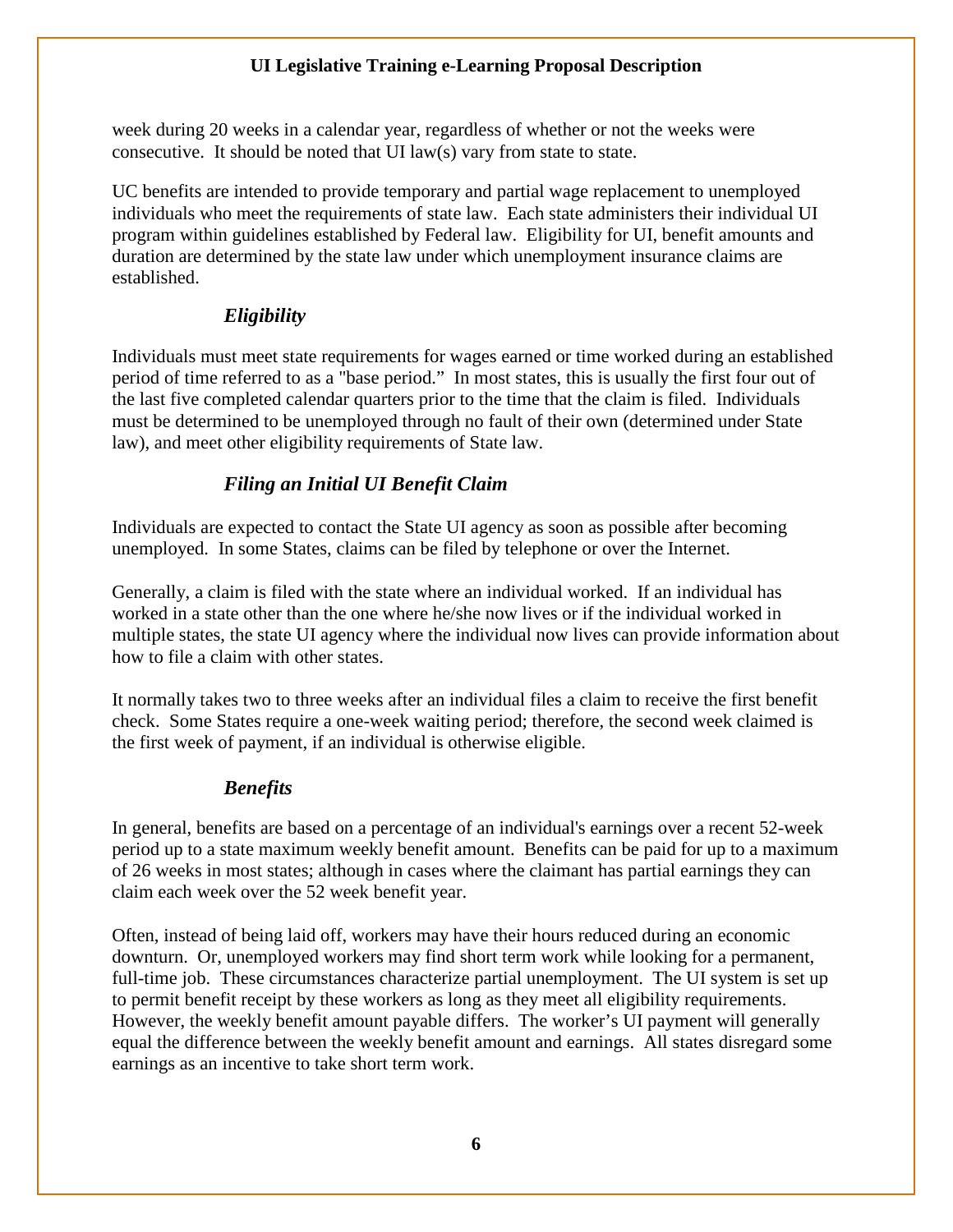## *Title XII, (SSA)*

- Provides for advances (loans) to states to pay compensation.
- Establishes conditions under which advances (loans) become interest bearing.
- Contains provisions for deferring interest payments.

## *UCFE and UCX Laws (5 U.S.C. Chapter 85)*

- Provide for coverage of Federal employees (UCFE) and ex-military (UCX).
- States operate the UCX and UCFE programs under agreement with the Secretary of Labor.
- If a state does not sign an agreement, DOL must operate these programs in that state.
- Eligibility is determined under provisions of state law, except for UCX separation issues which are adjudicated by the state based on information provided by the military.
- Federal agencies reimburse DOL for benefit costs.

## *Disaster Unemployment Assistance (DUA) and Trade Readjustment Assistance (TRA)*

- Each program operated under separate agreement with the Secretary of Labor.
- If the state does not operate a TRA program or has not fulfilled its commitments under its agreement, employers in the state will lose some of the FUTA tax credit otherwise available.
- DUA administrative funds and allowance moneys are provided by the Federal Emergency Management Administration (FEMA).

## *Federal Supplements; Emergency Compensation*

- Created by Congress during periods of high unemployment.
- Operated under agreements with Secretary of Labor.
- Most programs are extensions of benefits. The current Emergency Unemployment Compensation (EUC08) program is an example. Previous programs included FSB (1970s), FSC (1980s), EUC (1990s), and TEUC (2002).
- The recent Federal Additional Compensation (FAC) program increased the weekly benefit amount.

## **UC Benefits**

In general, the federal-state UI Program provides unemployment benefits to eligible workers who are unemployed through no fault of their own (as determined under state UI law), and meet other eligibility requirements of state UI law. The UI program is jointly financed through federal and state employer payroll taxes (federal/state UI tax). Employers, generally, are subject to both state and federal unemployment taxes if: (1) they pay wages to employees totaling \$1,500, or more, in any quarter of a calendar year; or (2) they had at least one employee during any day of a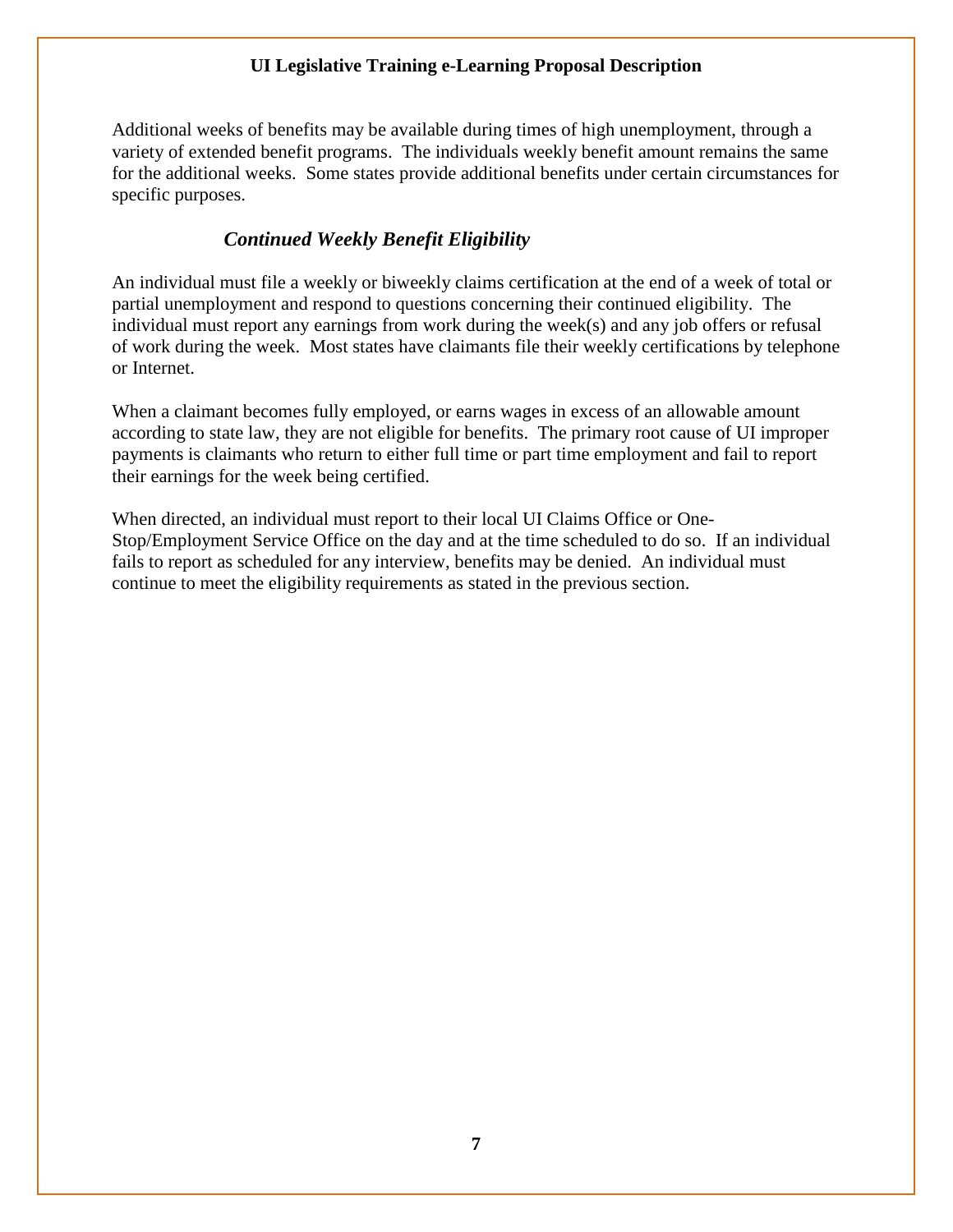week during 20 weeks in a calendar year, regardless of whether or not the weeks were consecutive. It should be noted that UI law(s) vary from state to state.

UC benefits are intended to provide temporary and partial wage replacement to unemployed individuals who meet the requirements of state law. Each state administers their individual UI program within guidelines established by Federal law. Eligibility for UI, benefit amounts and duration are determined by the state law under which unemployment insurance claims are established.

## *Eligibility*

Individuals must meet state requirements for wages earned or time worked during an established period of time referred to as a "base period." In most states, this is usually the first four out of the last five completed calendar quarters prior to the time that the claim is filed. Individuals must be determined to be unemployed through no fault of their own (determined under State law), and meet other eligibility requirements of State law.

## *Filing an Initial UI Benefit Claim*

Individuals are expected to [contact the State UI agency](http://www.servicelocator.org/OWSLinks.asp) as soon as possible after becoming unemployed. In some States, claims can be filed by telephone or over the Internet.

Generally, a claim is filed with the state where an individual worked. If an individual has worked in a state other than the one where he/she now lives or if the individual worked in multiple states, the state UI agency where the individual now lives can provide information about how to file a claim with other states.

It normally takes two to three weeks after an individual files a claim to receive the first benefit check. Some States require a one-week waiting period; therefore, the second week claimed is the first week of payment, if an individual is otherwise eligible.

## *Benefits*

In general, benefits are based on a percentage of an individual's earnings over a recent 52-week period up to a state maximum weekly benefit amount. Benefits can be paid for up to a maximum of 26 weeks in most states; although in cases where the claimant has partial earnings they can claim each week over the 52 week benefit year.

Often, instead of being laid off, workers may have their hours reduced during an economic downturn. Or, unemployed workers may find short term work while looking for a permanent, full-time job. These circumstances characterize partial unemployment. The UI system is set up to permit benefit receipt by these workers as long as they meet all eligibility requirements. However, the weekly benefit amount payable differs. The worker's UI payment will generally equal the difference between the weekly benefit amount and earnings. All states disregard some earnings as an incentive to take short term work.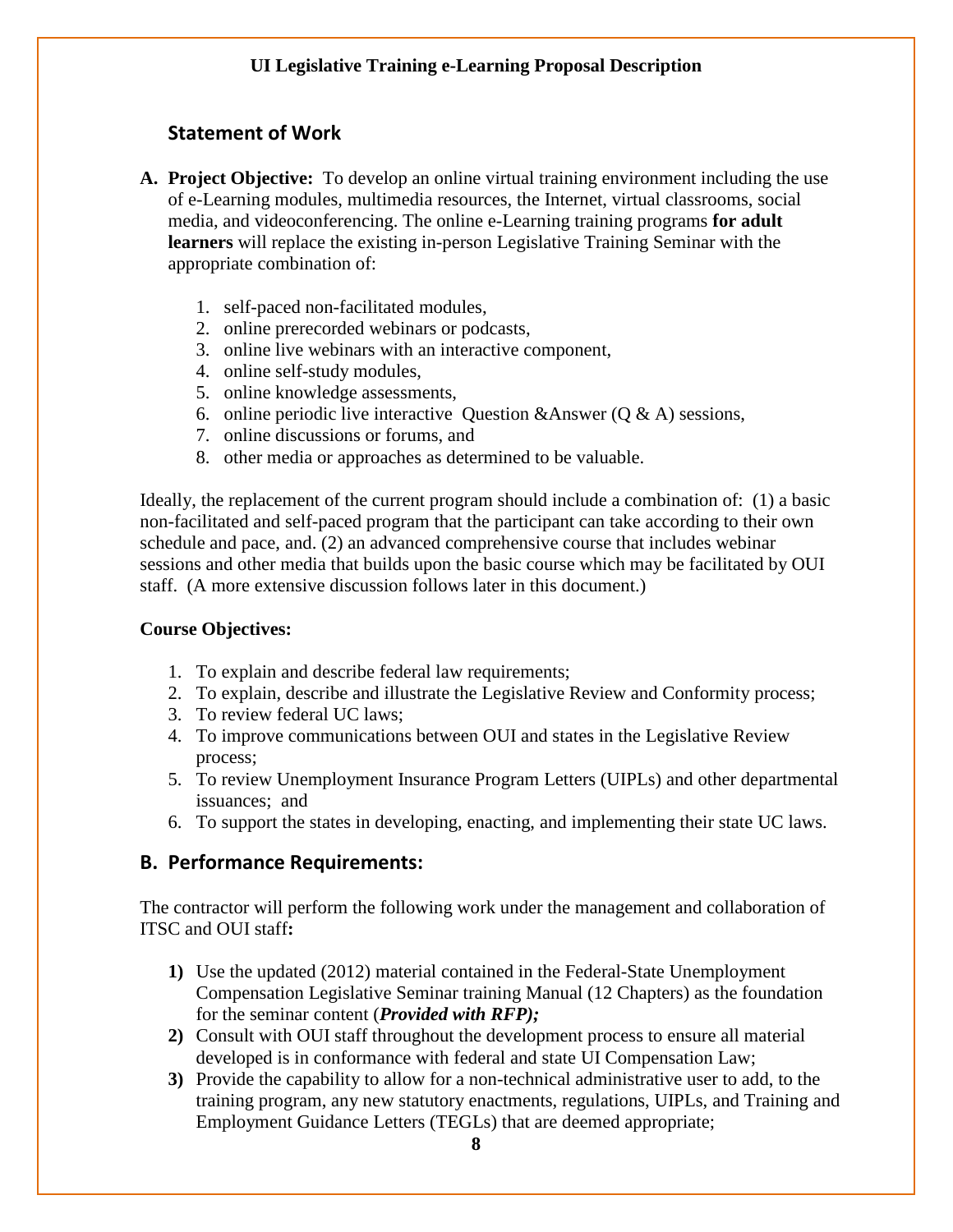Additional weeks of benefits may be available during times of high unemployment, through a variety of extended benefit programs. The individuals weekly benefit amount remains the same for the additional weeks. Some states provide additional benefits under certain circumstances for specific purposes.

### *Continued Weekly Benefit Eligibility*

An individual must file a weekly or biweekly claims certification at the end of a week of total or partial unemployment and respond to questions concerning their continued eligibility. The individual must report any earnings from work during the week(s) and any job offers or refusal of work during the week. Most states have claimants file their weekly certifications by telephone or Internet.

When a claimant becomes fully employed, or earns wages in excess of an allowable amount according to state law, they are not eligible for benefits. The primary root cause of UI improper payments is claimants who return to either full time or part time employment and fail to report their earnings for the week being certified.

When directed, an individual must report to their local UI Claims Office or One-Stop/Employment Service Office on the day and at the time scheduled to do so. If an individual fails to report as scheduled for any interview, benefits may be denied. An individual must continue to meet the eligibility requirements as stated in the previous section.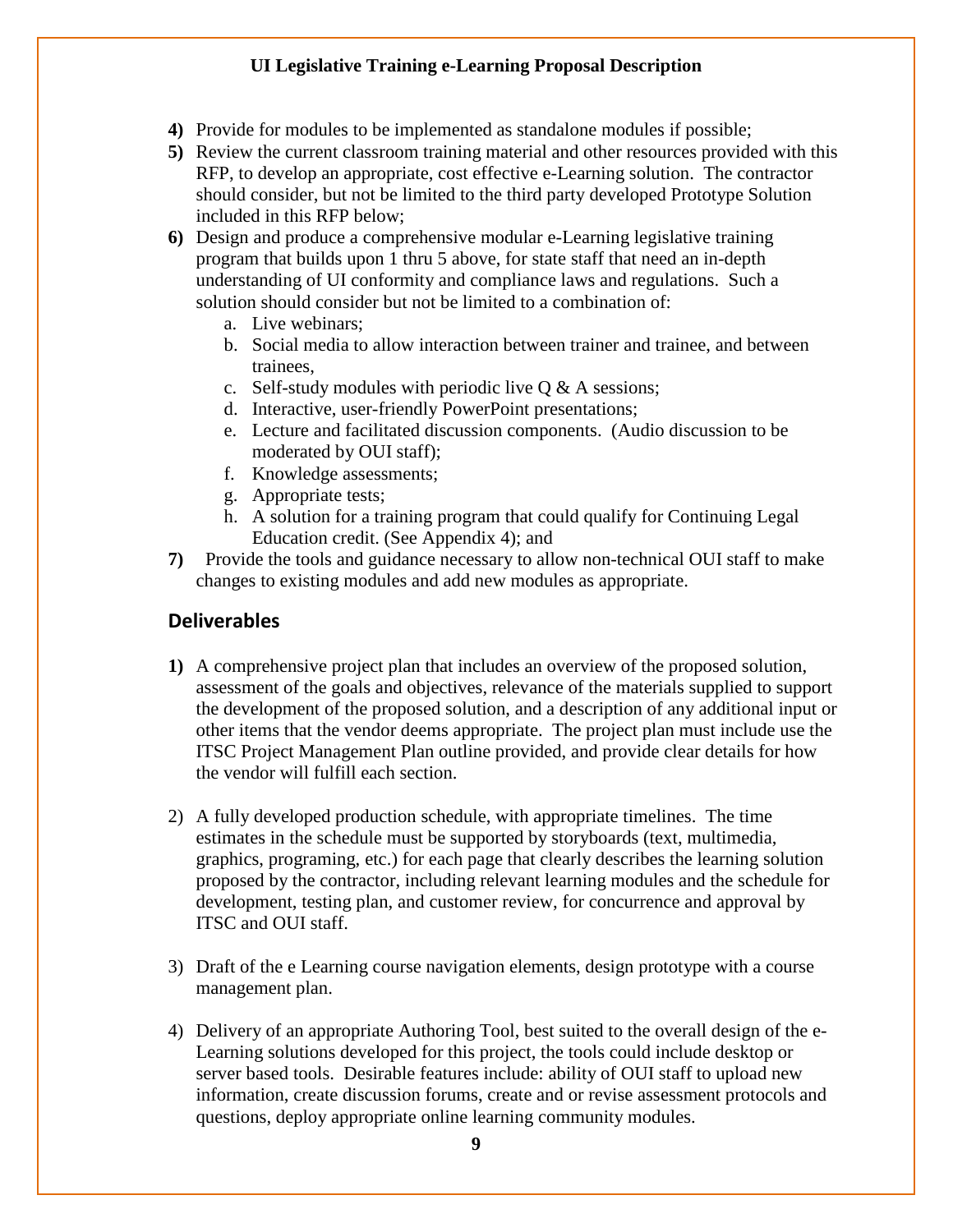## **Statement of Work**

- **A. Project Objective:** To develop an online virtual training environment including the use of e-Learning modules, multimedia resources, the Internet, virtual classrooms, social media, and videoconferencing. The online e-Learning training programs **for adult learners** will replace the existing in-person Legislative Training Seminar with the appropriate combination of:
	- 1. self-paced non-facilitated modules,
	- 2. online prerecorded webinars or podcasts,
	- 3. online live webinars with an interactive component,
	- 4. online self-study modules,
	- 5. online knowledge assessments,
	- 6. online periodic live interactive Question &Answer  $(0 \& A)$  sessions,
	- 7. online discussions or forums, and
	- 8. other media or approaches as determined to be valuable.

Ideally, the replacement of the current program should include a combination of: (1) a basic non-facilitated and self-paced program that the participant can take according to their own schedule and pace, and. (2) an advanced comprehensive course that includes webinar sessions and other media that builds upon the basic course which may be facilitated by OUI staff. (A more extensive discussion follows later in this document.)

#### **Course Objectives:**

- 1. To explain and describe federal law requirements;
- 2. To explain, describe and illustrate the Legislative Review and Conformity process;
- 3. To review federal UC laws;
- 4. To improve communications between OUI and states in the Legislative Review process;
- 5. To review Unemployment Insurance Program Letters (UIPLs) and other departmental issuances; and
- 6. To support the states in developing, enacting, and implementing their state UC laws.

#### **B. Performance Requirements:**

The contractor will perform the following work under the management and collaboration of ITSC and OUI staff**:**

- **1)** Use the updated (2012) material contained in the Federal-State Unemployment Compensation Legislative Seminar training Manual (12 Chapters) as the foundation for the seminar content (*Provided with RFP);*
- **2)** Consult with OUI staff throughout the development process to ensure all material developed is in conformance with federal and state UI Compensation Law;
- **3)** Provide the capability to allow for a non-technical administrative user to add, to the training program, any new statutory enactments, regulations, UIPLs, and Training and Employment Guidance Letters (TEGLs) that are deemed appropriate;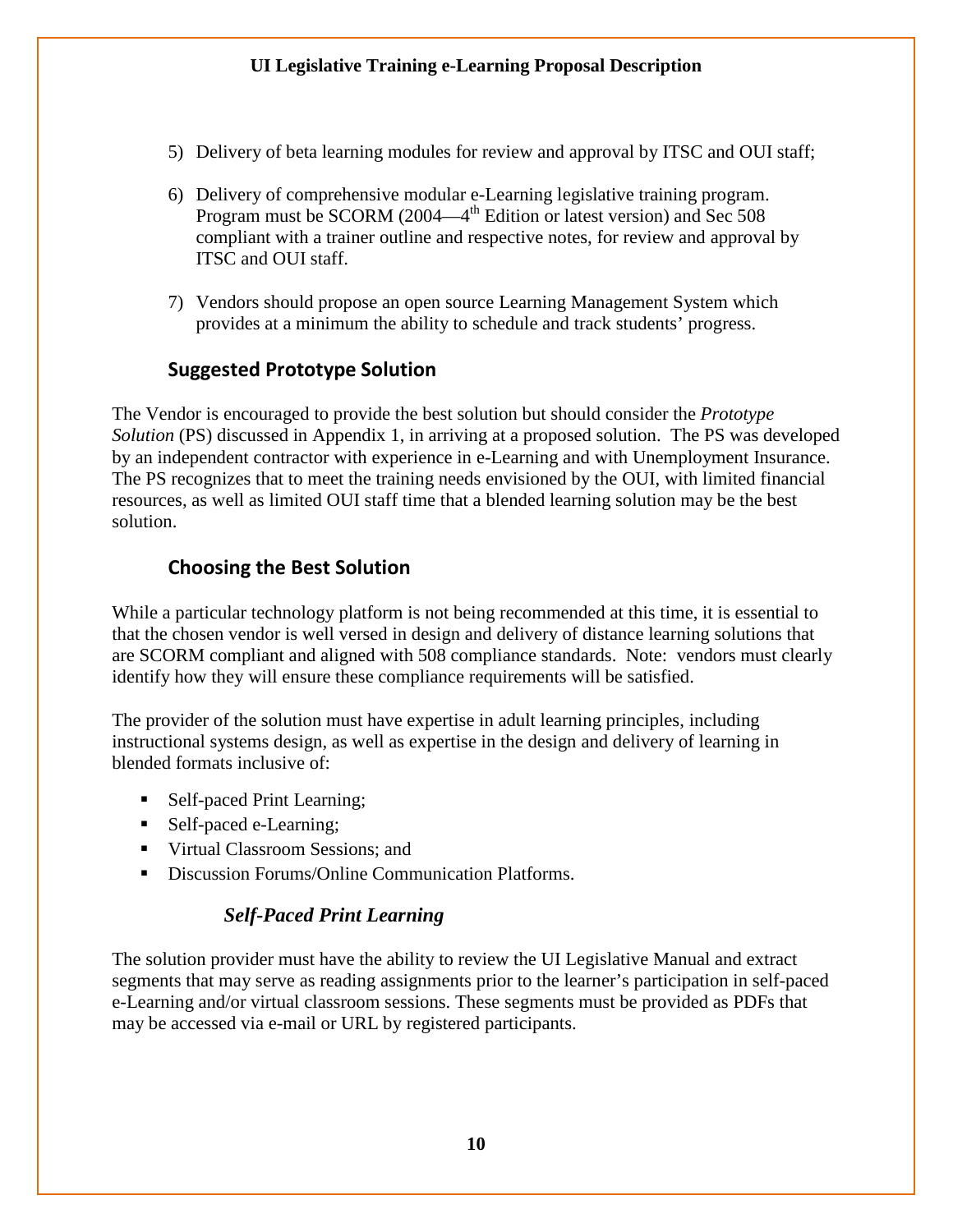- **4)** Provide for modules to be implemented as standalone modules if possible;
- **5)** Review the current classroom training material and other resources provided with this RFP, to develop an appropriate, cost effective e-Learning solution. The contractor should consider, but not be limited to the third party developed Prototype Solution included in this RFP below;
- **6)** Design and produce a comprehensive modular e-Learning legislative training program that builds upon 1 thru 5 above, for state staff that need an in-depth understanding of UI conformity and compliance laws and regulations. Such a solution should consider but not be limited to a combination of:
	- a. Live webinars;
	- b. Social media to allow interaction between trainer and trainee, and between trainees,
	- c. Self-study modules with periodic live  $Q & A$  sessions;
	- d. Interactive, user-friendly PowerPoint presentations;
	- e. Lecture and facilitated discussion components. (Audio discussion to be moderated by OUI staff);
	- f. Knowledge assessments;
	- g. Appropriate tests;
	- h. A solution for a training program that could qualify for Continuing Legal Education credit. (See Appendix 4); and
- **7)** Provide the tools and guidance necessary to allow non-technical OUI staff to make changes to existing modules and add new modules as appropriate.

#### **Deliverables**

- **1)** A comprehensive project plan that includes an overview of the proposed solution, assessment of the goals and objectives, relevance of the materials supplied to support the development of the proposed solution, and a description of any additional input or other items that the vendor deems appropriate. The project plan must include use the ITSC Project Management Plan outline provided, and provide clear details for how the vendor will fulfill each section.
- 2) A fully developed production schedule, with appropriate timelines. The time estimates in the schedule must be supported by storyboards (text, multimedia, graphics, programing, etc.) for each page that clearly describes the learning solution proposed by the contractor, including relevant learning modules and the schedule for development, testing plan, and customer review, for concurrence and approval by ITSC and OUI staff.
- 3) Draft of the e Learning course navigation elements, design prototype with a course management plan.
- 4) Delivery of an appropriate Authoring Tool, best suited to the overall design of the e-Learning solutions developed for this project, the tools could include desktop or server based tools. Desirable features include: ability of OUI staff to upload new information, create discussion forums, create and or revise assessment protocols and questions, deploy appropriate online learning community modules.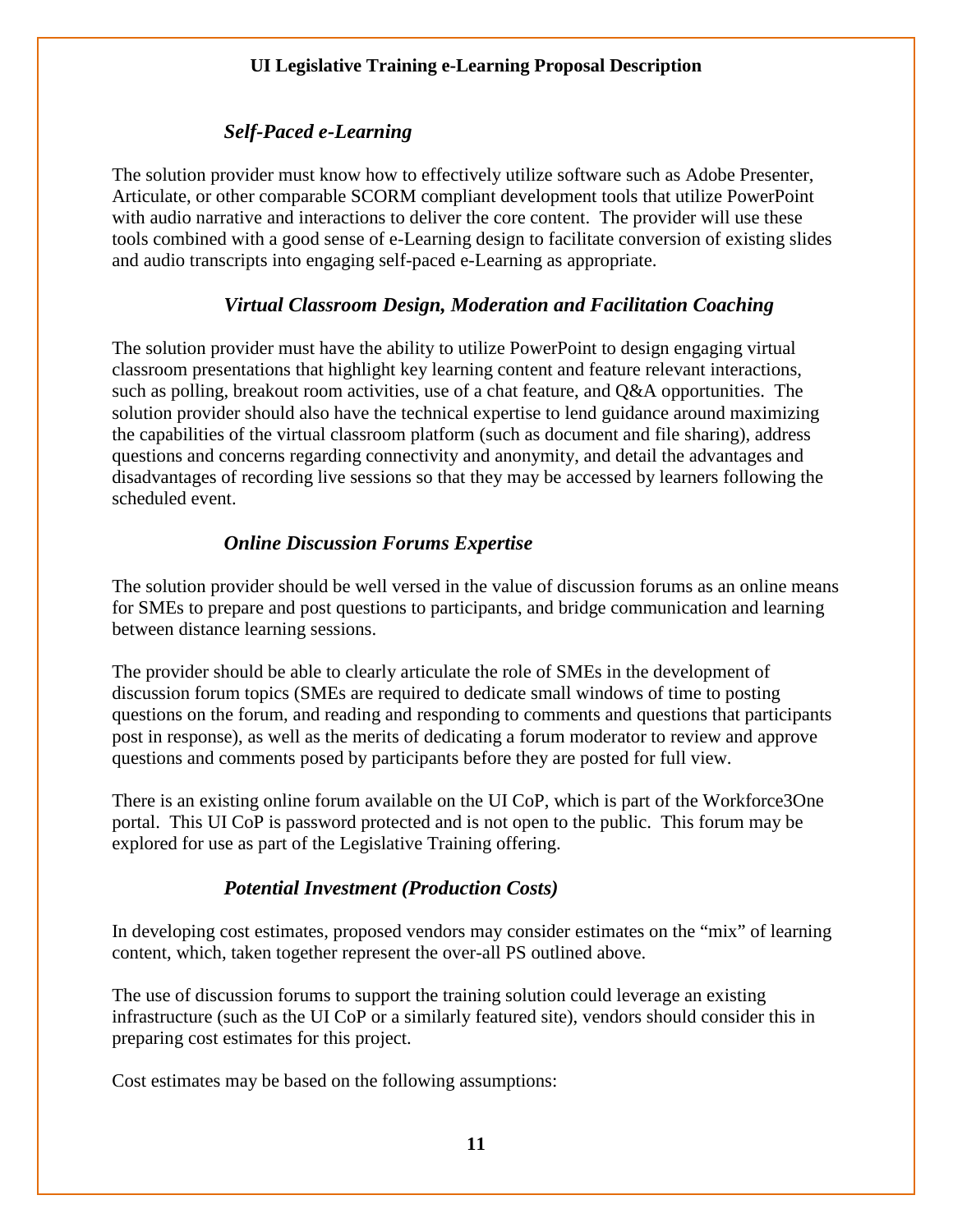- 5) Delivery of beta learning modules for review and approval by ITSC and OUI staff;
- 6) Delivery of comprehensive modular e-Learning legislative training program. Program must be SCORM (2004—4<sup>th</sup> Edition or latest version) and Sec 508 compliant with a trainer outline and respective notes, for review and approval by ITSC and OUI staff.
- 7) Vendors should propose an open source Learning Management System which provides at a minimum the ability to schedule and track students' progress.

## **Suggested Prototype Solution**

The Vendor is encouraged to provide the best solution but should consider the *Prototype Solution* (PS) discussed in Appendix 1, in arriving at a proposed solution. The PS was developed by an independent contractor with experience in e-Learning and with Unemployment Insurance. The PS recognizes that to meet the training needs envisioned by the OUI, with limited financial resources, as well as limited OUI staff time that a blended learning solution may be the best solution.

## **Choosing the Best Solution**

While a particular technology platform is not being recommended at this time, it is essential to that the chosen vendor is well versed in design and delivery of distance learning solutions that are SCORM compliant and aligned with 508 compliance standards. Note: vendors must clearly identify how they will ensure these compliance requirements will be satisfied.

The provider of the solution must have expertise in adult learning principles, including instructional systems design, as well as expertise in the design and delivery of learning in blended formats inclusive of:

- Self-paced Print Learning;
- Self-paced e-Learning;
- Virtual Classroom Sessions: and
- Discussion Forums/Online Communication Platforms.

## *Self-Paced Print Learning*

The solution provider must have the ability to review the UI Legislative Manual and extract segments that may serve as reading assignments prior to the learner's participation in self-paced e-Learning and/or virtual classroom sessions. These segments must be provided as PDFs that may be accessed via e-mail or URL by registered participants.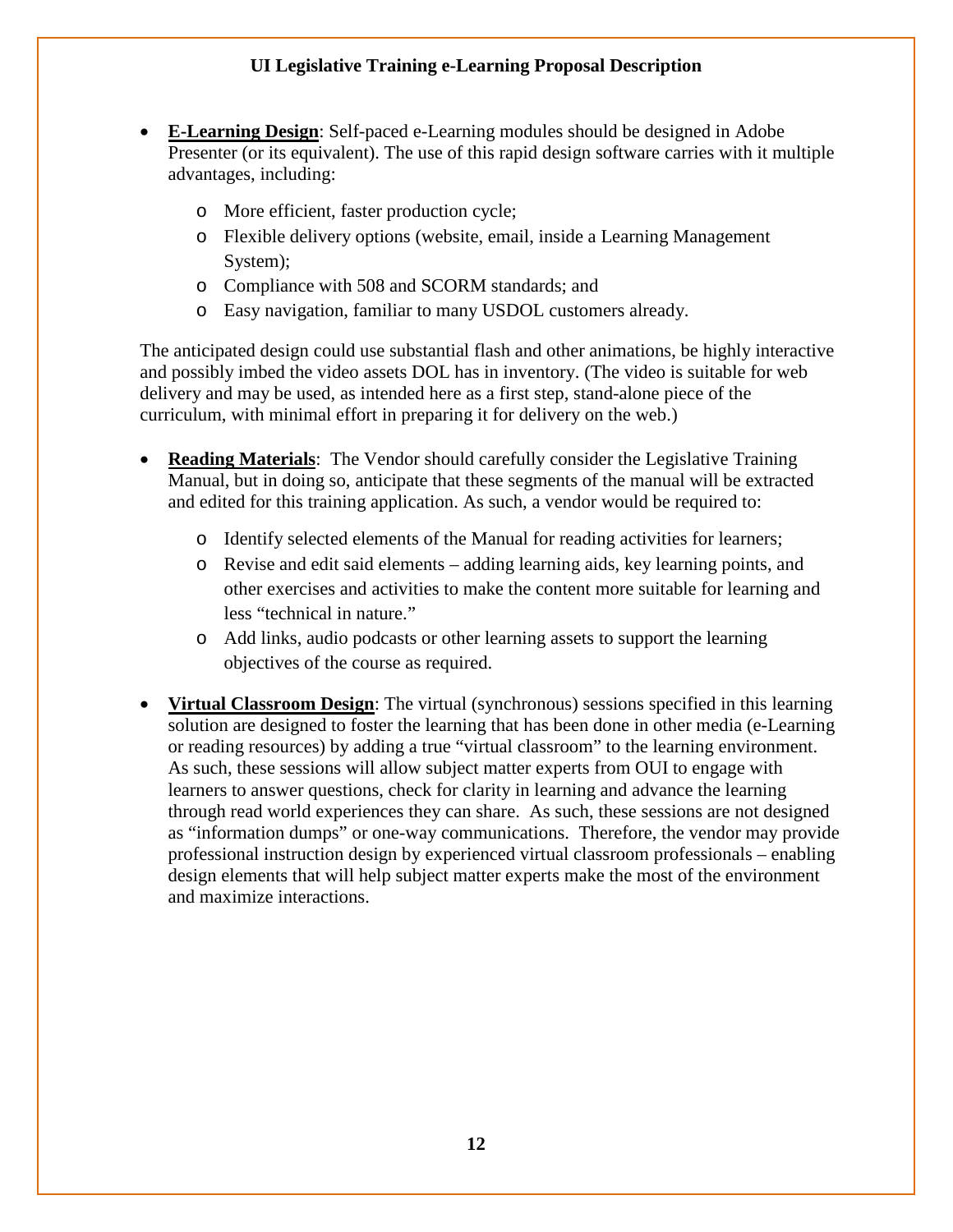## *Self-Paced e-Learning*

The solution provider must know how to effectively utilize software such as Adobe Presenter, Articulate, or other comparable SCORM compliant development tools that utilize PowerPoint with audio narrative and interactions to deliver the core content. The provider will use these tools combined with a good sense of e-Learning design to facilitate conversion of existing slides and audio transcripts into engaging self-paced e-Learning as appropriate.

## *Virtual Classroom Design, Moderation and Facilitation Coaching*

The solution provider must have the ability to utilize PowerPoint to design engaging virtual classroom presentations that highlight key learning content and feature relevant interactions, such as polling, breakout room activities, use of a chat feature, and Q&A opportunities. The solution provider should also have the technical expertise to lend guidance around maximizing the capabilities of the virtual classroom platform (such as document and file sharing), address questions and concerns regarding connectivity and anonymity, and detail the advantages and disadvantages of recording live sessions so that they may be accessed by learners following the scheduled event.

## *Online Discussion Forums Expertise*

The solution provider should be well versed in the value of discussion forums as an online means for SMEs to prepare and post questions to participants, and bridge communication and learning between distance learning sessions.

The provider should be able to clearly articulate the role of SMEs in the development of discussion forum topics (SMEs are required to dedicate small windows of time to posting questions on the forum, and reading and responding to comments and questions that participants post in response), as well as the merits of dedicating a forum moderator to review and approve questions and comments posed by participants before they are posted for full view.

There is an existing online forum available on the UI CoP, which is part of the Workforce3One portal. This UI CoP is password protected and is not open to the public. This forum may be explored for use as part of the Legislative Training offering.

## *Potential Investment (Production Costs)*

In developing cost estimates, proposed vendors may consider estimates on the "mix" of learning content, which, taken together represent the over-all PS outlined above.

The use of discussion forums to support the training solution could leverage an existing infrastructure (such as the UI CoP or a similarly featured site), vendors should consider this in preparing cost estimates for this project.

Cost estimates may be based on the following assumptions: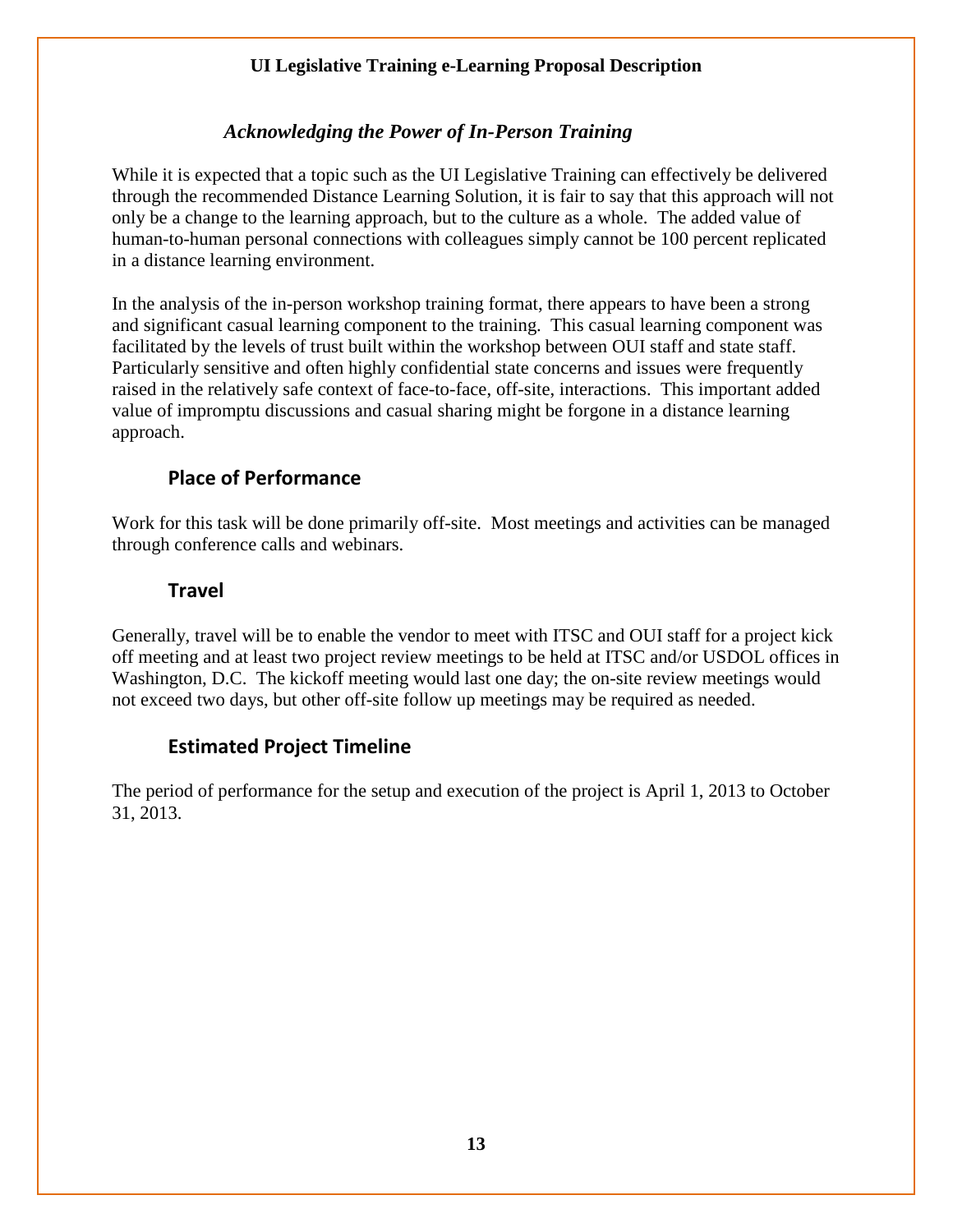- **E-Learning Design**: Self-paced e-Learning modules should be designed in Adobe Presenter (or its equivalent). The use of this rapid design software carries with it multiple advantages, including:
	- o More efficient, faster production cycle;
	- o Flexible delivery options (website, email, inside a Learning Management System);
	- o Compliance with 508 and SCORM standards; and
	- o Easy navigation, familiar to many USDOL customers already.

The anticipated design could use substantial flash and other animations, be highly interactive and possibly imbed the video assets DOL has in inventory. (The video is suitable for web delivery and may be used, as intended here as a first step, stand-alone piece of the curriculum, with minimal effort in preparing it for delivery on the web.)

- **Reading Materials**: The Vendor should carefully consider the Legislative Training Manual, but in doing so, anticipate that these segments of the manual will be extracted and edited for this training application. As such, a vendor would be required to:
	- o Identify selected elements of the Manual for reading activities for learners;
	- o Revise and edit said elements adding learning aids, key learning points, and other exercises and activities to make the content more suitable for learning and less "technical in nature."
	- o Add links, audio podcasts or other learning assets to support the learning objectives of the course as required.
- **Virtual Classroom Design**: The virtual (synchronous) sessions specified in this learning solution are designed to foster the learning that has been done in other media (e-Learning or reading resources) by adding a true "virtual classroom" to the learning environment. As such, these sessions will allow subject matter experts from OUI to engage with learners to answer questions, check for clarity in learning and advance the learning through read world experiences they can share. As such, these sessions are not designed as "information dumps" or one-way communications. Therefore, the vendor may provide professional instruction design by experienced virtual classroom professionals – enabling design elements that will help subject matter experts make the most of the environment and maximize interactions.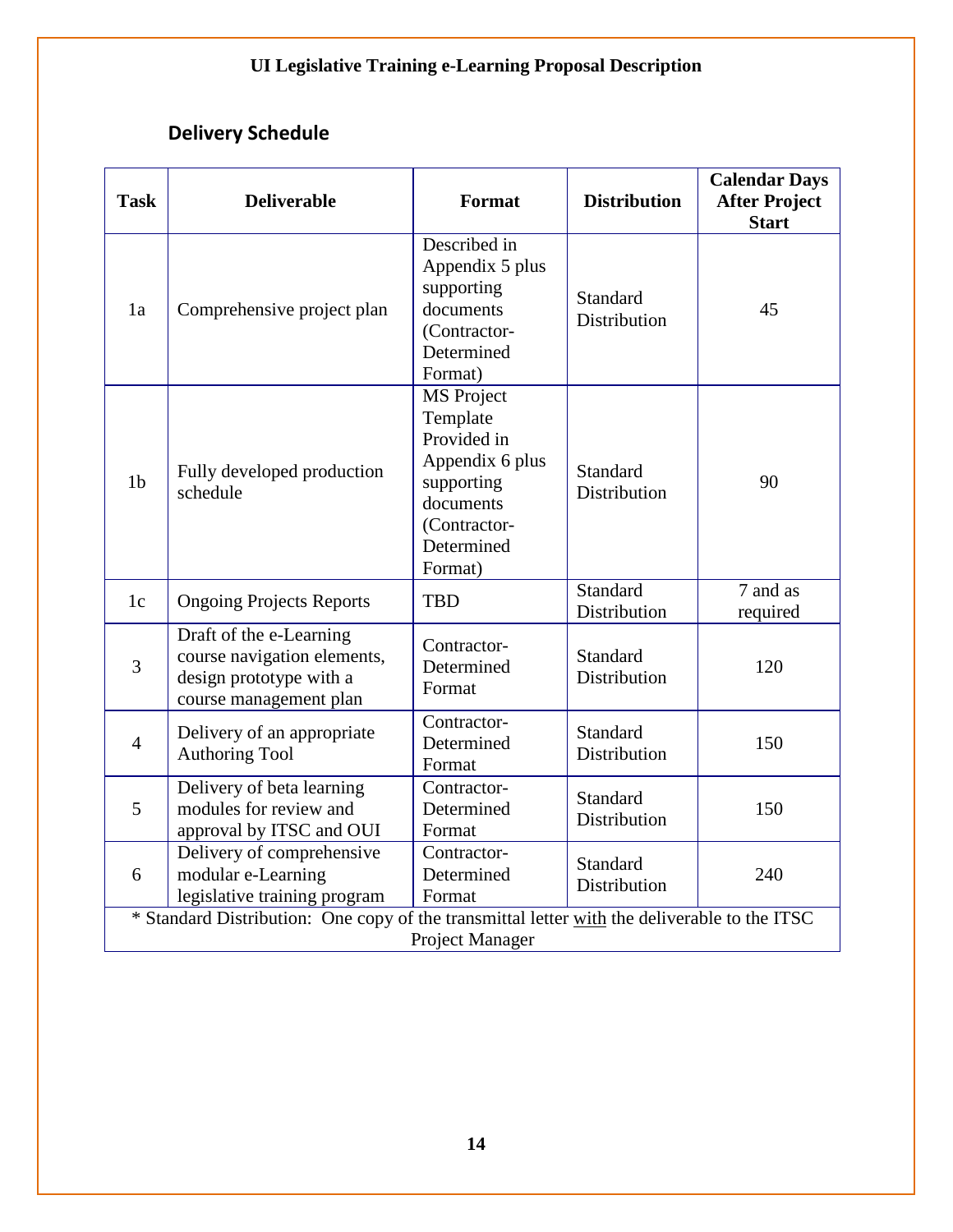## *Acknowledging the Power of In-Person Training*

While it is expected that a topic such as the UI Legislative Training can effectively be delivered through the recommended Distance Learning Solution, it is fair to say that this approach will not only be a change to the learning approach, but to the culture as a whole. The added value of human-to-human personal connections with colleagues simply cannot be 100 percent replicated in a distance learning environment.

In the analysis of the in-person workshop training format, there appears to have been a strong and significant casual learning component to the training. This casual learning component was facilitated by the levels of trust built within the workshop between OUI staff and state staff. Particularly sensitive and often highly confidential state concerns and issues were frequently raised in the relatively safe context of face-to-face, off-site, interactions. This important added value of impromptu discussions and casual sharing might be forgone in a distance learning approach.

## **Place of Performance**

Work for this task will be done primarily off-site. Most meetings and activities can be managed through conference calls and webinars.

## **Travel**

Generally, travel will be to enable the vendor to meet with ITSC and OUI staff for a project kick off meeting and at least two project review meetings to be held at ITSC and/or USDOL offices in Washington, D.C. The kickoff meeting would last one day; the on-site review meetings would not exceed two days, but other off-site follow up meetings may be required as needed.

## **Estimated Project Timeline**

The period of performance for the setup and execution of the project is April 1, 2013 to October 31, 2013.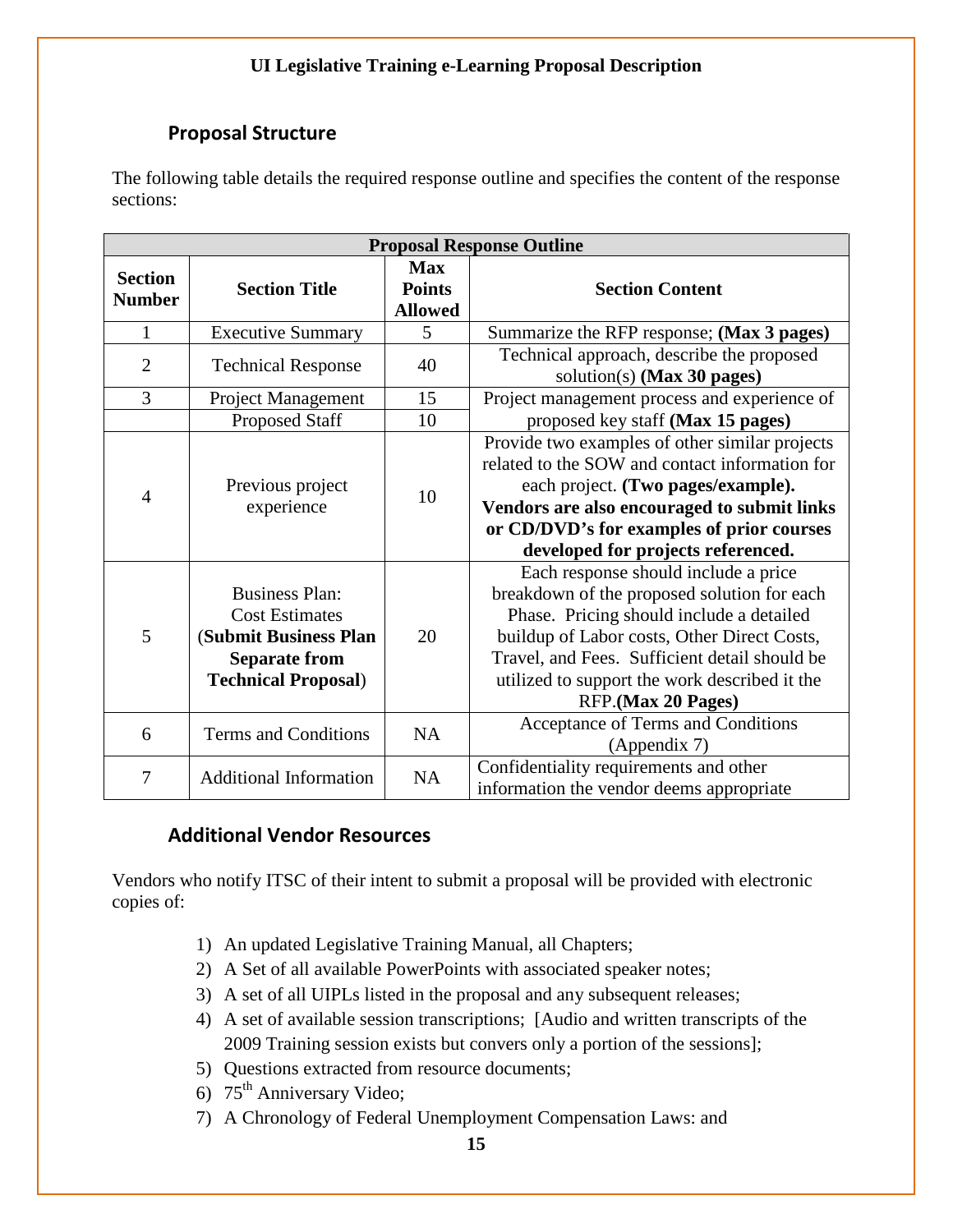# **Delivery Schedule**

| <b>Task</b>    | <b>Deliverable</b>                                                                                          | Format                                                                                                                              | <b>Distribution</b>             | <b>Calendar Days</b><br><b>After Project</b><br><b>Start</b> |
|----------------|-------------------------------------------------------------------------------------------------------------|-------------------------------------------------------------------------------------------------------------------------------------|---------------------------------|--------------------------------------------------------------|
| 1a             | Comprehensive project plan                                                                                  | Described in<br>Appendix 5 plus<br>supporting<br>documents<br>(Contractor-<br>Determined<br>Format)                                 | Standard<br>Distribution        | 45                                                           |
| 1 <sub>b</sub> | Fully developed production<br>schedule                                                                      | <b>MS</b> Project<br>Template<br>Provided in<br>Appendix 6 plus<br>supporting<br>documents<br>(Contractor-<br>Determined<br>Format) | Standard<br>Distribution        | 90                                                           |
| 1 <sub>c</sub> | <b>Ongoing Projects Reports</b>                                                                             | <b>TBD</b>                                                                                                                          | <b>Standard</b><br>Distribution | 7 and as<br>required                                         |
| 3              | Draft of the e-Learning<br>course navigation elements,<br>design prototype with a<br>course management plan | Contractor-<br>Determined<br>Format                                                                                                 | Standard<br>Distribution        | 120                                                          |
| $\overline{4}$ | Delivery of an appropriate<br><b>Authoring Tool</b>                                                         | Contractor-<br>Determined<br>Format                                                                                                 | Standard<br>Distribution        | 150                                                          |
| 5              | Delivery of beta learning<br>modules for review and<br>approval by ITSC and OUI                             | Contractor-<br>Determined<br>Format                                                                                                 | Standard<br>Distribution        | 150                                                          |
| 6              | Delivery of comprehensive<br>modular e-Learning<br>legislative training program                             | Contractor-<br>Determined<br>Format                                                                                                 | Standard<br>Distribution        | 240                                                          |
|                | * Standard Distribution: One copy of the transmittal letter with the deliverable to the ITSC                | Project Manager                                                                                                                     |                                 |                                                              |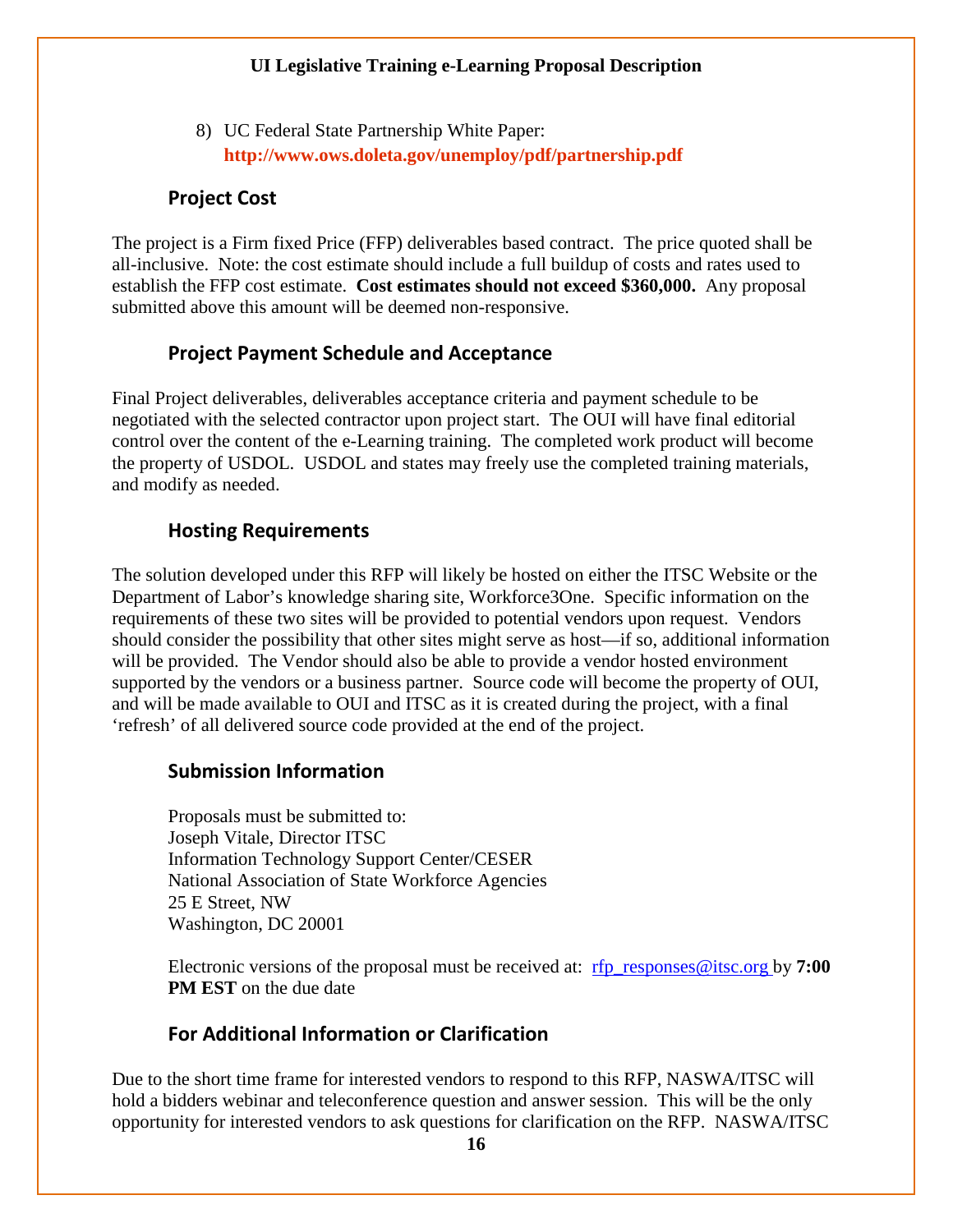## **Proposal Structure**

The following table details the required response outline and specifies the content of the response sections:

|                                 | <b>Proposal Response Outline</b>                                                                                              |                                               |                                                                                                                                                                                                                                                                                                        |  |  |
|---------------------------------|-------------------------------------------------------------------------------------------------------------------------------|-----------------------------------------------|--------------------------------------------------------------------------------------------------------------------------------------------------------------------------------------------------------------------------------------------------------------------------------------------------------|--|--|
| <b>Section</b><br><b>Number</b> | <b>Section Title</b>                                                                                                          | <b>Max</b><br><b>Points</b><br><b>Allowed</b> | <b>Section Content</b>                                                                                                                                                                                                                                                                                 |  |  |
| 1                               | <b>Executive Summary</b>                                                                                                      | 5                                             | Summarize the RFP response; (Max 3 pages)                                                                                                                                                                                                                                                              |  |  |
| $\overline{2}$                  | <b>Technical Response</b>                                                                                                     | 40                                            | Technical approach, describe the proposed<br>solution(s) (Max 30 pages)                                                                                                                                                                                                                                |  |  |
| 3                               | Project Management                                                                                                            | 15                                            | Project management process and experience of                                                                                                                                                                                                                                                           |  |  |
|                                 | <b>Proposed Staff</b>                                                                                                         | 10                                            | proposed key staff (Max 15 pages)                                                                                                                                                                                                                                                                      |  |  |
| $\overline{4}$                  | Previous project<br>experience                                                                                                | 10                                            | Provide two examples of other similar projects<br>related to the SOW and contact information for<br>each project. (Two pages/example).<br>Vendors are also encouraged to submit links<br>or CD/DVD's for examples of prior courses<br>developed for projects referenced.                               |  |  |
| 5                               | <b>Business Plan:</b><br><b>Cost Estimates</b><br>(Submit Business Plan<br><b>Separate from</b><br><b>Technical Proposal)</b> | 20                                            | Each response should include a price<br>breakdown of the proposed solution for each<br>Phase. Pricing should include a detailed<br>buildup of Labor costs, Other Direct Costs,<br>Travel, and Fees. Sufficient detail should be<br>utilized to support the work described it the<br>RFP.(Max 20 Pages) |  |  |
| 6                               | <b>Terms and Conditions</b>                                                                                                   | <b>NA</b>                                     | Acceptance of Terms and Conditions<br>(Appendix 7)                                                                                                                                                                                                                                                     |  |  |
| 7                               | <b>Additional Information</b>                                                                                                 | <b>NA</b>                                     | Confidentiality requirements and other<br>information the vendor deems appropriate                                                                                                                                                                                                                     |  |  |

## **Additional Vendor Resources**

Vendors who notify ITSC of their intent to submit a proposal will be provided with electronic copies of:

- 1) An updated Legislative Training Manual, all Chapters;
- 2) A Set of all available PowerPoints with associated speaker notes;
- 3) A set of all UIPLs listed in the proposal and any subsequent releases;
- 4) A set of available session transcriptions; [Audio and written transcripts of the 2009 Training session exists but convers only a portion of the sessions];
- 5) Questions extracted from resource documents;
- 6) 75th Anniversary Video;
- 7) A Chronology of Federal Unemployment Compensation Laws: and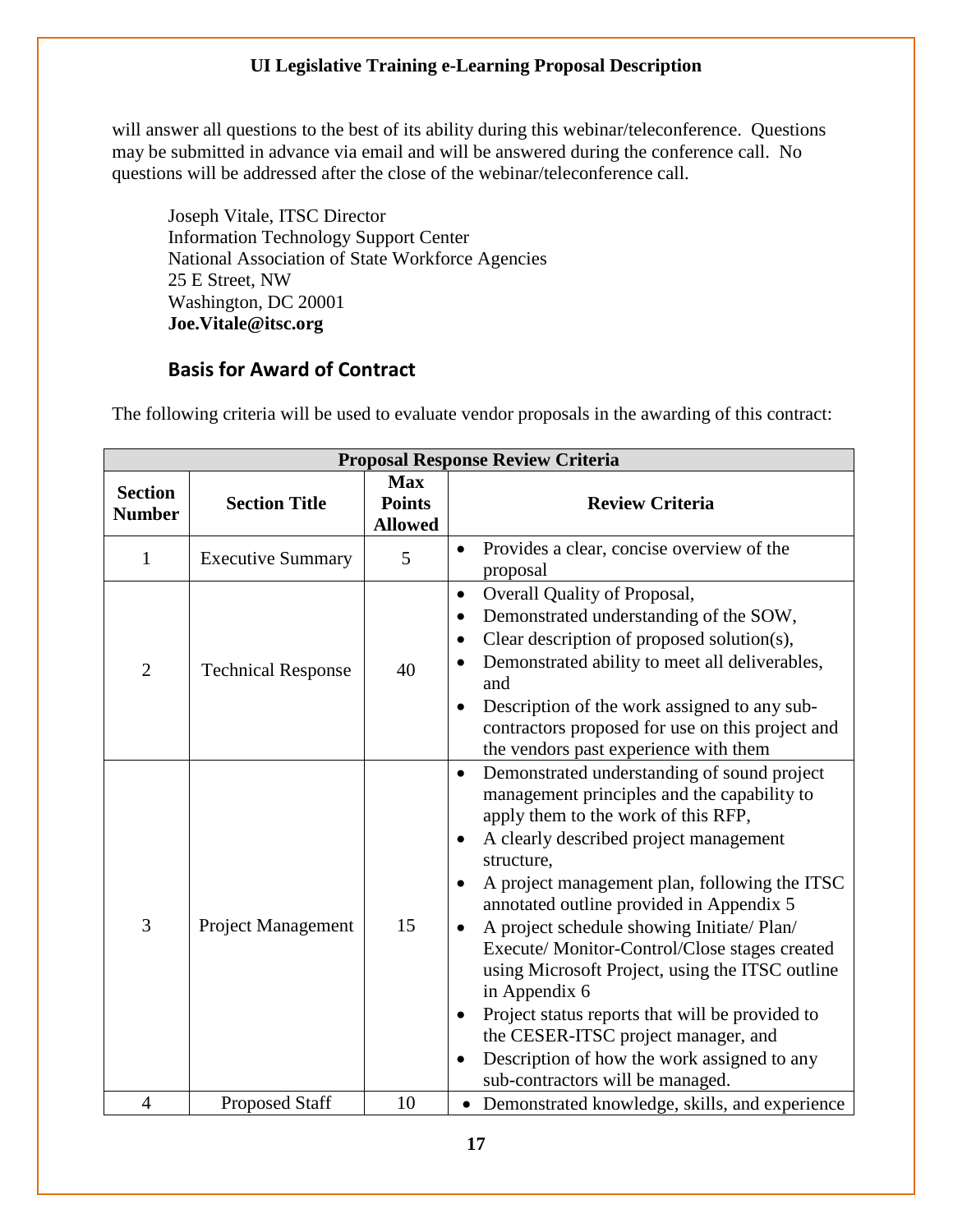8) UC Federal State Partnership White Paper: **<http://www.ows.doleta.gov/unemploy/pdf/partnership.pdf>**

## **Project Cost**

The project is a Firm fixed Price (FFP) deliverables based contract. The price quoted shall be all-inclusive. Note: the cost estimate should include a full buildup of costs and rates used to establish the FFP cost estimate. **Cost estimates should not exceed \$360,000.** Any proposal submitted above this amount will be deemed non-responsive.

## **Project Payment Schedule and Acceptance**

Final Project deliverables, deliverables acceptance criteria and payment schedule to be negotiated with the selected contractor upon project start. The OUI will have final editorial control over the content of the e-Learning training. The completed work product will become the property of USDOL. USDOL and states may freely use the completed training materials, and modify as needed.

## **Hosting Requirements**

The solution developed under this RFP will likely be hosted on either the ITSC Website or the Department of Labor's knowledge sharing site, Workforce3One. Specific information on the requirements of these two sites will be provided to potential vendors upon request. Vendors should consider the possibility that other sites might serve as host—if so, additional information will be provided. The Vendor should also be able to provide a vendor hosted environment supported by the vendors or a business partner. Source code will become the property of OUI, and will be made available to OUI and ITSC as it is created during the project, with a final 'refresh' of all delivered source code provided at the end of the project.

## **Submission Information**

Proposals must be submitted to: Joseph Vitale, Director ITSC Information Technology Support Center/CESER National Association of State Workforce Agencies 25 E Street, NW Washington, DC 20001

Electronic versions of the proposal must be received at: [rfp\\_responses@itsc.org](mailto:rfp_responses@itsc.org) by 5:00 **PM EST** on the due date

## **For Additional Information or Clarification**

Due to the short time frame for interested vendors to respond to this RFP, NASWA/ITSC will hold a bidders webinar and teleconference question and answer session. This will be the only opportunity for interested vendors to ask questions for clarification on the RFP. NASWA/ITSC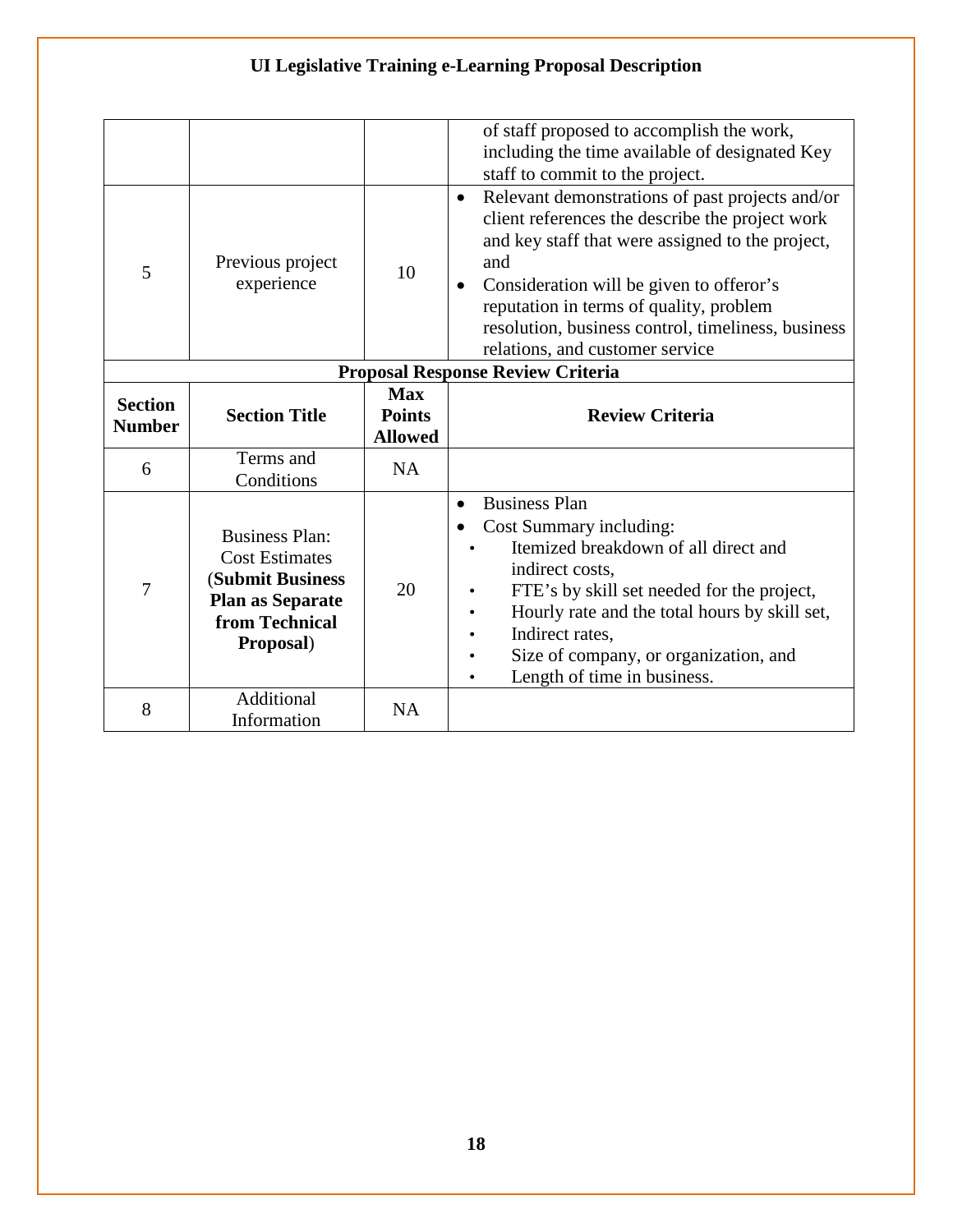will answer all questions to the best of its ability during this webinar/teleconference. Questions may be submitted in advance via email and will be answered during the conference call. No questions will be addressed after the close of the webinar/teleconference call.

Joseph Vitale, ITSC Director Information Technology Support Center National Association of State Workforce Agencies 25 E Street, NW Washington, DC 20001 **[Joe.Vitale@itsc.org](mailto:Joe.Vitale@itsc.org)**

## **Basis for Award of Contract**

The following criteria will be used to evaluate vendor proposals in the awarding of this contract:

|                                 | <b>Proposal Response Review Criteria</b> |                                               |                                                                                                                                                                                                                                                                                                                                                                                                                                                                                                                                                                                                                                                                                                        |  |  |  |
|---------------------------------|------------------------------------------|-----------------------------------------------|--------------------------------------------------------------------------------------------------------------------------------------------------------------------------------------------------------------------------------------------------------------------------------------------------------------------------------------------------------------------------------------------------------------------------------------------------------------------------------------------------------------------------------------------------------------------------------------------------------------------------------------------------------------------------------------------------------|--|--|--|
| <b>Section</b><br><b>Number</b> | <b>Section Title</b>                     | <b>Max</b><br><b>Points</b><br><b>Allowed</b> | <b>Review Criteria</b>                                                                                                                                                                                                                                                                                                                                                                                                                                                                                                                                                                                                                                                                                 |  |  |  |
| 1                               | <b>Executive Summary</b>                 | 5                                             | Provides a clear, concise overview of the<br>$\bullet$<br>proposal                                                                                                                                                                                                                                                                                                                                                                                                                                                                                                                                                                                                                                     |  |  |  |
| $\mathbf{2}$                    | <b>Technical Response</b>                | 40                                            | Overall Quality of Proposal,<br>$\bullet$<br>Demonstrated understanding of the SOW,<br>$\bullet$<br>Clear description of proposed solution(s),<br>٠<br>Demonstrated ability to meet all deliverables,<br>$\bullet$<br>and<br>Description of the work assigned to any sub-<br>contractors proposed for use on this project and<br>the vendors past experience with them                                                                                                                                                                                                                                                                                                                                 |  |  |  |
| 3                               | Project Management                       | 15                                            | Demonstrated understanding of sound project<br>$\bullet$<br>management principles and the capability to<br>apply them to the work of this RFP,<br>A clearly described project management<br>$\bullet$<br>structure,<br>A project management plan, following the ITSC<br>annotated outline provided in Appendix 5<br>A project schedule showing Initiate/ Plan/<br>$\bullet$<br>Execute/Monitor-Control/Close stages created<br>using Microsoft Project, using the ITSC outline<br>in Appendix 6<br>Project status reports that will be provided to<br>$\bullet$<br>the CESER-ITSC project manager, and<br>Description of how the work assigned to any<br>$\bullet$<br>sub-contractors will be managed. |  |  |  |
| $\overline{4}$                  | <b>Proposed Staff</b>                    | 10                                            | • Demonstrated knowledge, skills, and experience                                                                                                                                                                                                                                                                                                                                                                                                                                                                                                                                                                                                                                                       |  |  |  |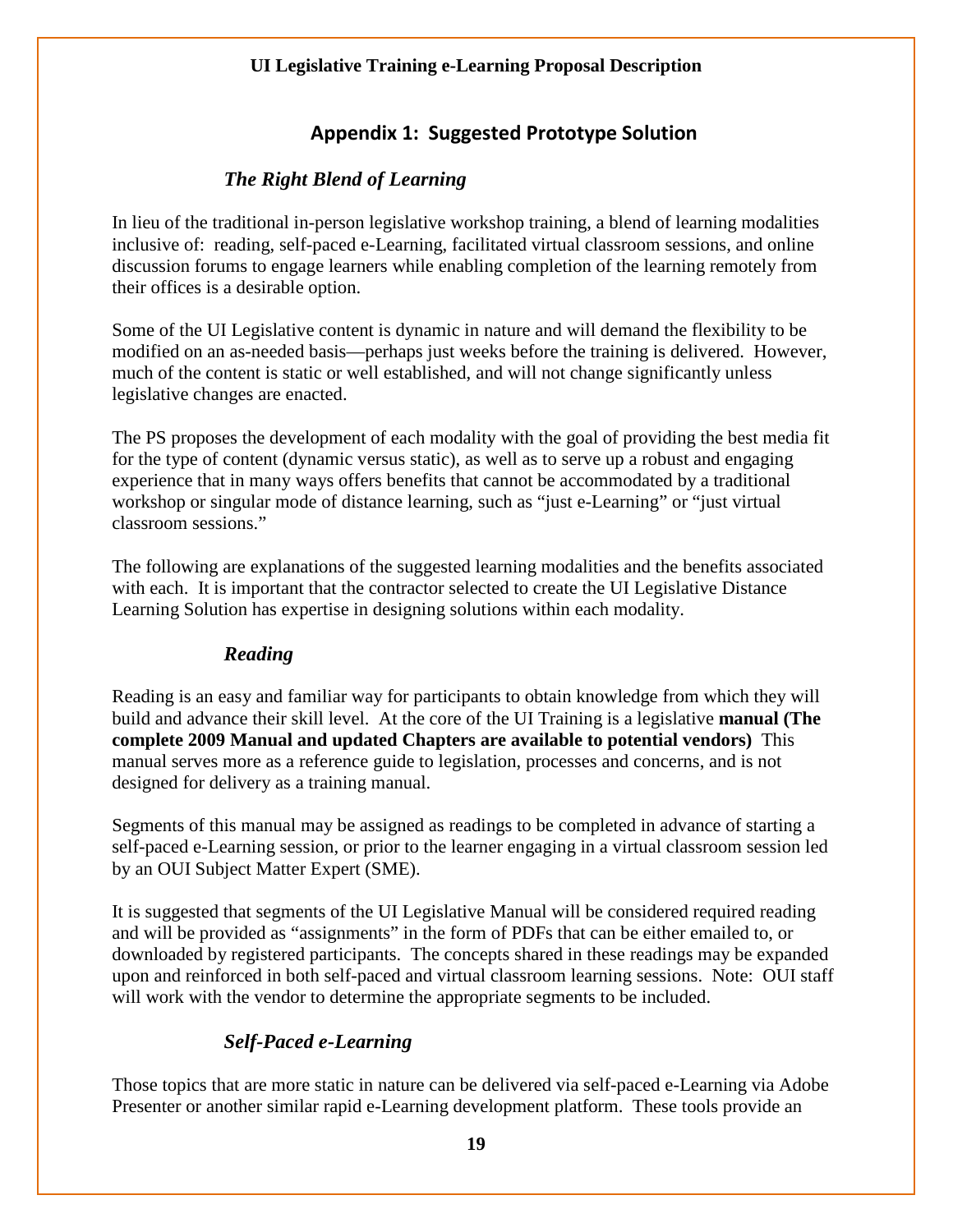|                                 |                                                                                                                               |                                               | of staff proposed to accomplish the work,<br>including the time available of designated Key<br>staff to commit to the project.                                                                                                                                                                                                                                          |
|---------------------------------|-------------------------------------------------------------------------------------------------------------------------------|-----------------------------------------------|-------------------------------------------------------------------------------------------------------------------------------------------------------------------------------------------------------------------------------------------------------------------------------------------------------------------------------------------------------------------------|
| 5                               | Previous project<br>experience                                                                                                | 10                                            | Relevant demonstrations of past projects and/or<br>$\bullet$<br>client references the describe the project work<br>and key staff that were assigned to the project,<br>and<br>Consideration will be given to offeror's<br>$\bullet$<br>reputation in terms of quality, problem<br>resolution, business control, timeliness, business<br>relations, and customer service |
|                                 |                                                                                                                               |                                               | <b>Proposal Response Review Criteria</b>                                                                                                                                                                                                                                                                                                                                |
| <b>Section</b><br><b>Number</b> | <b>Section Title</b>                                                                                                          | <b>Max</b><br><b>Points</b><br><b>Allowed</b> | <b>Review Criteria</b>                                                                                                                                                                                                                                                                                                                                                  |
| 6                               | Terms and<br>Conditions                                                                                                       | <b>NA</b>                                     |                                                                                                                                                                                                                                                                                                                                                                         |
| 7                               | <b>Business Plan:</b><br><b>Cost Estimates</b><br><b>(Submit Business)</b><br>Plan as Separate<br>from Technical<br>Proposal) | 20                                            | <b>Business Plan</b><br>$\bullet$<br>Cost Summary including:<br>Itemized breakdown of all direct and<br>indirect costs,<br>FTE's by skill set needed for the project,<br>Hourly rate and the total hours by skill set,<br>$\bullet$<br>Indirect rates,<br>$\bullet$<br>Size of company, or organization, and<br>Length of time in business.                             |
| 8                               | Additional<br>Information                                                                                                     | <b>NA</b>                                     |                                                                                                                                                                                                                                                                                                                                                                         |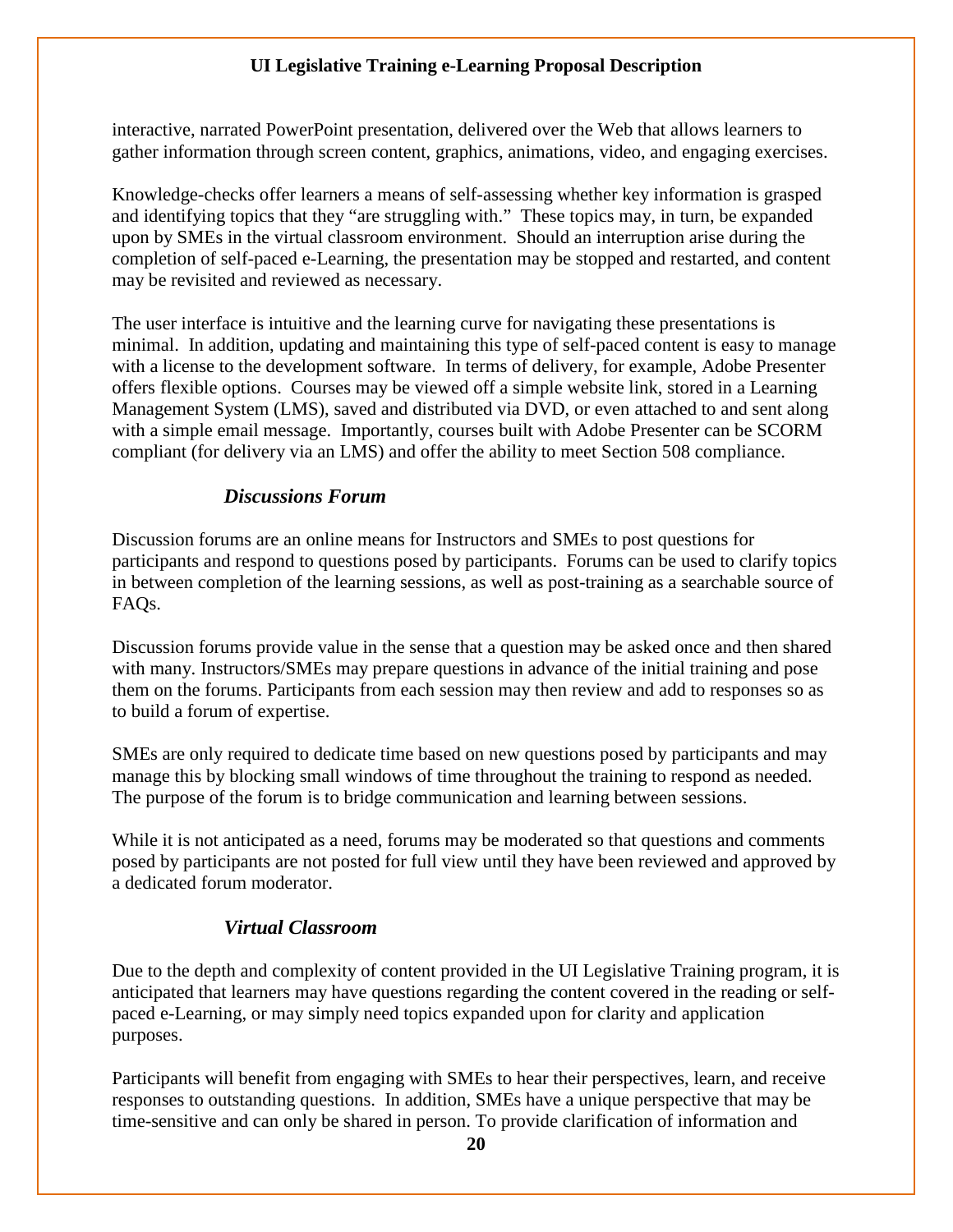# **Appendix 1: Suggested Prototype Solution**

## *The Right Blend of Learning*

In lieu of the traditional in-person legislative workshop training, a blend of learning modalities inclusive of: reading, self-paced e-Learning, facilitated virtual classroom sessions, and online discussion forums to engage learners while enabling completion of the learning remotely from their offices is a desirable option.

Some of the UI Legislative content is dynamic in nature and will demand the flexibility to be modified on an as-needed basis—perhaps just weeks before the training is delivered. However, much of the content is static or well established, and will not change significantly unless legislative changes are enacted.

The PS proposes the development of each modality with the goal of providing the best media fit for the type of content (dynamic versus static), as well as to serve up a robust and engaging experience that in many ways offers benefits that cannot be accommodated by a traditional workshop or singular mode of distance learning, such as "just e-Learning" or "just virtual classroom sessions."

The following are explanations of the suggested learning modalities and the benefits associated with each. It is important that the contractor selected to create the UI Legislative Distance Learning Solution has expertise in designing solutions within each modality.

## *Reading*

Reading is an easy and familiar way for participants to obtain knowledge from which they will build and advance their skill level. At the core of the UI Training is a legislative **manual (The complete 2009 Manual and updated Chapters are available to potential vendors)** This manual serves more as a reference guide to legislation, processes and concerns, and is not designed for delivery as a training manual.

Segments of this manual may be assigned as readings to be completed in advance of starting a self-paced e-Learning session, or prior to the learner engaging in a virtual classroom session led by an OUI Subject Matter Expert (SME).

It is suggested that segments of the UI Legislative Manual will be considered required reading and will be provided as "assignments" in the form of PDFs that can be either emailed to, or downloaded by registered participants. The concepts shared in these readings may be expanded upon and reinforced in both self-paced and virtual classroom learning sessions. Note: OUI staff will work with the vendor to determine the appropriate segments to be included.

## *Self-Paced e-Learning*

Those topics that are more static in nature can be delivered via self-paced e-Learning via Adobe Presenter or another similar rapid e-Learning development platform. These tools provide an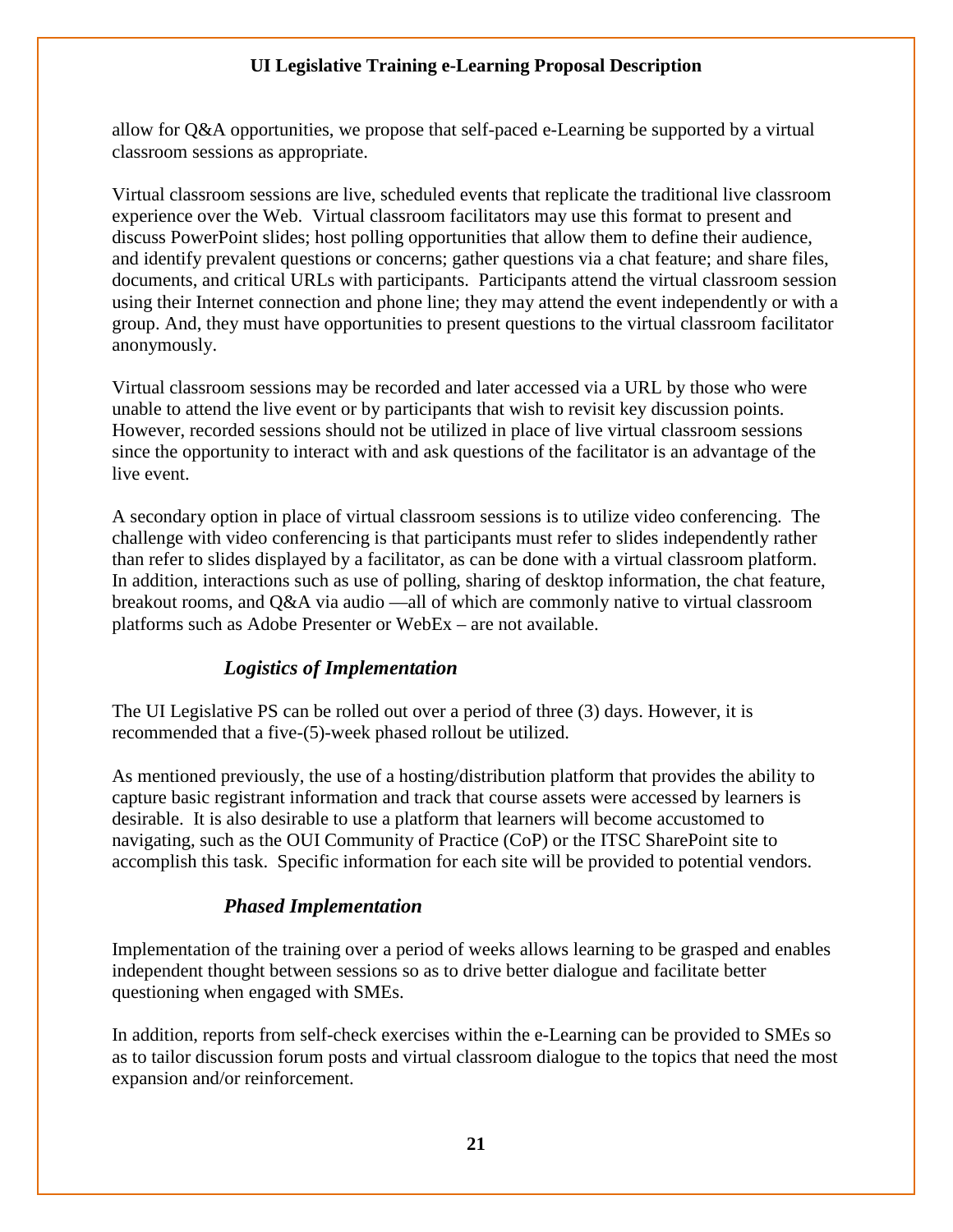interactive, narrated PowerPoint presentation, delivered over the Web that allows learners to gather information through screen content, graphics, animations, video, and engaging exercises.

Knowledge-checks offer learners a means of self-assessing whether key information is grasped and identifying topics that they "are struggling with." These topics may, in turn, be expanded upon by SMEs in the virtual classroom environment. Should an interruption arise during the completion of self-paced e-Learning, the presentation may be stopped and restarted, and content may be revisited and reviewed as necessary.

The user interface is intuitive and the learning curve for navigating these presentations is minimal. In addition, updating and maintaining this type of self-paced content is easy to manage with a license to the development software. In terms of delivery, for example, Adobe Presenter offers flexible options. Courses may be viewed off a simple website link, stored in a Learning Management System (LMS), saved and distributed via DVD, or even attached to and sent along with a simple email message. Importantly, courses built with Adobe Presenter can be SCORM compliant (for delivery via an LMS) and offer the ability to meet Section 508 compliance.

## *Discussions Forum*

Discussion forums are an online means for Instructors and SMEs to post questions for participants and respond to questions posed by participants. Forums can be used to clarify topics in between completion of the learning sessions, as well as post-training as a searchable source of FAQs.

Discussion forums provide value in the sense that a question may be asked once and then shared with many. Instructors/SMEs may prepare questions in advance of the initial training and pose them on the forums. Participants from each session may then review and add to responses so as to build a forum of expertise.

SMEs are only required to dedicate time based on new questions posed by participants and may manage this by blocking small windows of time throughout the training to respond as needed. The purpose of the forum is to bridge communication and learning between sessions.

While it is not anticipated as a need, forums may be moderated so that questions and comments posed by participants are not posted for full view until they have been reviewed and approved by a dedicated forum moderator.

#### *Virtual Classroom*

Due to the depth and complexity of content provided in the UI Legislative Training program, it is anticipated that learners may have questions regarding the content covered in the reading or selfpaced e-Learning, or may simply need topics expanded upon for clarity and application purposes.

Participants will benefit from engaging with SMEs to hear their perspectives, learn, and receive responses to outstanding questions. In addition, SMEs have a unique perspective that may be time-sensitive and can only be shared in person. To provide clarification of information and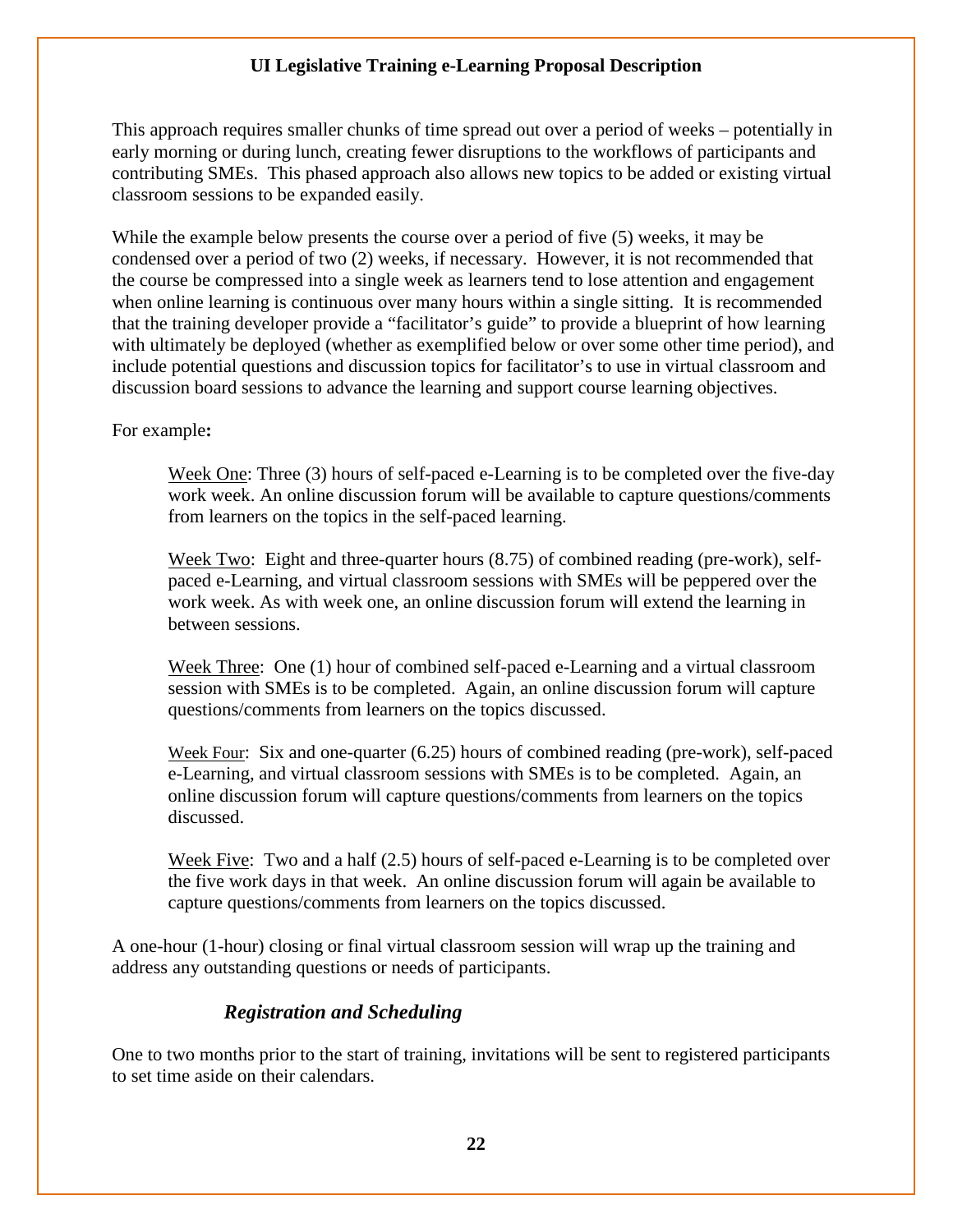allow for Q&A opportunities, we propose that self-paced e-Learning be supported by a virtual classroom sessions as appropriate.

Virtual classroom sessions are live, scheduled events that replicate the traditional live classroom experience over the Web. Virtual classroom facilitators may use this format to present and discuss PowerPoint slides; host polling opportunities that allow them to define their audience, and identify prevalent questions or concerns; gather questions via a chat feature; and share files, documents, and critical URLs with participants. Participants attend the virtual classroom session using their Internet connection and phone line; they may attend the event independently or with a group. And, they must have opportunities to present questions to the virtual classroom facilitator anonymously.

Virtual classroom sessions may be recorded and later accessed via a URL by those who were unable to attend the live event or by participants that wish to revisit key discussion points. However, recorded sessions should not be utilized in place of live virtual classroom sessions since the opportunity to interact with and ask questions of the facilitator is an advantage of the live event.

A secondary option in place of virtual classroom sessions is to utilize video conferencing. The challenge with video conferencing is that participants must refer to slides independently rather than refer to slides displayed by a facilitator, as can be done with a virtual classroom platform. In addition, interactions such as use of polling, sharing of desktop information, the chat feature, breakout rooms, and Q&A via audio —all of which are commonly native to virtual classroom platforms such as Adobe Presenter or WebEx – are not available.

## *Logistics of Implementation*

The UI Legislative PS can be rolled out over a period of three (3) days. However, it is recommended that a five-(5)-week phased rollout be utilized.

As mentioned previously, the use of a hosting/distribution platform that provides the ability to capture basic registrant information and track that course assets were accessed by learners is desirable. It is also desirable to use a platform that learners will become accustomed to navigating, such as the OUI Community of Practice (CoP) or the ITSC SharePoint site to accomplish this task. Specific information for each site will be provided to potential vendors.

## *Phased Implementation*

Implementation of the training over a period of weeks allows learning to be grasped and enables independent thought between sessions so as to drive better dialogue and facilitate better questioning when engaged with SMEs.

In addition, reports from self-check exercises within the e-Learning can be provided to SMEs so as to tailor discussion forum posts and virtual classroom dialogue to the topics that need the most expansion and/or reinforcement.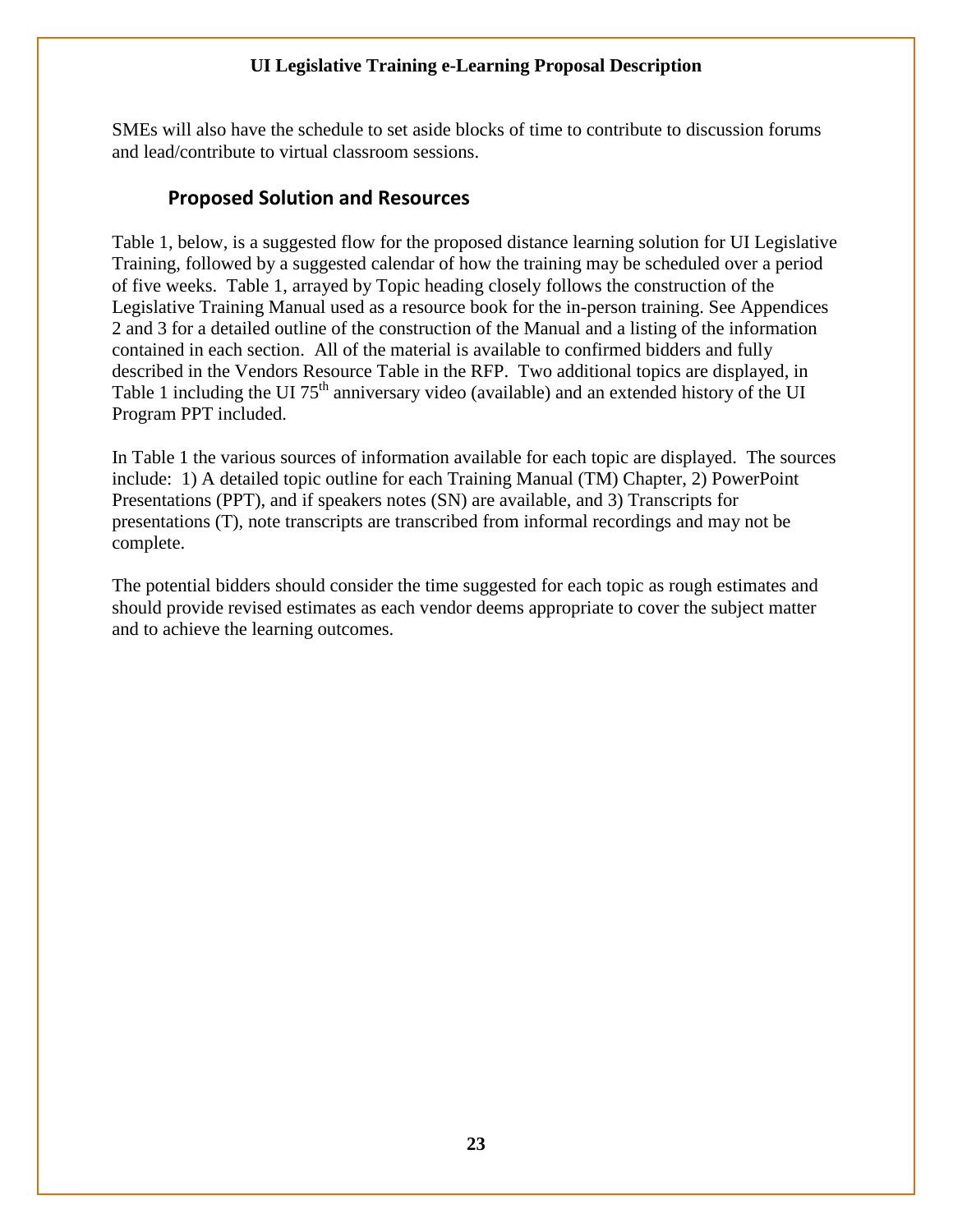This approach requires smaller chunks of time spread out over a period of weeks – potentially in early morning or during lunch, creating fewer disruptions to the workflows of participants and contributing SMEs. This phased approach also allows new topics to be added or existing virtual classroom sessions to be expanded easily.

While the example below presents the course over a period of five (5) weeks, it may be condensed over a period of two (2) weeks, if necessary. However, it is not recommended that the course be compressed into a single week as learners tend to lose attention and engagement when online learning is continuous over many hours within a single sitting. It is recommended that the training developer provide a "facilitator's guide" to provide a blueprint of how learning with ultimately be deployed (whether as exemplified below or over some other time period), and include potential questions and discussion topics for facilitator's to use in virtual classroom and discussion board sessions to advance the learning and support course learning objectives.

For example**:** 

Week One: Three (3) hours of self-paced e-Learning is to be completed over the five-day work week. An online discussion forum will be available to capture questions/comments from learners on the topics in the self-paced learning.

Week Two: Eight and three-quarter hours (8.75) of combined reading (pre-work), selfpaced e-Learning, and virtual classroom sessions with SMEs will be peppered over the work week. As with week one, an online discussion forum will extend the learning in between sessions.

Week Three: One (1) hour of combined self-paced e-Learning and a virtual classroom session with SMEs is to be completed. Again, an online discussion forum will capture questions/comments from learners on the topics discussed.

Week Four: Six and one-quarter (6.25) hours of combined reading (pre-work), self-paced e-Learning, and virtual classroom sessions with SMEs is to be completed. Again, an online discussion forum will capture questions/comments from learners on the topics discussed.

Week Five: Two and a half (2.5) hours of self-paced e-Learning is to be completed over the five work days in that week. An online discussion forum will again be available to capture questions/comments from learners on the topics discussed.

A one-hour (1-hour) closing or final virtual classroom session will wrap up the training and address any outstanding questions or needs of participants.

#### *Registration and Scheduling*

One to two months prior to the start of training, invitations will be sent to registered participants to set time aside on their calendars.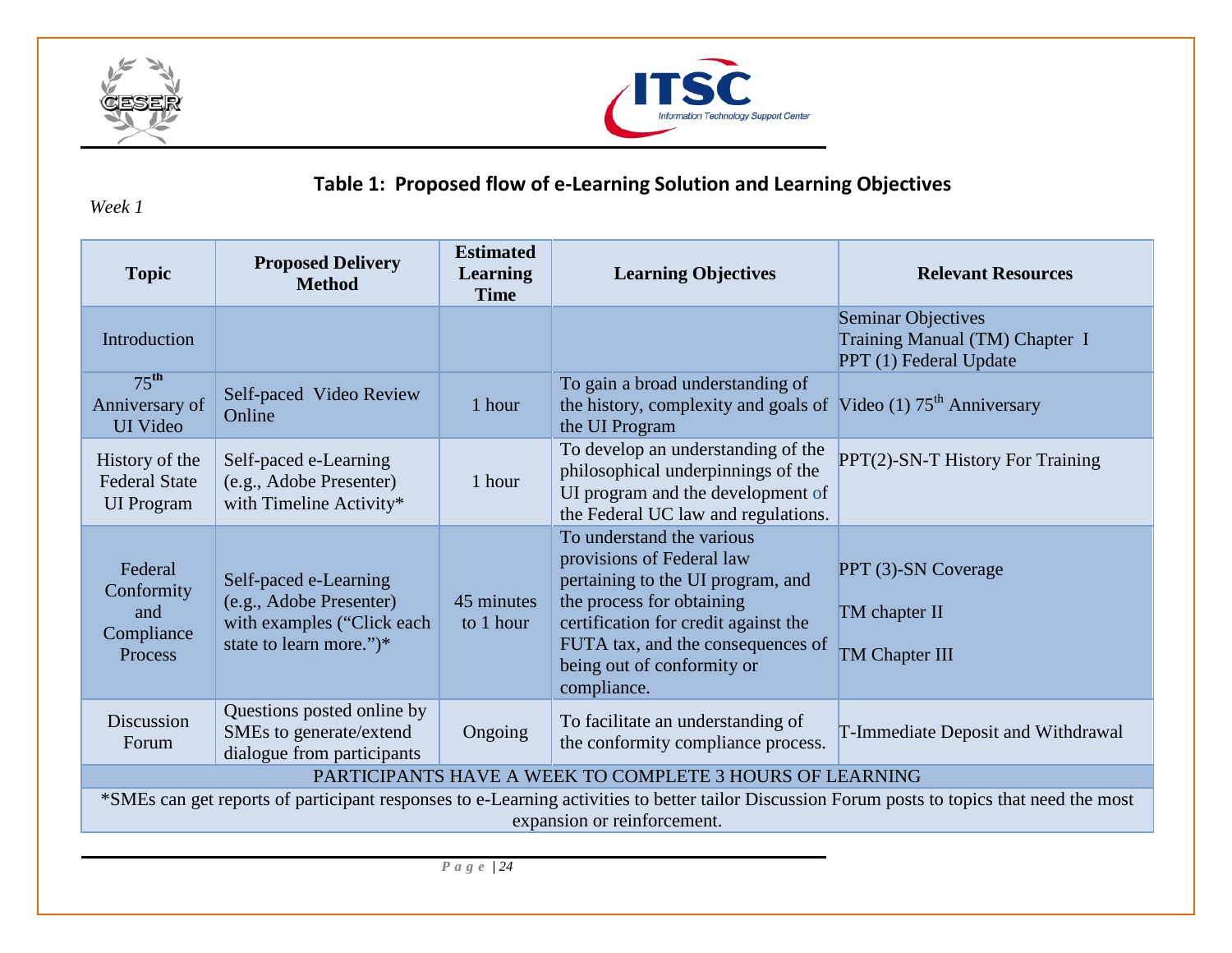SMEs will also have the schedule to set aside blocks of time to contribute to discussion forums and lead/contribute to virtual classroom sessions.

## **Proposed Solution and Resources**

Table 1, below, is a suggested flow for the proposed distance learning solution for UI Legislative Training, followed by a suggested calendar of how the training may be scheduled over a period of five weeks. Table 1, arrayed by Topic heading closely follows the construction of the Legislative Training Manual used as a resource book for the in-person training. See Appendices 2 and 3 for a detailed outline of the construction of the Manual and a listing of the information contained in each section. All of the material is available to confirmed bidders and fully described in the Vendors Resource Table in the RFP. Two additional topics are displayed, in Table 1 including the UI  $75<sup>th</sup>$  anniversary video (available) and an extended history of the UI Program PPT included.

In Table 1 the various sources of information available for each topic are displayed. The sources include: 1) A detailed topic outline for each Training Manual (TM) Chapter, 2) PowerPoint Presentations (PPT), and if speakers notes (SN) are available, and 3) Transcripts for presentations (T), note transcripts are transcribed from informal recordings and may not be complete.

The potential bidders should consider the time suggested for each topic as rough estimates and should provide revised estimates as each vendor deems appropriate to cover the subject matter and to achieve the learning outcomes.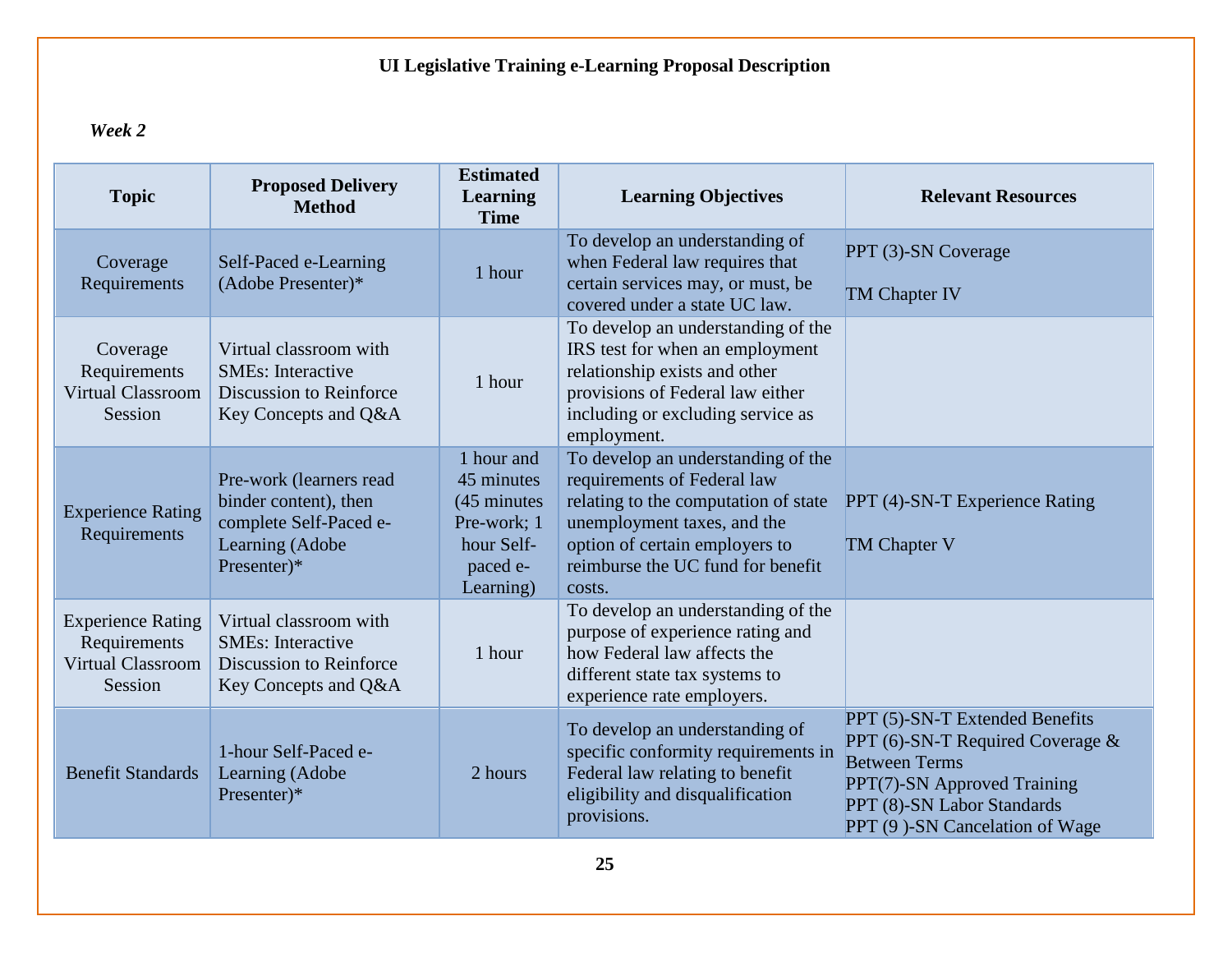



# **Table 1: Proposed flow of e-Learning Solution and Learning Objectives**

*Week 1*

| <b>Topic</b>                                                | <b>Proposed Delivery</b><br><b>Method</b>                                                                 | <b>Estimated</b><br>Learning<br><b>Time</b> | <b>Learning Objectives</b>                                                                                                                                                                                                                         | <b>Relevant Resources</b>                                                                                                                    |
|-------------------------------------------------------------|-----------------------------------------------------------------------------------------------------------|---------------------------------------------|----------------------------------------------------------------------------------------------------------------------------------------------------------------------------------------------------------------------------------------------------|----------------------------------------------------------------------------------------------------------------------------------------------|
| Introduction                                                |                                                                                                           |                                             |                                                                                                                                                                                                                                                    | <b>Seminar Objectives</b><br>Training Manual (TM) Chapter I<br>PPT (1) Federal Update                                                        |
| $75^{\text{th}}$<br>Anniversary of<br><b>UI</b> Video       | Self-paced Video Review<br>Online                                                                         | 1 hour                                      | To gain a broad understanding of<br>the history, complexity and goals of $Video (1) 75th Anniversary$<br>the UI Program                                                                                                                            |                                                                                                                                              |
| History of the<br><b>Federal State</b><br><b>UI</b> Program | Self-paced e-Learning<br>(e.g., Adobe Presenter)<br>with Timeline Activity*                               | 1 hour                                      | To develop an understanding of the<br>philosophical underpinnings of the<br>UI program and the development of<br>the Federal UC law and regulations.                                                                                               | PPT(2)-SN-T History For Training                                                                                                             |
| Federal<br>Conformity<br>and<br>Compliance<br>Process       | Self-paced e-Learning<br>(e.g., Adobe Presenter)<br>with examples ("Click each<br>state to learn more.")* | 45 minutes<br>to 1 hour                     | To understand the various<br>provisions of Federal law<br>pertaining to the UI program, and<br>the process for obtaining<br>certification for credit against the<br>FUTA tax, and the consequences of<br>being out of conformity or<br>compliance. | PPT (3)-SN Coverage<br>TM chapter II<br><b>TM Chapter III</b>                                                                                |
| <b>Discussion</b><br>Forum                                  | Questions posted online by<br>SMEs to generate/extend<br>dialogue from participants                       | Ongoing                                     | To facilitate an understanding of<br>the conformity compliance process.                                                                                                                                                                            | T-Immediate Deposit and Withdrawal                                                                                                           |
|                                                             |                                                                                                           |                                             | PARTICIPANTS HAVE A WEEK TO COMPLETE 3 HOURS OF LEARNING                                                                                                                                                                                           |                                                                                                                                              |
|                                                             |                                                                                                           |                                             | expansion or reinforcement.                                                                                                                                                                                                                        | *SMEs can get reports of participant responses to e-Learning activities to better tailor Discussion Forum posts to topics that need the most |
|                                                             |                                                                                                           |                                             |                                                                                                                                                                                                                                                    |                                                                                                                                              |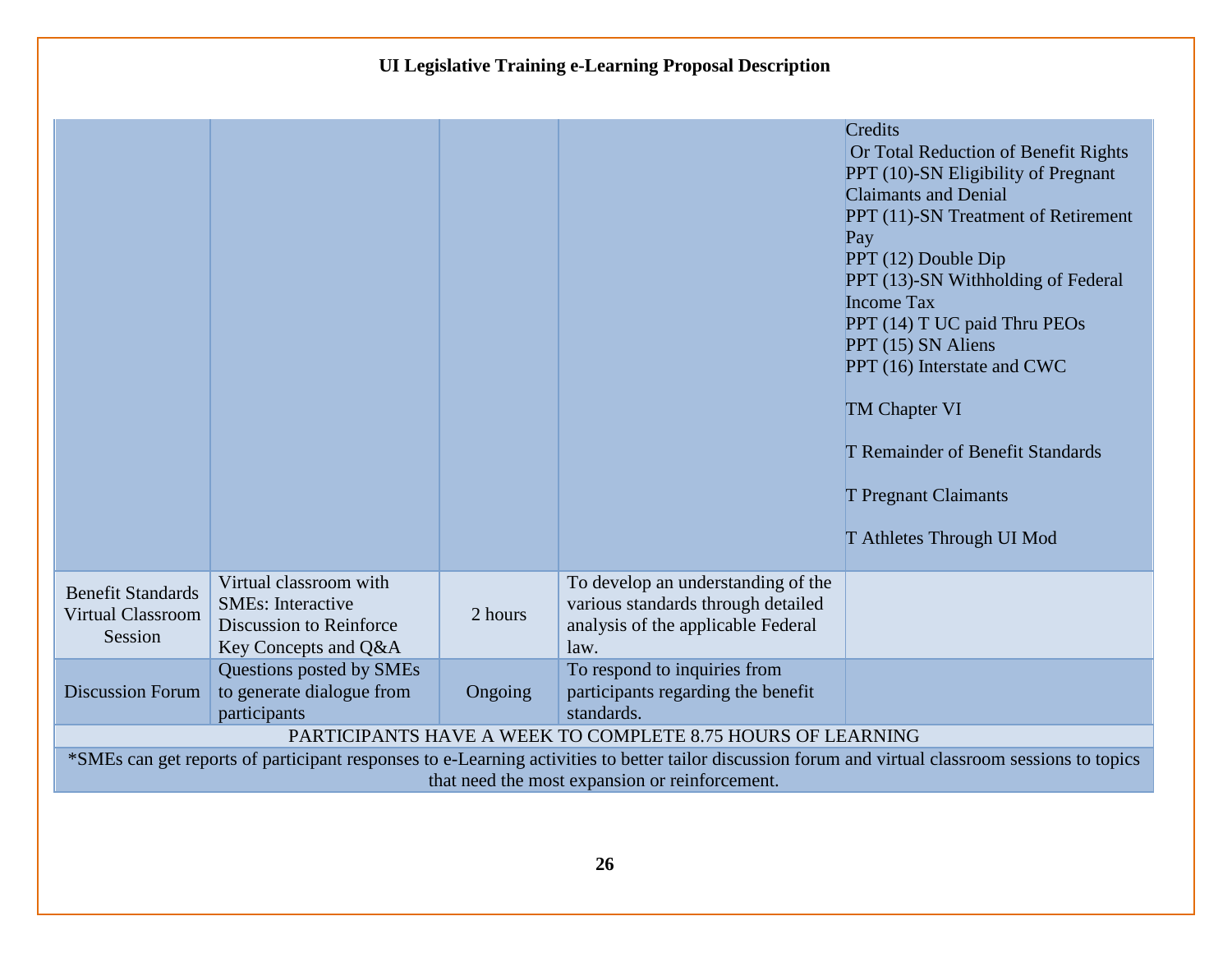# *Week 2*

| <b>Topic</b>                                                                    | <b>Proposed Delivery</b><br><b>Method</b>                                                                    | <b>Estimated</b><br>Learning<br><b>Time</b>                                                    | <b>Learning Objectives</b>                                                                                                                                                                                                | <b>Relevant Resources</b>                                                                                                                                                                   |
|---------------------------------------------------------------------------------|--------------------------------------------------------------------------------------------------------------|------------------------------------------------------------------------------------------------|---------------------------------------------------------------------------------------------------------------------------------------------------------------------------------------------------------------------------|---------------------------------------------------------------------------------------------------------------------------------------------------------------------------------------------|
| Coverage<br>Requirements                                                        | Self-Paced e-Learning<br>(Adobe Presenter)*                                                                  | 1 hour                                                                                         | To develop an understanding of<br>when Federal law requires that<br>certain services may, or must, be<br>covered under a state UC law.                                                                                    | PPT (3)-SN Coverage<br><b>TM Chapter IV</b>                                                                                                                                                 |
| Coverage<br>Requirements<br><b>Virtual Classroom</b><br>Session                 | Virtual classroom with<br><b>SMEs:</b> Interactive<br>Discussion to Reinforce<br>Key Concepts and Q&A        | 1 hour                                                                                         | To develop an understanding of the<br>IRS test for when an employment<br>relationship exists and other<br>provisions of Federal law either<br>including or excluding service as<br>employment.                            |                                                                                                                                                                                             |
| <b>Experience Rating</b><br>Requirements                                        | Pre-work (learners read<br>binder content), then<br>complete Self-Paced e-<br>Learning (Adobe<br>Presenter)* | 1 hour and<br>45 minutes<br>(45 minutes)<br>Pre-work; 1<br>hour Self-<br>paced e-<br>Learning) | To develop an understanding of the<br>requirements of Federal law<br>relating to the computation of state<br>unemployment taxes, and the<br>option of certain employers to<br>reimburse the UC fund for benefit<br>costs. | PPT (4)-SN-T Experience Rating<br><b>TM Chapter V</b>                                                                                                                                       |
| <b>Experience Rating</b><br>Requirements<br><b>Virtual Classroom</b><br>Session | Virtual classroom with<br><b>SMEs:</b> Interactive<br>Discussion to Reinforce<br>Key Concepts and Q&A        | 1 hour                                                                                         | To develop an understanding of the<br>purpose of experience rating and<br>how Federal law affects the<br>different state tax systems to<br>experience rate employers.                                                     |                                                                                                                                                                                             |
| <b>Benefit Standards</b>                                                        | 1-hour Self-Paced e-<br>Learning (Adobe<br>Presenter)*                                                       | 2 hours                                                                                        | To develop an understanding of<br>specific conformity requirements in<br>Federal law relating to benefit<br>eligibility and disqualification<br>provisions.                                                               | PPT (5)-SN-T Extended Benefits<br>PPT (6)-SN-T Required Coverage $&$<br><b>Between Terms</b><br>PPT(7)-SN Approved Training<br>PPT (8)-SN Labor Standards<br>PPT (9)-SN Cancelation of Wage |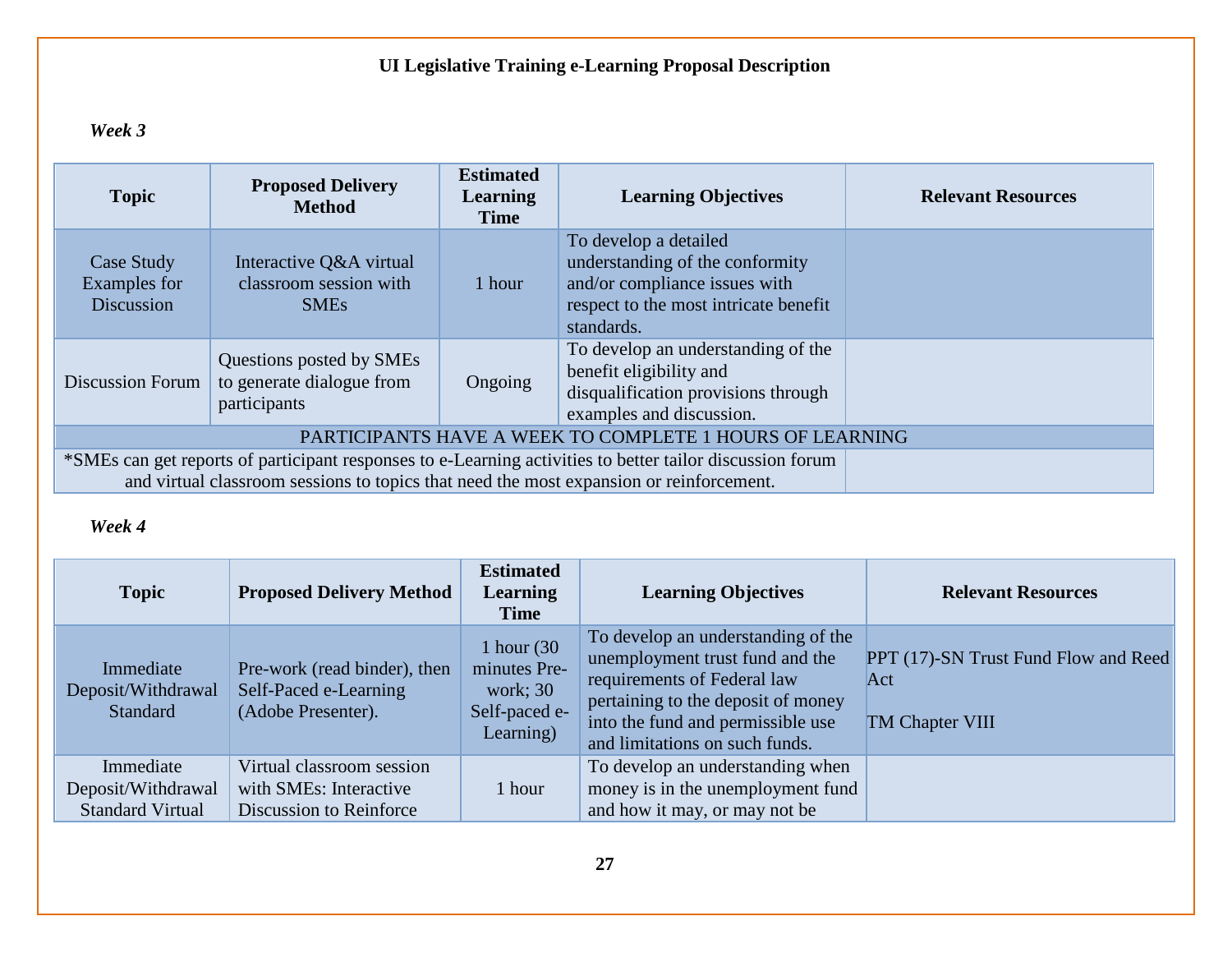#### Information Technology Support Center (11SC)

#### **Request for Proposal:**

#### **Transformation of the Federal-State Unemployment Compensation** Legislative Seminar into an e-Learning Training Program

The National Association of State Workforce Agencies (NASWA), Information Technology Support Center (ITSC) is seeking to procure the services of a contractor through a firm fixed price contract to develop and implement an e-Learning Training Program to replace a week long in-person Unemployment Insurance Legislative Training Seminar.

The U.S. Department of Labor's (USDOL), Employment and Training Administration (ETA)'s Office of Unemployment Insurance (OUI) is required to ensure conformity and compliance of state unemployment compensation law, regulations, rules, and operations with Federal law. Ongoing training and technical assistance are the key strategies to ensure this federal function is accomplished. One of the strategies that OUI has in place is providing technical assistance to state agency and legislative staff by offering a bi-annual in-person legislative training seminar. Budgets for state staff to travel for in-person training have been limited and OUI is looking to develop an e-Learning option to provide this training remotely using web technology to replace the existing in-person legislative training seminar.

Notice of Intent to Submit a Proposal: Vendors who intend to submit a proposal in response to this RFP should submit an email to rfp\_responses@itsc.org indicating this intent. The notice should include the following information:

- x The company or individual's name (as appropriate),
- x Contact person's name and title, and
- x Contact person's email address and telephone number.

Notice of Intent to Submit a Proposal creates no obligation and is not a prerequisite for submitting a proposal however, it is necessary to ensure all potential bidders receive access to the additional information listed in the RFP on page 15, Additional Vendor Resources

The RFP consists of the following documents:

RFP: Transformation of the Federal-State Unemployment Compensation Legislative Seminar into an e-Learning Training Program **Appendix 1:** Suggested Prototype Solution Appendix 2: Outline of Material in Legislative Training Manual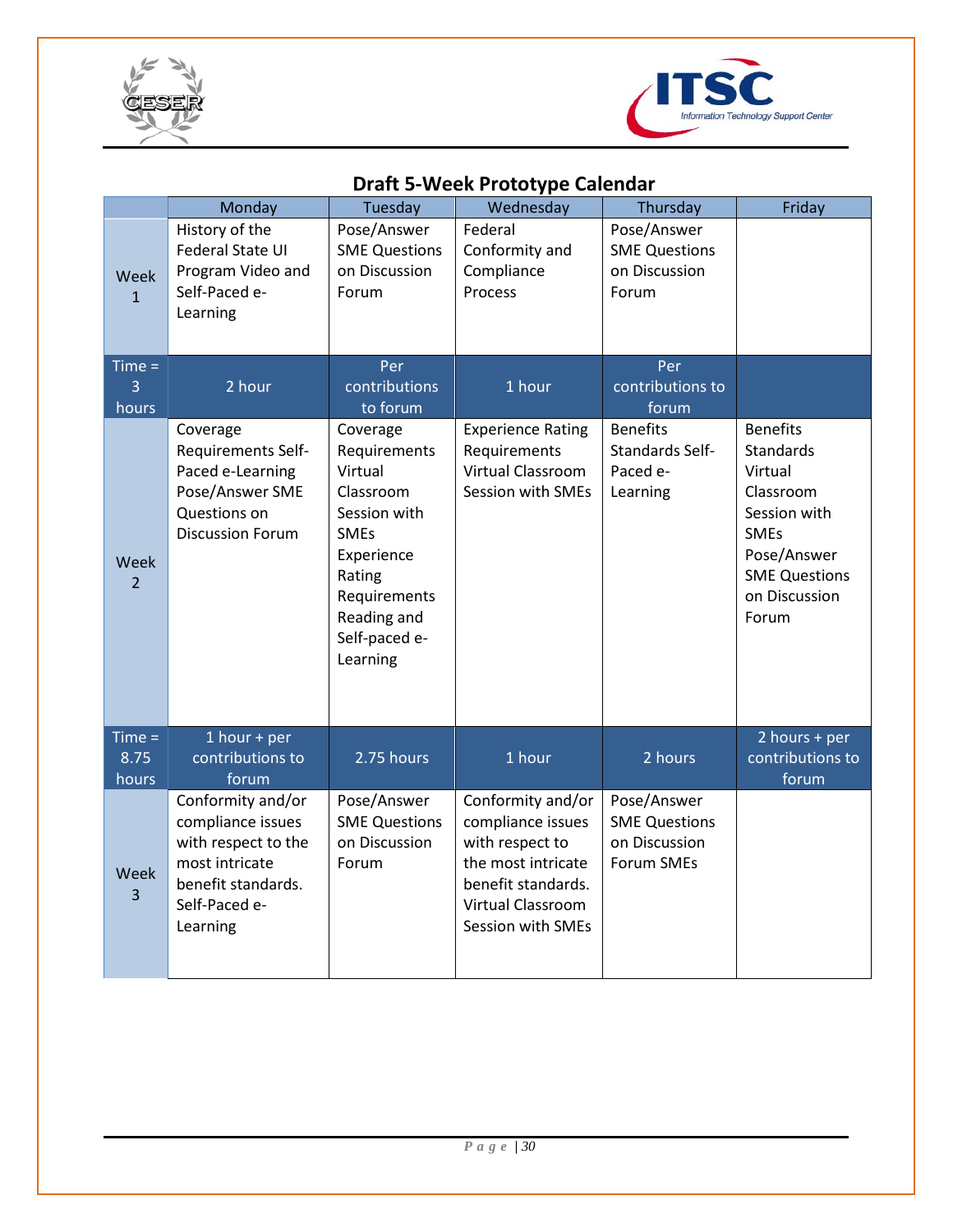# *Week 5*

| <b>Topic</b>                                                                             | <b>Proposed</b><br><b>Delivery Method</b>                                                         | <b>Estimated</b><br>Learning<br>Time | <b>Learning Objectives</b>                                                                                                                                                                                          | <b>Relevant Resources</b>                                       |
|------------------------------------------------------------------------------------------|---------------------------------------------------------------------------------------------------|--------------------------------------|---------------------------------------------------------------------------------------------------------------------------------------------------------------------------------------------------------------------|-----------------------------------------------------------------|
| Appeals                                                                                  | Self-Paced e-<br>Learning (Adobe<br>Presenter)                                                    | 45 minutes                           | To develop an understanding of<br>the requirement in Federal law<br>that state law must provide the<br>right to an unemployment<br>appeal and the requirements<br>and operational standards<br>relating to appeals. | $PPT(20)$ -SN-T Appeals 2009<br><b>TM Chapter XI</b>            |
| Confidentiality/Required<br><b>Disclosure</b>                                            | Self-Paced e-<br>Learning (Adobe<br>Presenter)                                                    | 45 minutes                           | To develop an understanding of<br>the requirement in Federal law<br>that UC information is<br>confidential, and may only be<br>disclosed as authorized in<br>Federal and state law.                                 | PPT $(21)$ -SN-T Confidentiality & Disclosure<br>TM Chapter XII |
| <b>UI</b> Legislative Training<br>Wrap Up/Closing<br><b>Virtual Classroom</b><br>Session | Discussion with<br>SME <sub>s</sub> ,<br>clarification of<br>questions and<br>closure of training | 1 hour                               | To develop an understanding of<br>how the conformity and<br>compliance requirements of<br>Federal law affect review of<br>state legislation.<br>PARTICIPANTS HAVE A WEEK TO COMPLETE 2.5 HOURS OF LEARNING          |                                                                 |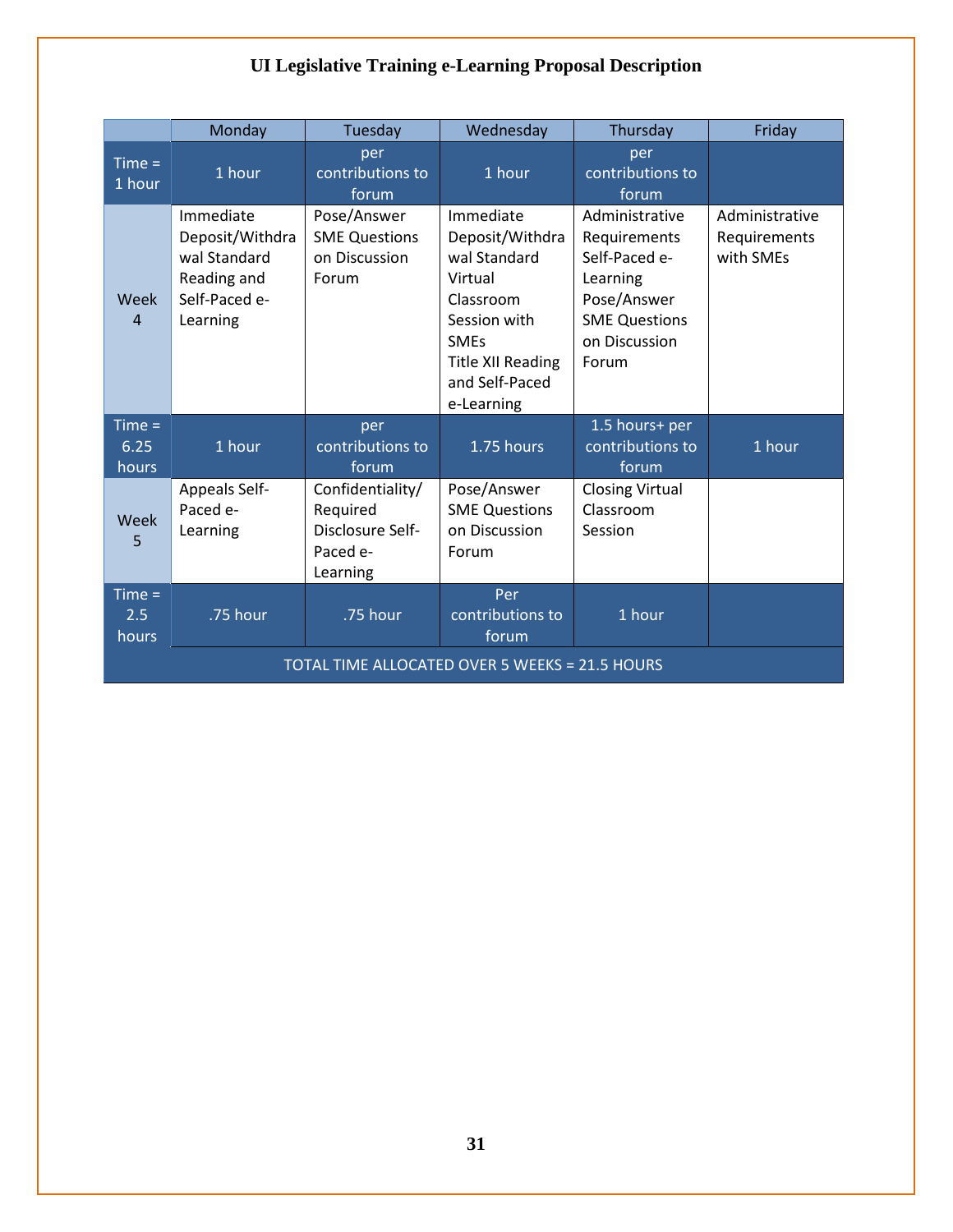



|                                 | Monday                                                                                                                             | Tuesday                                                                                                                                                             | Wednesday                                                                                                                                       | Thursday                                                                  | Friday                                                                                                                                                      |
|---------------------------------|------------------------------------------------------------------------------------------------------------------------------------|---------------------------------------------------------------------------------------------------------------------------------------------------------------------|-------------------------------------------------------------------------------------------------------------------------------------------------|---------------------------------------------------------------------------|-------------------------------------------------------------------------------------------------------------------------------------------------------------|
| Week<br>$\overline{1}$          | History of the<br><b>Federal State UI</b><br>Program Video and<br>Self-Paced e-<br>Learning                                        | Pose/Answer<br><b>SME Questions</b><br>on Discussion<br>Forum                                                                                                       | Federal<br>Conformity and<br>Compliance<br>Process                                                                                              | Pose/Answer<br><b>SME Questions</b><br>on Discussion<br>Forum             |                                                                                                                                                             |
| $Time =$                        |                                                                                                                                    | Per                                                                                                                                                                 |                                                                                                                                                 | Per                                                                       |                                                                                                                                                             |
| $\overline{3}$                  | 2 hour                                                                                                                             | contributions<br>to forum                                                                                                                                           | 1 hour                                                                                                                                          | contributions to                                                          |                                                                                                                                                             |
| hours<br>Week<br>$\overline{2}$ | Coverage<br>Requirements Self-<br>Paced e-Learning<br>Pose/Answer SME<br>Questions on<br><b>Discussion Forum</b>                   | Coverage<br>Requirements<br>Virtual<br>Classroom<br>Session with<br><b>SMEs</b><br>Experience<br>Rating<br>Requirements<br>Reading and<br>Self-paced e-<br>Learning | <b>Experience Rating</b><br>Requirements<br>Virtual Classroom<br>Session with SMEs                                                              | forum<br><b>Benefits</b><br>Standards Self-<br>Paced e-<br>Learning       | <b>Benefits</b><br><b>Standards</b><br>Virtual<br>Classroom<br>Session with<br><b>SMEs</b><br>Pose/Answer<br><b>SME Questions</b><br>on Discussion<br>Forum |
| $Time =$<br>8.75<br>hours       | $1$ hour + per<br>contributions to<br>forum                                                                                        | 2.75 hours                                                                                                                                                          | $1$ hour                                                                                                                                        | 2 hours                                                                   | $2$ hours + per<br>contributions to<br>forum                                                                                                                |
| Week<br>3                       | Conformity and/or<br>compliance issues<br>with respect to the<br>most intricate<br>benefit standards.<br>Self-Paced e-<br>Learning | Pose/Answer<br><b>SME Questions</b><br>on Discussion<br>Forum                                                                                                       | Conformity and/or<br>compliance issues<br>with respect to<br>the most intricate<br>benefit standards.<br>Virtual Classroom<br>Session with SMEs | Pose/Answer<br><b>SME Questions</b><br>on Discussion<br><b>Forum SMEs</b> |                                                                                                                                                             |

# **Draft 5-Week Prototype Calendar**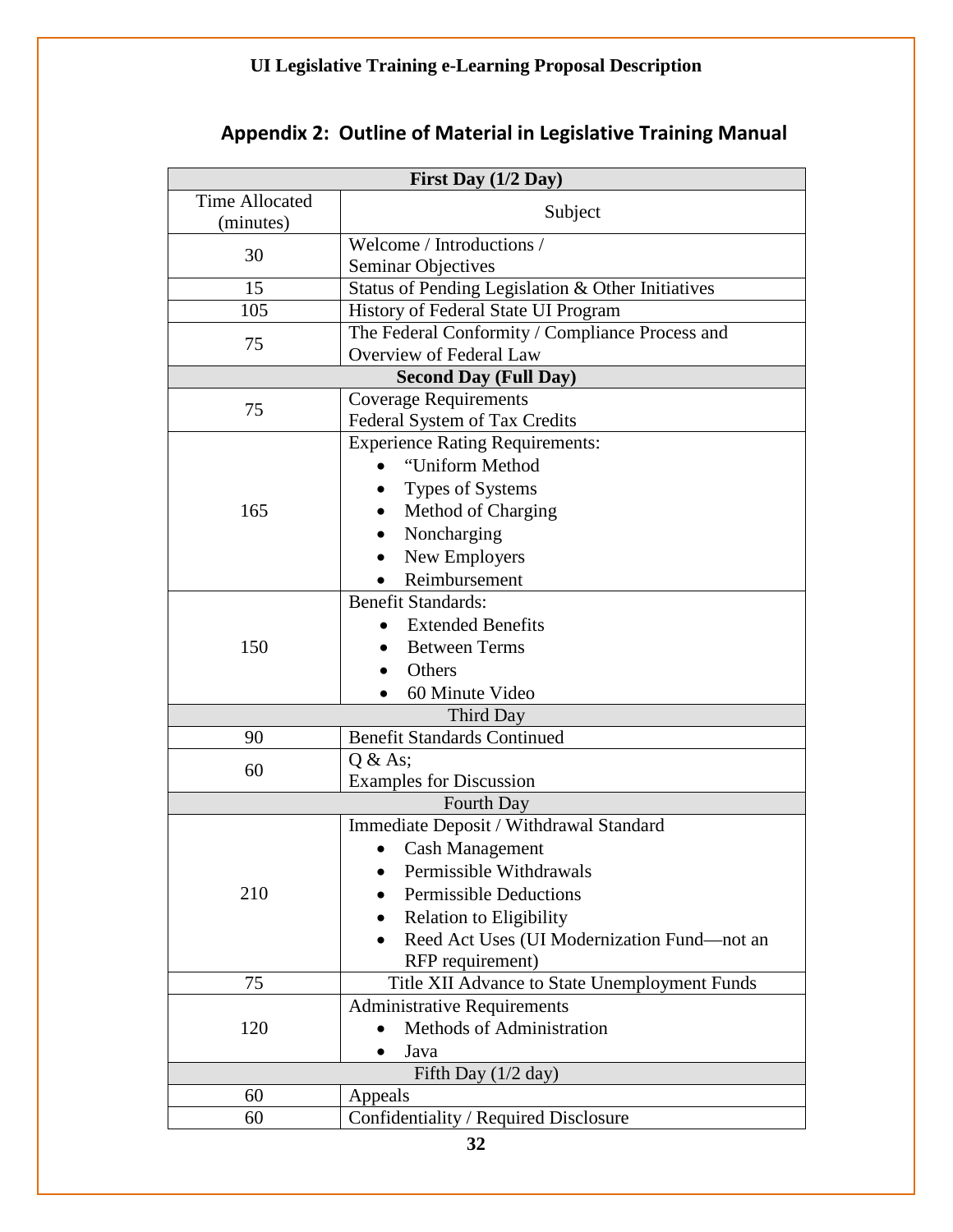|                           | Monday                                                                                   | Tuesday                                                                  | Wednesday                                                                                                                                                       | Thursday                                                                                                                     | Friday                                      |
|---------------------------|------------------------------------------------------------------------------------------|--------------------------------------------------------------------------|-----------------------------------------------------------------------------------------------------------------------------------------------------------------|------------------------------------------------------------------------------------------------------------------------------|---------------------------------------------|
| $Time =$<br>1 hour        | $1$ hour                                                                                 | per<br>contributions to<br>forum                                         | 1 hour                                                                                                                                                          | per<br>contributions to<br>forum                                                                                             |                                             |
| Week<br>$\overline{4}$    | Immediate<br>Deposit/Withdra<br>wal Standard<br>Reading and<br>Self-Paced e-<br>Learning | Pose/Answer<br><b>SME Questions</b><br>on Discussion<br>Forum            | Immediate<br>Deposit/Withdra<br>wal Standard<br>Virtual<br>Classroom<br>Session with<br><b>SMEs</b><br><b>Title XII Reading</b><br>and Self-Paced<br>e-Learning | Administrative<br>Requirements<br>Self-Paced e-<br>Learning<br>Pose/Answer<br><b>SME Questions</b><br>on Discussion<br>Forum | Administrative<br>Requirements<br>with SMEs |
| $Time =$<br>6.25<br>hours | 1 hour                                                                                   | per<br>contributions to<br>forum                                         | 1.75 hours                                                                                                                                                      | 1.5 hours+ per<br>contributions to<br>forum                                                                                  | 1 hour                                      |
| Week<br>5                 | <b>Appeals Self-</b><br>Paced e-<br>Learning                                             | Confidentiality/<br>Required<br>Disclosure Self-<br>Paced e-<br>Learning | Pose/Answer<br><b>SME Questions</b><br>on Discussion<br>Forum                                                                                                   | <b>Closing Virtual</b><br>Classroom<br>Session                                                                               |                                             |
| $Time =$<br>2.5<br>hours  | .75 hour                                                                                 | .75 hour                                                                 | Per<br>contributions to<br>forum                                                                                                                                | 1 hour                                                                                                                       |                                             |
|                           |                                                                                          | TOTAL TIME ALLOCATED OVER 5 WEEKS = 21.5 HOURS                           |                                                                                                                                                                 |                                                                                                                              |                                             |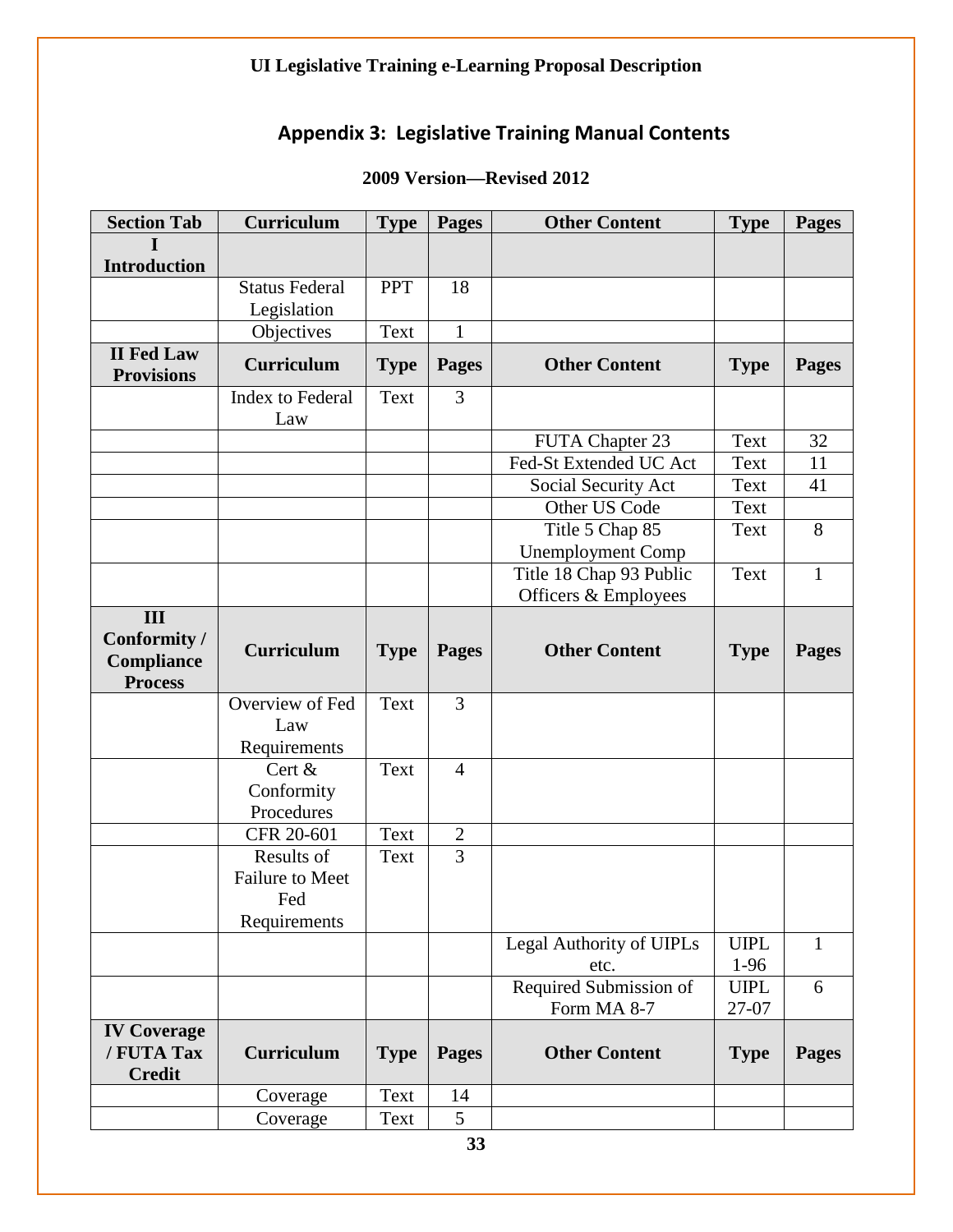| Appendix 2: Outline of Material in Legislative Training Manual |  |  |  |  |  |
|----------------------------------------------------------------|--|--|--|--|--|
|----------------------------------------------------------------|--|--|--|--|--|

| First Day (1/2 Day)                |                                                                            |  |  |  |
|------------------------------------|----------------------------------------------------------------------------|--|--|--|
| <b>Time Allocated</b><br>(minutes) | Subject                                                                    |  |  |  |
| 30                                 | Welcome / Introductions /                                                  |  |  |  |
|                                    | <b>Seminar Objectives</b>                                                  |  |  |  |
| 15                                 | Status of Pending Legislation & Other Initiatives                          |  |  |  |
| 105                                | History of Federal State UI Program                                        |  |  |  |
| 75                                 | The Federal Conformity / Compliance Process and<br>Overview of Federal Law |  |  |  |
|                                    | <b>Second Day (Full Day)</b>                                               |  |  |  |
|                                    | <b>Coverage Requirements</b>                                               |  |  |  |
| 75                                 | Federal System of Tax Credits                                              |  |  |  |
|                                    | <b>Experience Rating Requirements:</b>                                     |  |  |  |
|                                    | "Uniform Method                                                            |  |  |  |
|                                    | Types of Systems                                                           |  |  |  |
| 165                                | Method of Charging                                                         |  |  |  |
|                                    | Noncharging                                                                |  |  |  |
|                                    | New Employers<br>$\bullet$                                                 |  |  |  |
|                                    | Reimbursement                                                              |  |  |  |
|                                    | <b>Benefit Standards:</b>                                                  |  |  |  |
|                                    | <b>Extended Benefits</b>                                                   |  |  |  |
| 150                                | <b>Between Terms</b><br>$\bullet$                                          |  |  |  |
|                                    | Others                                                                     |  |  |  |
|                                    | 60 Minute Video                                                            |  |  |  |
|                                    | Third Day                                                                  |  |  |  |
| 90                                 | <b>Benefit Standards Continued</b>                                         |  |  |  |
|                                    | Q & As;                                                                    |  |  |  |
| 60                                 | <b>Examples for Discussion</b>                                             |  |  |  |
|                                    | Fourth Day                                                                 |  |  |  |
|                                    | Immediate Deposit / Withdrawal Standard                                    |  |  |  |
|                                    | <b>Cash Management</b>                                                     |  |  |  |
|                                    | Permissible Withdrawals                                                    |  |  |  |
| 210                                | <b>Permissible Deductions</b>                                              |  |  |  |
|                                    | <b>Relation to Eligibility</b>                                             |  |  |  |
|                                    | Reed Act Uses (UI Modernization Fund-not an                                |  |  |  |
|                                    | RFP requirement)                                                           |  |  |  |
| 75                                 | Title XII Advance to State Unemployment Funds                              |  |  |  |
|                                    | <b>Administrative Requirements</b>                                         |  |  |  |
| 120                                | Methods of Administration                                                  |  |  |  |
|                                    | Java                                                                       |  |  |  |
|                                    | Fifth Day $(1/2 \text{ day})$                                              |  |  |  |
| 60                                 | Appeals                                                                    |  |  |  |
| 60                                 | Confidentiality / Required Disclosure                                      |  |  |  |
|                                    |                                                                            |  |  |  |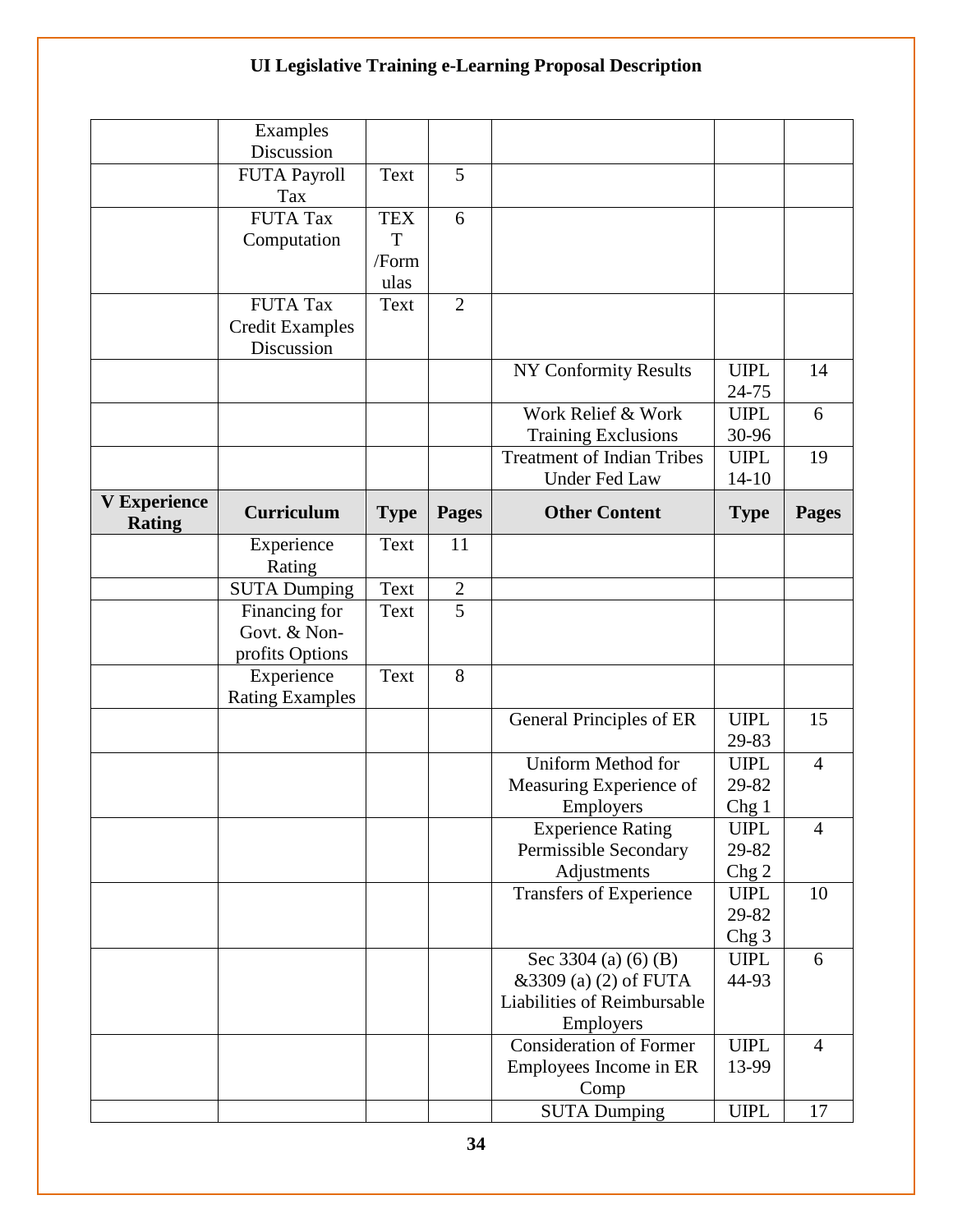# **Appendix 3: Legislative Training Manual Contents**

| <b>Section Tab</b>                                  | Curriculum                         | <b>Type</b> | Pages          | <b>Other Content</b>     | <b>Type</b> | <b>Pages</b> |
|-----------------------------------------------------|------------------------------------|-------------|----------------|--------------------------|-------------|--------------|
|                                                     |                                    |             |                |                          |             |              |
| <b>Introduction</b>                                 |                                    |             |                |                          |             |              |
|                                                     | <b>Status Federal</b>              | <b>PPT</b>  | 18             |                          |             |              |
|                                                     | Legislation<br>Objectives          | Text        | $\mathbf{1}$   |                          |             |              |
| <b>II</b> Fed Law                                   |                                    |             |                |                          |             |              |
| <b>Provisions</b>                                   | Curriculum                         | <b>Type</b> | <b>Pages</b>   | <b>Other Content</b>     | <b>Type</b> | <b>Pages</b> |
|                                                     | Index to Federal<br>Law            | Text        | 3              |                          |             |              |
|                                                     |                                    |             |                | FUTA Chapter 23          | <b>Text</b> | 32           |
|                                                     |                                    |             |                | Fed-St Extended UC Act   | Text        | 11           |
|                                                     |                                    |             |                | Social Security Act      | Text        | 41           |
|                                                     |                                    |             |                | Other US Code            | Text        |              |
|                                                     |                                    |             |                | Title 5 Chap 85          | Text        | 8            |
|                                                     |                                    |             |                | <b>Unemployment Comp</b> |             |              |
|                                                     |                                    |             |                | Title 18 Chap 93 Public  | <b>Text</b> | $\mathbf{1}$ |
|                                                     |                                    |             |                | Officers & Employees     |             |              |
| III<br>Conformity /<br>Compliance<br><b>Process</b> | Curriculum                         | <b>Type</b> | <b>Pages</b>   | <b>Other Content</b>     | <b>Type</b> | <b>Pages</b> |
|                                                     | Overview of Fed                    | Text        | 3              |                          |             |              |
|                                                     | Law                                |             |                |                          |             |              |
|                                                     | Requirements                       |             |                |                          |             |              |
|                                                     | Cert &<br>Conformity<br>Procedures | Text        | $\overline{4}$ |                          |             |              |
|                                                     | CFR 20-601                         | Text        | $\overline{2}$ |                          |             |              |
|                                                     | Results of                         | Text        | 3              |                          |             |              |
|                                                     | <b>Failure to Meet</b><br>Fed      |             |                |                          |             |              |
|                                                     | Requirements                       |             |                |                          |             |              |
|                                                     |                                    |             |                | Legal Authority of UIPLs | <b>UIPL</b> | $\mathbf{1}$ |
|                                                     |                                    |             |                | etc.                     | $1-96$      |              |
|                                                     |                                    |             |                | Required Submission of   | <b>UIPL</b> | 6            |
|                                                     |                                    |             |                | Form MA 8-7              | 27-07       |              |
| <b>IV Coverage</b><br>/ FUTA Tax<br><b>Credit</b>   | Curriculum                         | <b>Type</b> | <b>Pages</b>   | <b>Other Content</b>     | <b>Type</b> | <b>Pages</b> |
|                                                     | Coverage                           | Text        | 14             |                          |             |              |
|                                                     | Coverage                           | Text        | 5              |                          |             |              |

## **2009 Version—Revised 2012**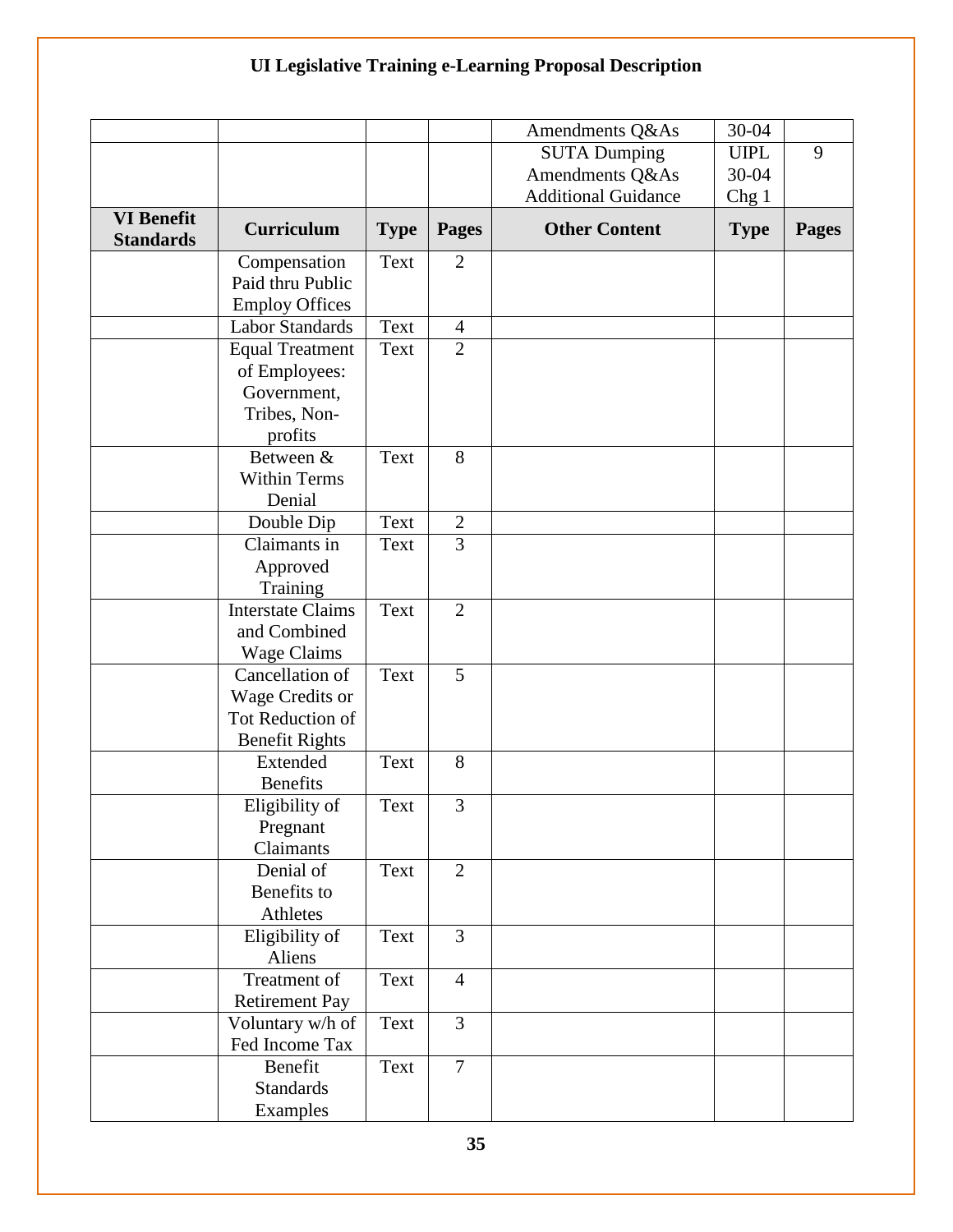|                                      | Examples                                  |             |                |                                   |                      |                |
|--------------------------------------|-------------------------------------------|-------------|----------------|-----------------------------------|----------------------|----------------|
|                                      | Discussion                                |             |                |                                   |                      |                |
|                                      | FUTA Payroll<br>Tax                       | Text        | 5              |                                   |                      |                |
|                                      | <b>FUTA Tax</b>                           | <b>TEX</b>  | 6              |                                   |                      |                |
|                                      | Computation                               | T           |                |                                   |                      |                |
|                                      |                                           | /Form       |                |                                   |                      |                |
|                                      |                                           | ulas        |                |                                   |                      |                |
|                                      | <b>FUTA Tax</b><br><b>Credit Examples</b> | Text        | $\overline{2}$ |                                   |                      |                |
|                                      | Discussion                                |             |                |                                   |                      |                |
|                                      |                                           |             |                | <b>NY Conformity Results</b>      | <b>UIPL</b>          | 14             |
|                                      |                                           |             |                |                                   | 24-75                |                |
|                                      |                                           |             |                | Work Relief & Work                | <b>UIPL</b>          | 6              |
|                                      |                                           |             |                | <b>Training Exclusions</b>        | 30-96                |                |
|                                      |                                           |             |                | <b>Treatment of Indian Tribes</b> | <b>UIPL</b>          | 19             |
|                                      |                                           |             |                | <b>Under Fed Law</b>              | $14 - 10$            |                |
| <b>V</b> Experience<br><b>Rating</b> | Curriculum                                | <b>Type</b> | <b>Pages</b>   | <b>Other Content</b>              | <b>Type</b>          | <b>Pages</b>   |
|                                      | Experience                                | Text        | 11             |                                   |                      |                |
|                                      | Rating                                    |             |                |                                   |                      |                |
|                                      | <b>SUTA Dumping</b>                       | Text        | $\sqrt{2}$     |                                   |                      |                |
|                                      | Financing for                             | Text        | $\overline{5}$ |                                   |                      |                |
|                                      | Govt. & Non-                              |             |                |                                   |                      |                |
|                                      | profits Options<br>Experience             | <b>Text</b> | 8              |                                   |                      |                |
|                                      | <b>Rating Examples</b>                    |             |                |                                   |                      |                |
|                                      |                                           |             |                | General Principles of ER          | <b>UIPL</b>          | 15             |
|                                      |                                           |             |                | <b>Uniform Method for</b>         | 29-83<br><b>UIPL</b> | $\overline{4}$ |
|                                      |                                           |             |                | Measuring Experience of           | 29-82                |                |
|                                      |                                           |             |                | Employers                         | Chg1                 |                |
|                                      |                                           |             |                | <b>Experience Rating</b>          | <b>UIPL</b>          | $\overline{4}$ |
|                                      |                                           |             |                | Permissible Secondary             | 29-82                |                |
|                                      |                                           |             |                | Adjustments                       | Chg <sub>2</sub>     |                |
|                                      |                                           |             |                | Transfers of Experience           | <b>UIPL</b>          | 10             |
|                                      |                                           |             |                |                                   | 29-82                |                |
|                                      |                                           |             |                |                                   | Chg <sub>3</sub>     |                |
|                                      |                                           |             |                | Sec $3304$ (a) (6) (B)            | <b>UIPL</b>          | 6              |
|                                      |                                           |             |                | &3309 (a) (2) of FUTA             | 44-93                |                |
|                                      |                                           |             |                | Liabilities of Reimbursable       |                      |                |
|                                      |                                           |             |                | Employers                         |                      |                |
|                                      |                                           |             |                | <b>Consideration of Former</b>    | <b>UIPL</b><br>13-99 | $\overline{4}$ |
|                                      |                                           |             |                | Employees Income in ER<br>Comp    |                      |                |
|                                      |                                           |             |                | <b>SUTA Dumping</b>               | <b>UIPL</b>          | 17             |
|                                      |                                           |             |                |                                   |                      |                |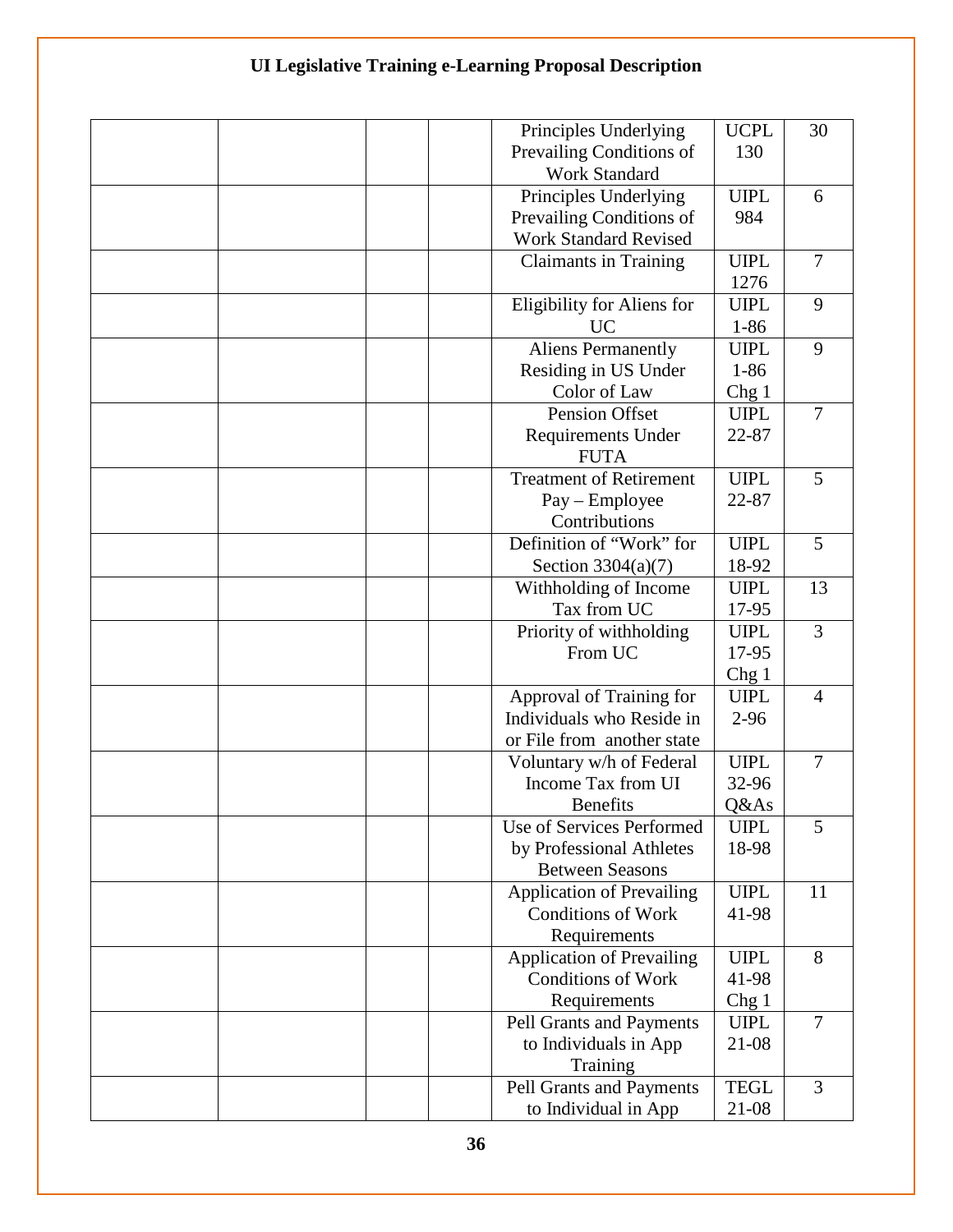|                                       |                           |             |                | Amendments Q&As            | 30-04       |              |
|---------------------------------------|---------------------------|-------------|----------------|----------------------------|-------------|--------------|
|                                       |                           |             |                | <b>SUTA Dumping</b>        | <b>UIPL</b> | 9            |
|                                       |                           |             |                | Amendments Q&As            | 30-04       |              |
|                                       |                           |             |                | <b>Additional Guidance</b> | Chg 1       |              |
| <b>VI</b> Benefit<br><b>Standards</b> | Curriculum                | <b>Type</b> | <b>Pages</b>   | <b>Other Content</b>       | <b>Type</b> | <b>Pages</b> |
|                                       | Compensation              | Text        | $\overline{2}$ |                            |             |              |
|                                       | Paid thru Public          |             |                |                            |             |              |
|                                       | <b>Employ Offices</b>     |             |                |                            |             |              |
|                                       | <b>Labor Standards</b>    | Text        | $\overline{4}$ |                            |             |              |
|                                       | <b>Equal Treatment</b>    | Text        | $\overline{2}$ |                            |             |              |
|                                       | of Employees:             |             |                |                            |             |              |
|                                       | Government,               |             |                |                            |             |              |
|                                       | Tribes, Non-              |             |                |                            |             |              |
|                                       | profits                   |             |                |                            |             |              |
|                                       | Between &                 | Text        | 8              |                            |             |              |
|                                       | <b>Within Terms</b>       |             |                |                            |             |              |
|                                       | Denial                    |             |                |                            |             |              |
|                                       | Double Dip                | Text        | $\mathfrak{2}$ |                            |             |              |
|                                       | Claimants in              | Text        | $\overline{3}$ |                            |             |              |
|                                       | Approved                  |             |                |                            |             |              |
|                                       | Training                  |             |                |                            |             |              |
|                                       | Interstate Claims         | Text        | $\overline{2}$ |                            |             |              |
|                                       | and Combined              |             |                |                            |             |              |
|                                       | <b>Wage Claims</b>        |             |                |                            |             |              |
|                                       | Cancellation of           | Text        | 5              |                            |             |              |
|                                       | Wage Credits or           |             |                |                            |             |              |
|                                       | Tot Reduction of          |             |                |                            |             |              |
|                                       | <b>Benefit Rights</b>     |             |                |                            |             |              |
|                                       | Extended                  | Text        | 8              |                            |             |              |
|                                       | <b>Benefits</b>           |             |                |                            |             |              |
|                                       | Eligibility of            | Text        | 3              |                            |             |              |
|                                       | Pregnant                  |             |                |                            |             |              |
|                                       | Claimants                 |             |                |                            |             |              |
|                                       | Denial of                 | Text        | $\overline{2}$ |                            |             |              |
|                                       | Benefits to               |             |                |                            |             |              |
|                                       | Athletes                  |             |                |                            |             |              |
|                                       | Eligibility of            | Text        | $\overline{3}$ |                            |             |              |
|                                       | Aliens                    |             |                |                            |             |              |
|                                       | Treatment of              | Text        | $\overline{4}$ |                            |             |              |
|                                       | <b>Retirement Pay</b>     |             |                |                            |             |              |
|                                       | Voluntary w/h of          | Text        | 3              |                            |             |              |
|                                       | Fed Income Tax<br>Benefit |             | $\overline{7}$ |                            |             |              |
|                                       | <b>Standards</b>          | Text        |                |                            |             |              |
|                                       |                           |             |                |                            |             |              |
|                                       | Examples                  |             |                |                            |             |              |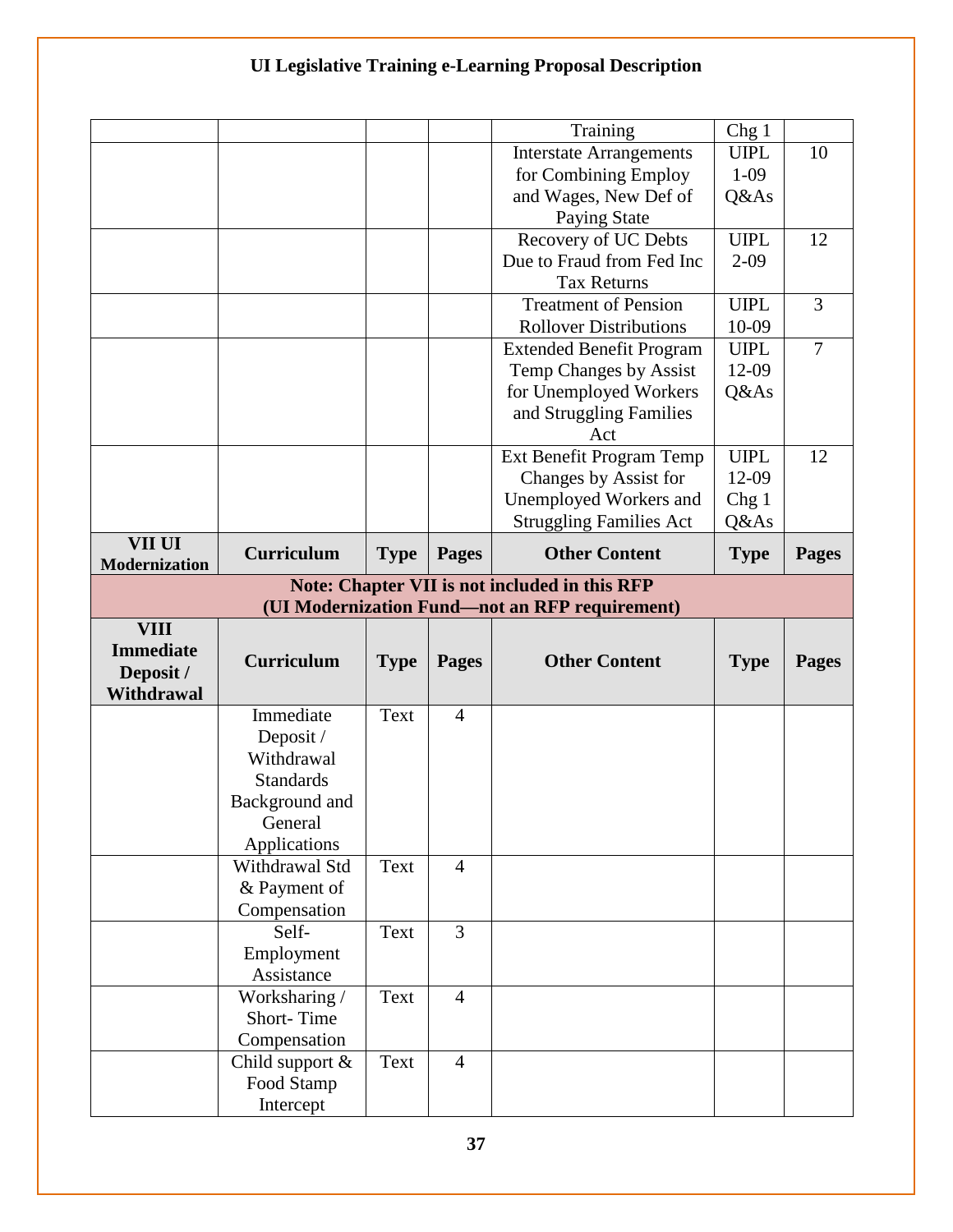|  | Principles Underlying            | <b>UCPL</b> | 30             |
|--|----------------------------------|-------------|----------------|
|  | Prevailing Conditions of         | 130         |                |
|  | <b>Work Standard</b>             |             |                |
|  | Principles Underlying            | <b>UIPL</b> | 6              |
|  | Prevailing Conditions of         | 984         |                |
|  | <b>Work Standard Revised</b>     |             |                |
|  | <b>Claimants in Training</b>     | <b>UIPL</b> | $\overline{7}$ |
|  |                                  | 1276        |                |
|  |                                  | <b>UIPL</b> | 9              |
|  | Eligibility for Aliens for       |             |                |
|  | <b>UC</b>                        | $1 - 86$    |                |
|  | <b>Aliens Permanently</b>        | <b>UIPL</b> | 9              |
|  | Residing in US Under             | $1 - 86$    |                |
|  | Color of Law                     | Chg1        |                |
|  | Pension Offset                   | <b>UIPL</b> | $\overline{7}$ |
|  | <b>Requirements Under</b>        | 22-87       |                |
|  | <b>FUTA</b>                      |             |                |
|  | <b>Treatment of Retirement</b>   | <b>UIPL</b> | 5              |
|  | Pay – Employee                   | 22-87       |                |
|  | Contributions                    |             |                |
|  | Definition of "Work" for         | <b>UIPL</b> | 5              |
|  | Section $3304(a)(7)$             | 18-92       |                |
|  | Withholding of Income            | <b>UIPL</b> | 13             |
|  | Tax from UC                      | 17-95       |                |
|  | Priority of withholding          | <b>UIPL</b> | 3              |
|  | From UC                          | 17-95       |                |
|  |                                  | Chg1        |                |
|  | Approval of Training for         | <b>UIPL</b> | $\overline{4}$ |
|  | Individuals who Reside in        | $2-96$      |                |
|  | or File from another state       |             |                |
|  | Voluntary w/h of Federal         | <b>UIPL</b> | 7              |
|  | Income Tax from UI               | 32-96       |                |
|  | <b>Benefits</b>                  | Q&As        |                |
|  | Use of Services Performed        | <b>UIPL</b> | 5              |
|  |                                  |             |                |
|  | by Professional Athletes         | 18-98       |                |
|  | <b>Between Seasons</b>           |             |                |
|  | <b>Application of Prevailing</b> | <b>UIPL</b> | 11             |
|  | <b>Conditions of Work</b>        | 41-98       |                |
|  | Requirements                     |             |                |
|  | <b>Application of Prevailing</b> | <b>UIPL</b> | 8              |
|  | <b>Conditions of Work</b>        | 41-98       |                |
|  | Requirements                     | Chg 1       |                |
|  | Pell Grants and Payments         | <b>UIPL</b> | $\overline{7}$ |
|  | to Individuals in App            | 21-08       |                |
|  | Training                         |             |                |
|  | Pell Grants and Payments         | <b>TEGL</b> | 3              |
|  | to Individual in App             | 21-08       |                |
|  |                                  |             |                |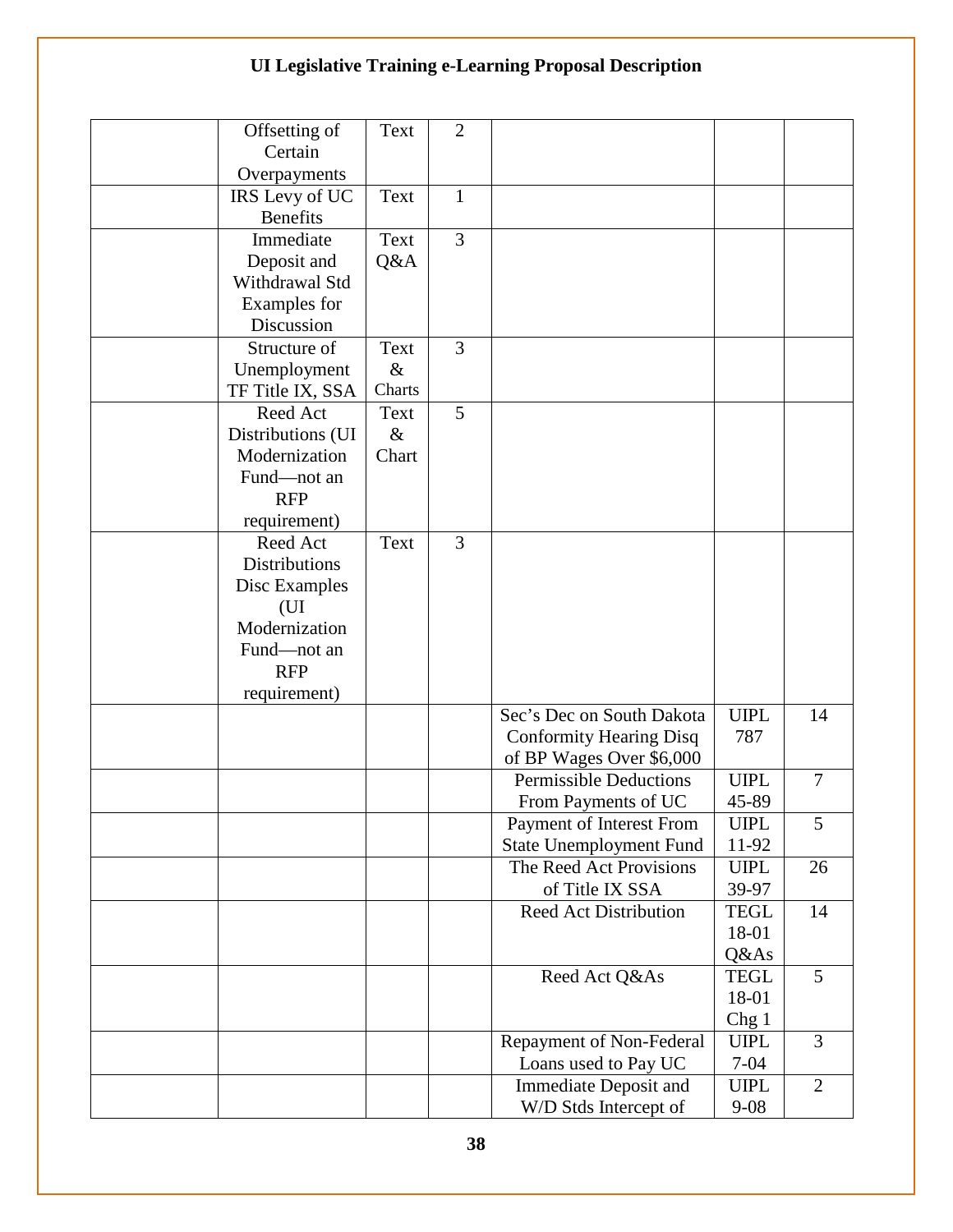|                                              |                         |             |                | Training                                       | Chg1        |                |
|----------------------------------------------|-------------------------|-------------|----------------|------------------------------------------------|-------------|----------------|
|                                              |                         |             |                | <b>Interstate Arrangements</b>                 | <b>UIPL</b> | 10             |
|                                              |                         |             |                | for Combining Employ                           | $1-09$      |                |
|                                              |                         |             |                | and Wages, New Def of                          | Q&As        |                |
|                                              |                         |             |                | <b>Paying State</b>                            |             |                |
|                                              |                         |             |                | Recovery of UC Debts                           | <b>UIPL</b> | 12             |
|                                              |                         |             |                | Due to Fraud from Fed Inc                      | $2 - 09$    |                |
|                                              |                         |             |                | <b>Tax Returns</b>                             |             |                |
|                                              |                         |             |                | <b>Treatment of Pension</b>                    | <b>UIPL</b> | 3              |
|                                              |                         |             |                | <b>Rollover Distributions</b>                  | 10-09       |                |
|                                              |                         |             |                | <b>Extended Benefit Program</b>                | <b>UIPL</b> | $\overline{7}$ |
|                                              |                         |             |                | Temp Changes by Assist                         | 12-09       |                |
|                                              |                         |             |                | for Unemployed Workers                         | Q&As        |                |
|                                              |                         |             |                | and Struggling Families                        |             |                |
|                                              |                         |             |                | Act                                            |             |                |
|                                              |                         |             |                | Ext Benefit Program Temp                       | <b>UIPL</b> | 12             |
|                                              |                         |             |                | Changes by Assist for                          | 12-09       |                |
|                                              |                         |             |                | Unemployed Workers and                         | Chg1        |                |
|                                              |                         |             |                | <b>Struggling Families Act</b>                 | Q&As        |                |
| VII UI<br>Modernization                      | Curriculum              | <b>Type</b> | <b>Pages</b>   | <b>Other Content</b>                           | <b>Type</b> | Pages          |
|                                              |                         |             |                | Note: Chapter VII is not included in this RFP  |             |                |
|                                              |                         |             |                |                                                |             |                |
|                                              |                         |             |                | (UI Modernization Fund-not an RFP requirement) |             |                |
| <b>VIII</b><br><b>Immediate</b><br>Deposit / | Curriculum              | <b>Type</b> | <b>Pages</b>   | <b>Other Content</b>                           | <b>Type</b> | Pages          |
| Withdrawal                                   | Immediate               | Text        | $\overline{4}$ |                                                |             |                |
|                                              |                         |             |                |                                                |             |                |
|                                              | Deposit /<br>Withdrawal |             |                |                                                |             |                |
|                                              | <b>Standards</b>        |             |                |                                                |             |                |
|                                              | Background and          |             |                |                                                |             |                |
|                                              | General                 |             |                |                                                |             |                |
|                                              | Applications            |             |                |                                                |             |                |
|                                              | Withdrawal Std          | Text        | $\overline{4}$ |                                                |             |                |
|                                              | & Payment of            |             |                |                                                |             |                |
|                                              | Compensation            |             |                |                                                |             |                |
|                                              | Self-                   | Text        | 3              |                                                |             |                |
|                                              | Employment              |             |                |                                                |             |                |
|                                              | Assistance              |             |                |                                                |             |                |
|                                              | Worksharing /           | Text        | $\overline{4}$ |                                                |             |                |
|                                              | Short-Time              |             |                |                                                |             |                |
|                                              | Compensation            |             |                |                                                |             |                |
|                                              | Child support &         | Text        | $\overline{4}$ |                                                |             |                |
|                                              | Food Stamp<br>Intercept |             |                |                                                |             |                |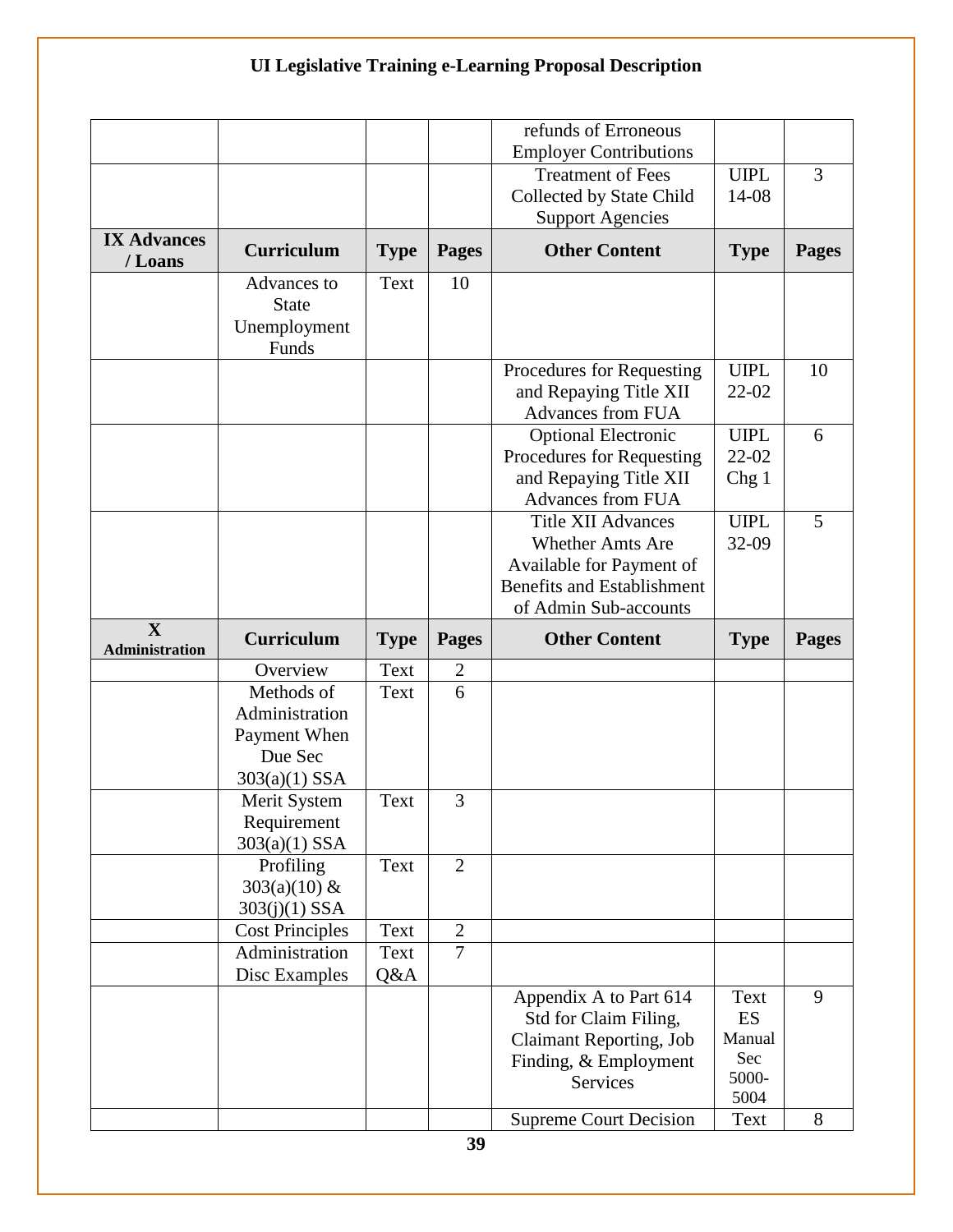| Offsetting of     | Text        | $\overline{2}$ |                                |             |                |
|-------------------|-------------|----------------|--------------------------------|-------------|----------------|
| Certain           |             |                |                                |             |                |
| Overpayments      |             |                |                                |             |                |
| IRS Levy of UC    | Text        | $\mathbf{1}$   |                                |             |                |
| <b>Benefits</b>   |             |                |                                |             |                |
| Immediate         | Text        | 3              |                                |             |                |
| Deposit and       | Q&A         |                |                                |             |                |
| Withdrawal Std    |             |                |                                |             |                |
| Examples for      |             |                |                                |             |                |
| Discussion        |             |                |                                |             |                |
| Structure of      | Text        | 3              |                                |             |                |
| Unemployment      | $\&$        |                |                                |             |                |
| TF Title IX, SSA  | Charts      |                |                                |             |                |
|                   |             |                |                                |             |                |
| Reed Act          | Text        | 5              |                                |             |                |
| Distributions (UI | $\&$        |                |                                |             |                |
| Modernization     | Chart       |                |                                |             |                |
| Fund-not an       |             |                |                                |             |                |
| <b>RFP</b>        |             |                |                                |             |                |
| requirement)      |             |                |                                |             |                |
| Reed Act          | <b>Text</b> | 3              |                                |             |                |
| Distributions     |             |                |                                |             |                |
| Disc Examples     |             |                |                                |             |                |
| (UI               |             |                |                                |             |                |
| Modernization     |             |                |                                |             |                |
| Fund-not an       |             |                |                                |             |                |
| <b>RFP</b>        |             |                |                                |             |                |
| requirement)      |             |                |                                |             |                |
|                   |             |                | Sec's Dec on South Dakota      | <b>UIPL</b> | 14             |
|                   |             |                | <b>Conformity Hearing Disq</b> | 787         |                |
|                   |             |                | of BP Wages Over \$6,000       |             |                |
|                   |             |                | <b>Permissible Deductions</b>  | <b>UIPL</b> | $\overline{7}$ |
|                   |             |                | From Payments of UC            | 45-89       |                |
|                   |             |                | Payment of Interest From       | <b>UIPL</b> | 5              |
|                   |             |                | <b>State Unemployment Fund</b> | 11-92       |                |
|                   |             |                | The Reed Act Provisions        | <b>UIPL</b> | 26             |
|                   |             |                | of Title IX SSA                | 39-97       |                |
|                   |             |                | <b>Reed Act Distribution</b>   | <b>TEGL</b> | 14             |
|                   |             |                |                                | 18-01       |                |
|                   |             |                |                                | Q&As        |                |
|                   |             |                |                                |             | 5              |
|                   |             |                | Reed Act Q&As                  | <b>TEGL</b> |                |
|                   |             |                |                                | 18-01       |                |
|                   |             |                |                                | Chg 1       |                |
|                   |             |                | Repayment of Non-Federal       | <b>UIPL</b> | 3              |
|                   |             |                | Loans used to Pay UC           | $7 - 04$    |                |
|                   |             |                | Immediate Deposit and          | <b>UIPL</b> | $\overline{2}$ |
|                   |             |                | W/D Stds Intercept of          | $9 - 08$    |                |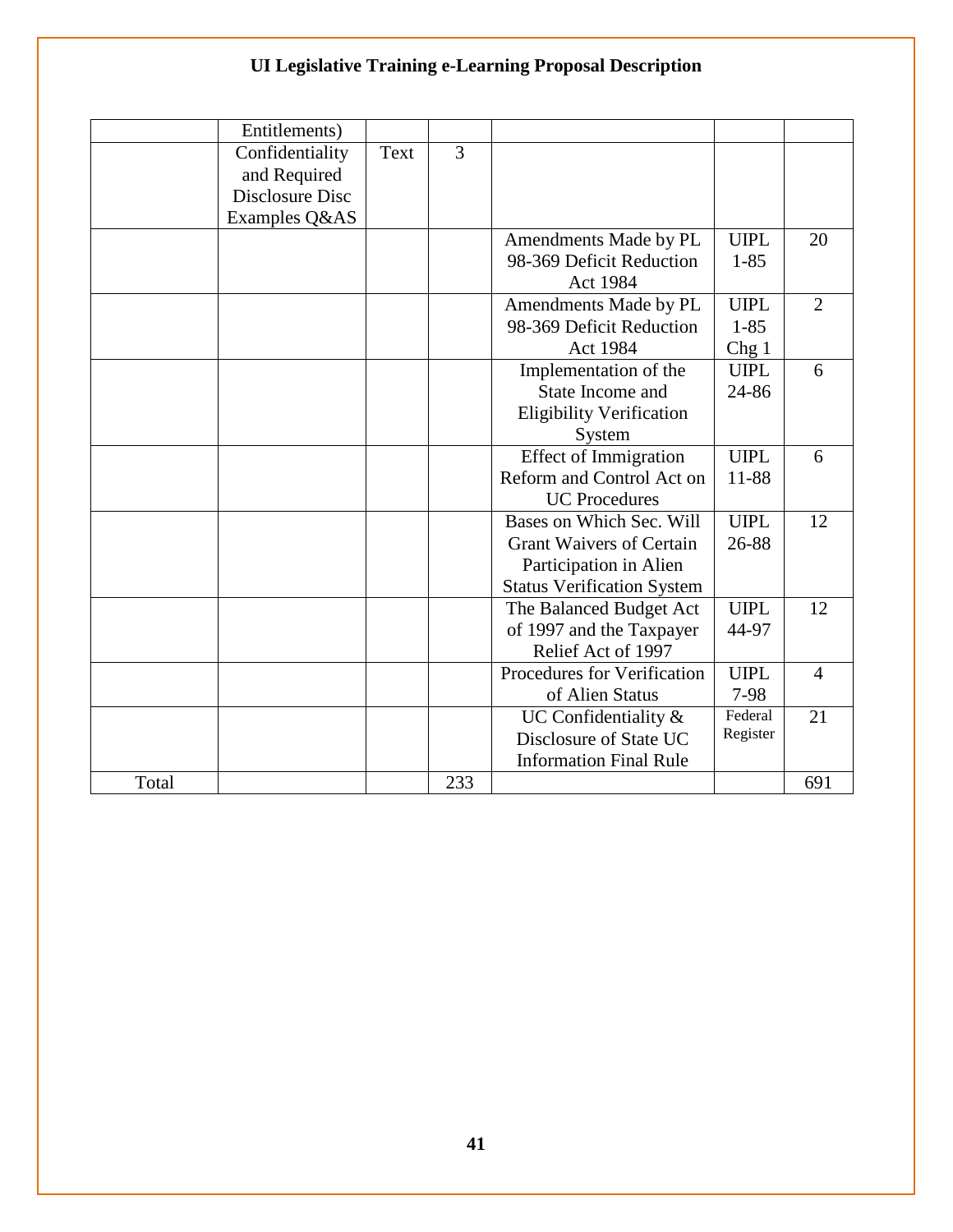|                   |                           |               |                | California HR Dept. vs.<br><b>JAVA</b> |             |                |
|-------------------|---------------------------|---------------|----------------|----------------------------------------|-------------|----------------|
|                   |                           |               |                | Payment of Compensation                | <b>UIPL</b> | $\overline{4}$ |
|                   |                           |               |                | and Timeliness of                      | $04 - 01$   |                |
|                   |                           |               |                | Determinations during a                |             |                |
|                   |                           |               |                | <b>Cont Claim Series</b>               |             |                |
|                   |                           |               |                | Procedures for                         | Attach      | 24             |
|                   |                           |               |                | Implementing the JAVA                  | to 04-      |                |
|                   |                           |               |                | Decision                               | 01 org      |                |
|                   |                           |               |                |                                        | <b>UIPL</b> |                |
|                   |                           |               |                |                                        | 1145        |                |
|                   |                           |               |                | Outsourcing of UC Admin                | <b>UIPL</b> | 12             |
|                   |                           |               |                | Functions                              | 12-01       |                |
|                   |                           |               |                | Application of State-Wide              | <b>UIPL</b> | $\overline{2}$ |
|                   |                           |               |                | Personnel Actions,                     | 18-09       |                |
|                   |                           |               |                | Including Hiring Freezes to            |             |                |
|                   |                           |               |                | <b>UI</b> Program                      |             |                |
|                   |                           |               |                | Application of State-Wide              | <b>UIPL</b> | 3              |
|                   |                           |               |                | Personnel Actions,                     | 09-98       |                |
|                   |                           |               |                | Including Hiring Freezes to            |             |                |
|                   |                           |               |                | <b>UI</b> Program                      |             |                |
| <b>XI Appeals</b> | Curriculum                | <b>Type</b>   | <b>Pages</b>   | <b>Other Content</b>                   | <b>Type</b> | <b>Pages</b>   |
|                   |                           |               |                |                                        |             |                |
|                   | Appeals                   | Text          | 7              |                                        |             |                |
|                   | <b>Appeals Disc</b>       | Text          | $\overline{2}$ |                                        |             |                |
|                   | Examples                  | Q&A           |                |                                        |             |                |
|                   |                           |               |                | Req. that UI Appeals                   | <b>UIPL</b> | 3              |
|                   |                           |               |                | Hearings be Simple, , $\&$             | 26-90       |                |
|                   |                           |               |                | Inexpensive                            |             |                |
| <b>XII</b>        |                           |               |                |                                        |             |                |
| Confidentiality / | Curriculum                |               | <b>Pages</b>   | <b>Other Content</b>                   | <b>Type</b> | Pages          |
| Required          |                           | <b>Type</b>   |                |                                        |             |                |
| <b>Disclosure</b> |                           |               |                |                                        |             |                |
|                   | Confidentiality           | Text          | 3              |                                        |             |                |
|                   | Requirement of            |               |                |                                        |             |                |
|                   | $303(a)(1)$ SSA           |               |                |                                        |             |                |
|                   | Required                  | Text          | 8              |                                        |             |                |
|                   | Disclosure                | $\&$<br>Table |                |                                        |             |                |
|                   |                           |               |                |                                        |             |                |
|                   | Income $&$<br>Eligibility | Text          | 3              |                                        |             |                |
|                   | Verification Sys          |               |                |                                        |             |                |
|                   | The Save                  | Text          | 3              |                                        |             |                |
|                   | Program                   |               |                |                                        |             |                |
|                   | (Systematic               |               |                |                                        |             |                |
|                   | Alien<br>Verification for |               |                |                                        |             |                |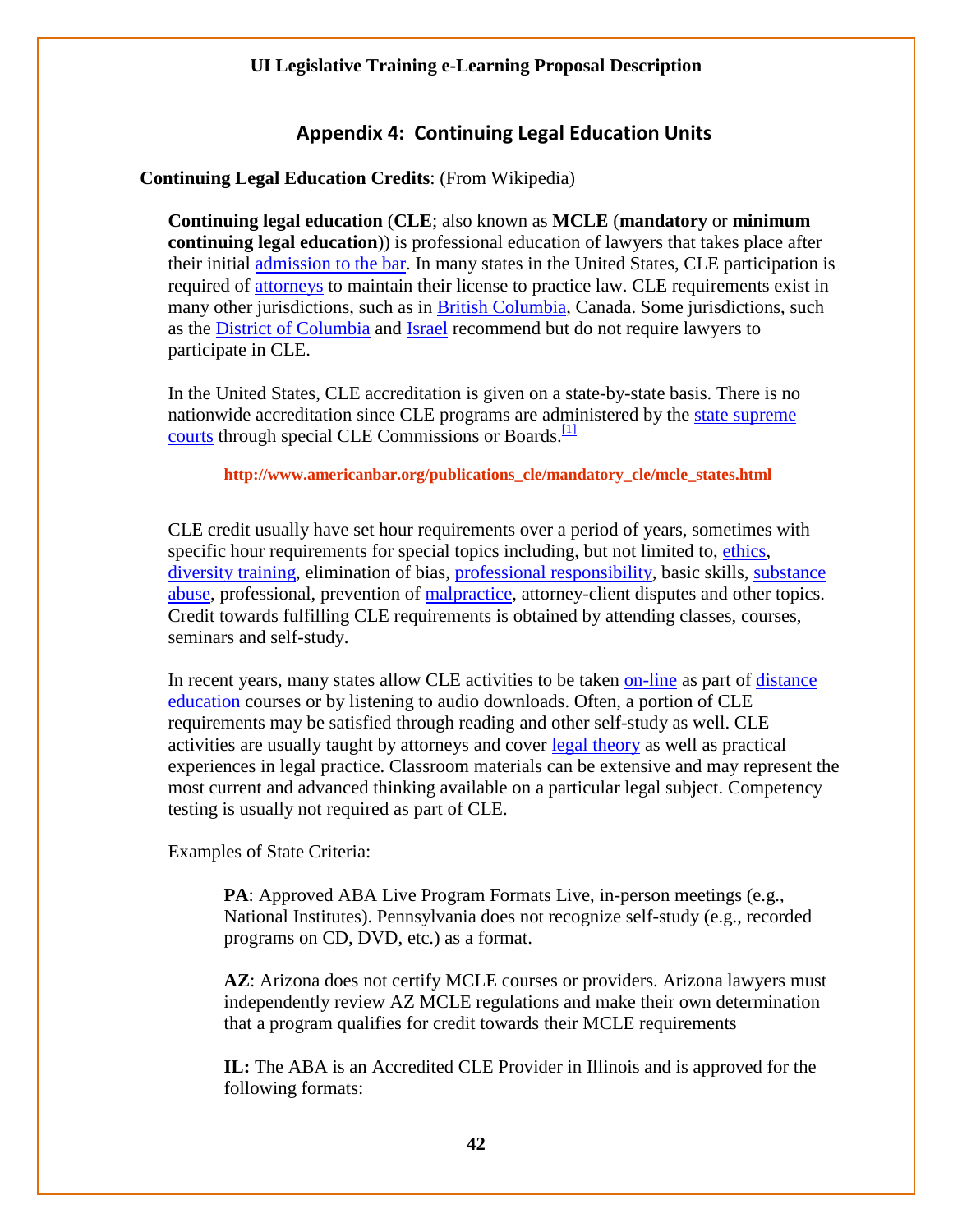|       | Entitlements)   |      |     |                                   |             |                |
|-------|-----------------|------|-----|-----------------------------------|-------------|----------------|
|       | Confidentiality | Text | 3   |                                   |             |                |
|       | and Required    |      |     |                                   |             |                |
|       | Disclosure Disc |      |     |                                   |             |                |
|       | Examples Q&AS   |      |     |                                   |             |                |
|       |                 |      |     | Amendments Made by PL             | <b>UIPL</b> | 20             |
|       |                 |      |     | 98-369 Deficit Reduction          | $1 - 85$    |                |
|       |                 |      |     | Act 1984                          |             |                |
|       |                 |      |     | Amendments Made by PL             | <b>UIPL</b> | $\overline{2}$ |
|       |                 |      |     | 98-369 Deficit Reduction          | $1 - 85$    |                |
|       |                 |      |     | <b>Act 1984</b>                   | Chg 1       |                |
|       |                 |      |     | Implementation of the             | <b>UIPL</b> | 6              |
|       |                 |      |     | State Income and                  | 24-86       |                |
|       |                 |      |     | <b>Eligibility Verification</b>   |             |                |
|       |                 |      |     | System                            |             |                |
|       |                 |      |     | Effect of Immigration             | <b>UIPL</b> | 6              |
|       |                 |      |     | Reform and Control Act on         | 11-88       |                |
|       |                 |      |     | <b>UC</b> Procedures              |             |                |
|       |                 |      |     | Bases on Which Sec. Will          | <b>UIPL</b> | 12             |
|       |                 |      |     | <b>Grant Waivers of Certain</b>   | 26-88       |                |
|       |                 |      |     | Participation in Alien            |             |                |
|       |                 |      |     | <b>Status Verification System</b> |             |                |
|       |                 |      |     | The Balanced Budget Act           | <b>UIPL</b> | 12             |
|       |                 |      |     | of 1997 and the Taxpayer          | 44-97       |                |
|       |                 |      |     | Relief Act of 1997                |             |                |
|       |                 |      |     | Procedures for Verification       | <b>UIPL</b> | $\overline{4}$ |
|       |                 |      |     | of Alien Status                   | 7-98        |                |
|       |                 |      |     | UC Confidentiality $\&$           | Federal     | 21             |
|       |                 |      |     | Disclosure of State UC            | Register    |                |
|       |                 |      |     | <b>Information Final Rule</b>     |             |                |
| Total |                 |      | 233 |                                   |             | 691            |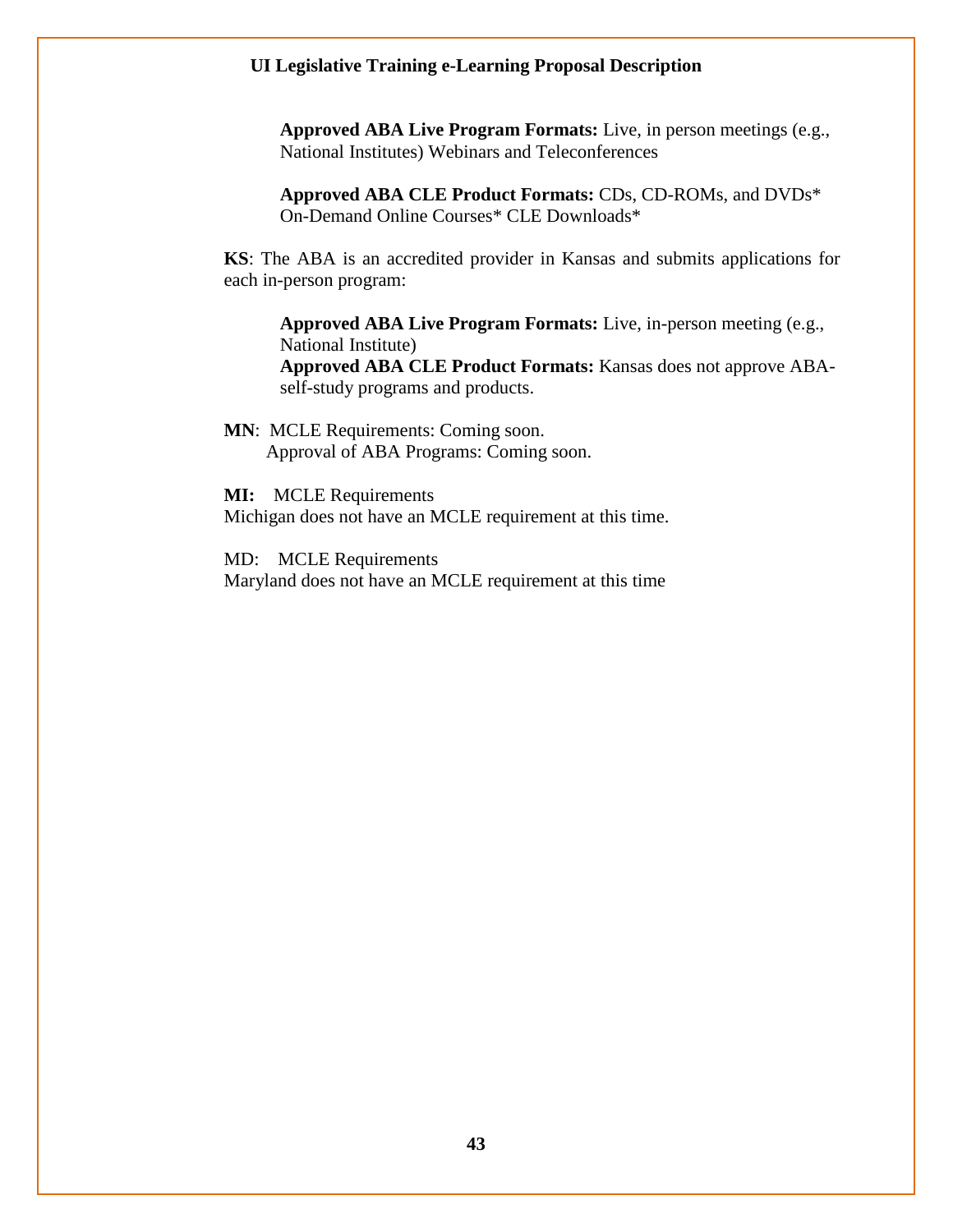### **Appendix 4: Continuing Legal Education Units**

#### **Continuing Legal Education Credits**: (From Wikipedia)

**Continuing legal education** (**CLE**; also known as **MCLE** (**mandatory** or **minimum continuing legal education**)) is professional education of lawyers that takes place after their initial [admission to the bar.](http://en.wikipedia.org/wiki/Admission_to_the_bar_in_the_United_States) In many states in the United States, CLE participation is required of [attorneys](http://en.wikipedia.org/wiki/Lawyer) to maintain their license to practice law. CLE requirements exist in many other jurisdictions, such as in [British Columbia,](http://en.wikipedia.org/wiki/British_Columbia) Canada. Some jurisdictions, such as the [District of Columbia](http://en.wikipedia.org/wiki/District_of_Columbia) and [Israel](http://en.wikipedia.org/wiki/Israel) recommend but do not require lawyers to participate in CLE.

In the United States, CLE accreditation is given on a state-by-state basis. There is no nationwide accreditation since CLE programs are administered by the [state supreme](http://en.wikipedia.org/wiki/State_supreme_court)  [courts](http://en.wikipedia.org/wiki/State_supreme_court) through special CLE Commissions or Boards.<sup>[\[1\]](http://en.wikipedia.org/wiki/Continuing_legal_education#cite_note-0)</sup>

**[http://www.americanbar.org/publications\\_cle/mandatory\\_cle/mcle\\_states.html](http://www.americanbar.org/publications_cle/mandatory_cle/mcle_states.html)**

CLE credit usually have set hour requirements over a period of years, sometimes with specific hour requirements for special topics including, but not limited to, [ethics,](http://en.wikipedia.org/wiki/Ethics) [diversity training,](http://en.wikipedia.org/wiki/Diversity_training) elimination of bias, [professional responsibility,](http://en.wikipedia.org/wiki/Professional_responsibility) basic skills, [substance](http://en.wikipedia.org/wiki/Substance_abuse)  [abuse,](http://en.wikipedia.org/wiki/Substance_abuse) professional, prevention of [malpractice,](http://en.wikipedia.org/wiki/Legal_malpractice) attorney-client disputes and other topics. Credit towards fulfilling CLE requirements is obtained by attending classes, courses, seminars and self-study.

In recent years, many states allow CLE activities to be taken [on-line](http://en.wikipedia.org/wiki/On-line) as part of [distance](http://en.wikipedia.org/wiki/Distance_education)  [education](http://en.wikipedia.org/wiki/Distance_education) courses or by listening to audio downloads. Often, a portion of CLE requirements may be satisfied through reading and other self-study as well. CLE activities are usually taught by attorneys and cover [legal theory](http://en.wikipedia.org/wiki/Legal_theory) as well as practical experiences in legal practice. Classroom materials can be extensive and may represent the most current and advanced thinking available on a particular legal subject. Competency testing is usually not required as part of CLE.

Examples of State Criteria:

**PA:** Approved ABA Live Program Formats Live, in-person meetings (e.g., National Institutes). Pennsylvania does not recognize self-study (e.g., recorded programs on CD, DVD, etc.) as a format.

**AZ**: Arizona does not certify MCLE courses or providers. Arizona lawyers must independently review AZ MCLE regulations and make their own determination that a program qualifies for credit towards their MCLE requirements

**IL:** The ABA is an Accredited CLE Provider in Illinois and is approved for the following formats: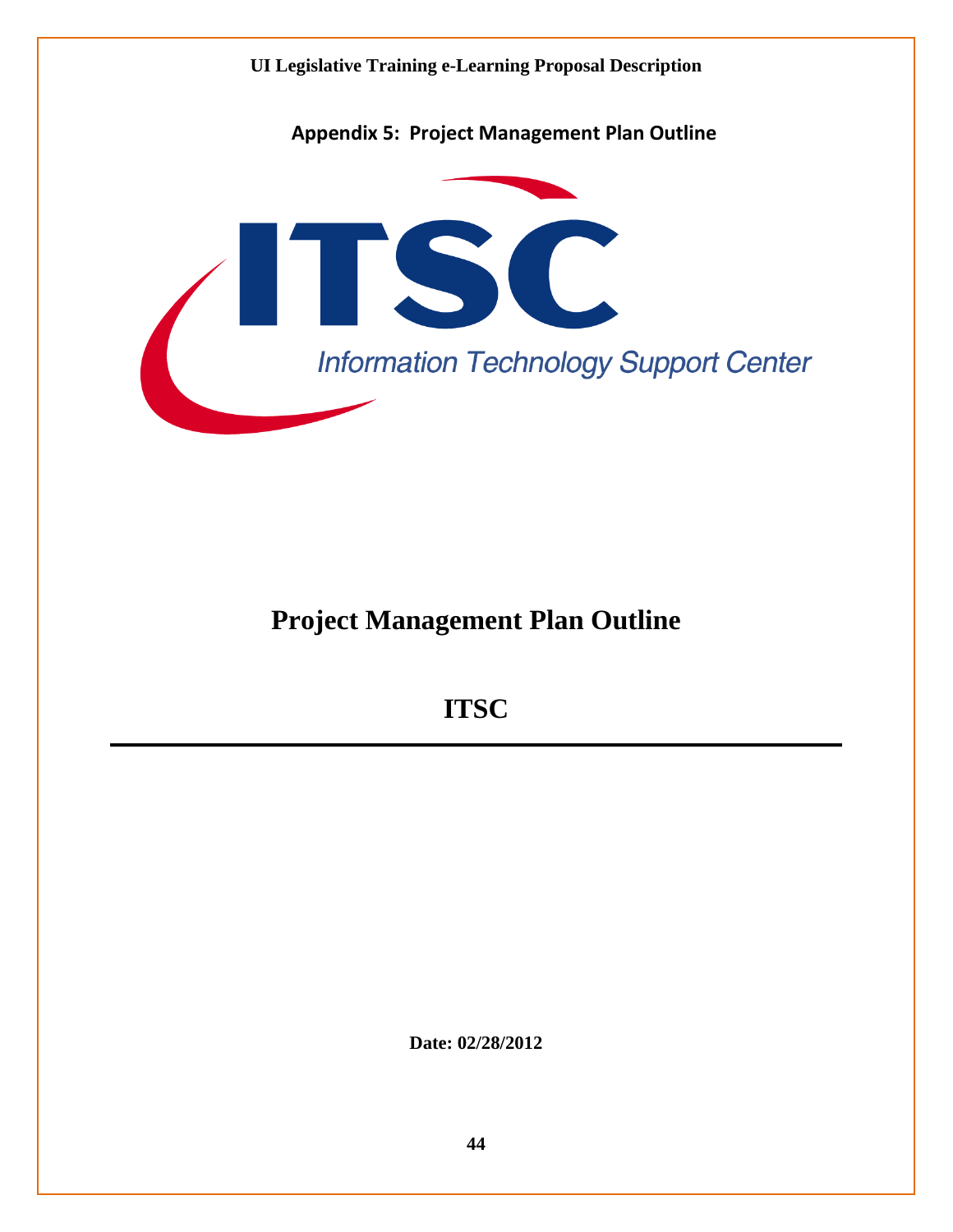**Approved ABA Live Program Formats:** Live, in person meetings (e.g., National Institutes) Webinars and Teleconferences

**Approved ABA CLE Product Formats:** CDs, CD-ROMs, and DVDs\* On-Demand Online Courses\* CLE Downloads\*

**KS**: The ABA is an accredited provider in Kansas and submits applications for each in-person program:

**Approved ABA Live Program Formats:** Live, in-person meeting (e.g., National Institute) **Approved ABA CLE Product Formats:** Kansas does not approve ABAself-study programs and products.

**MN**: MCLE Requirements: Coming soon. Approval of ABA Programs: Coming soon.

**MI:** MCLE Requirements

Michigan does not have an MCLE requirement at this time.

MD: MCLE Requirements

Maryland does not have an MCLE requirement at this time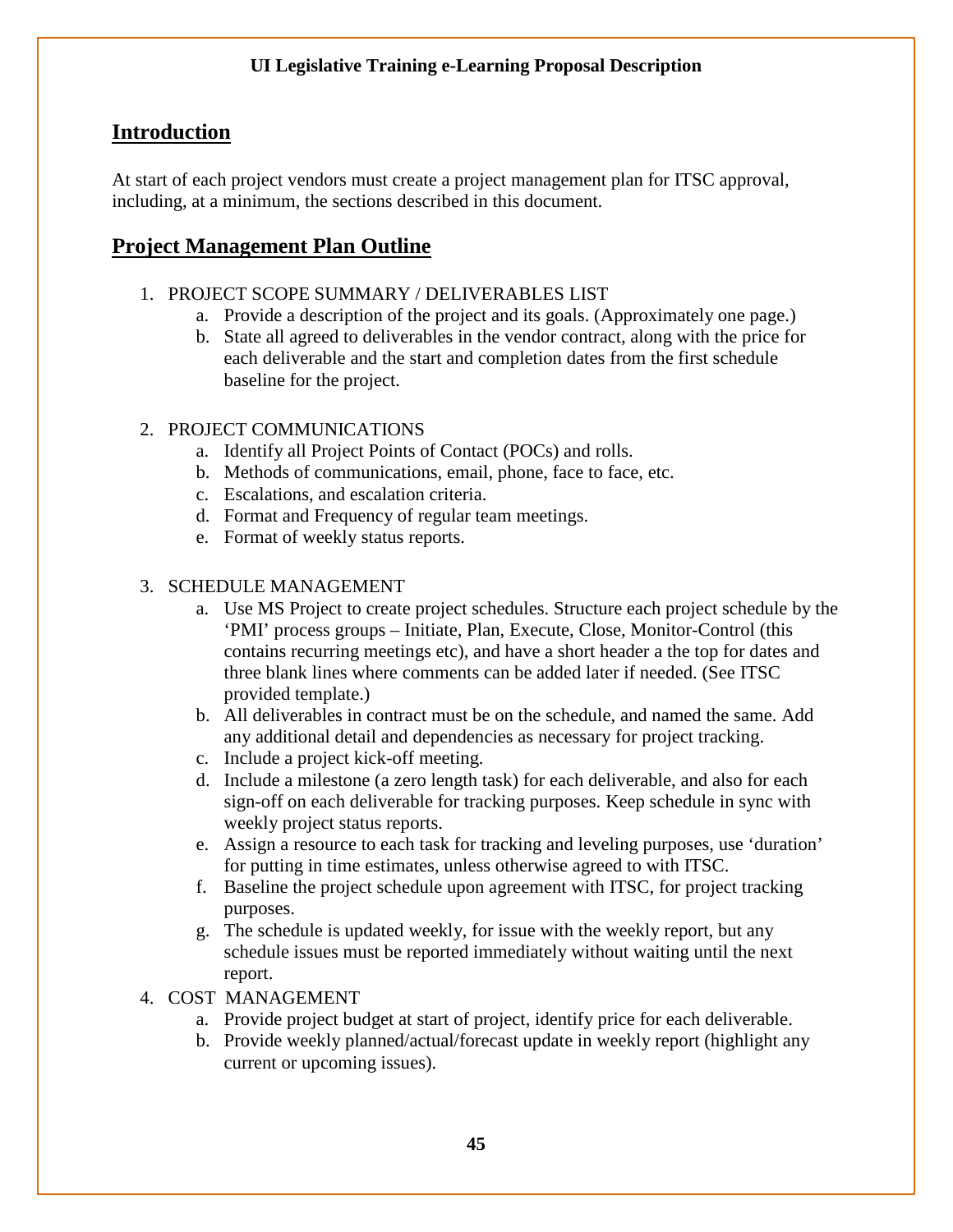

# **Project Management Plan Outline**

# **ITSC**

**Date: 02/28/2012**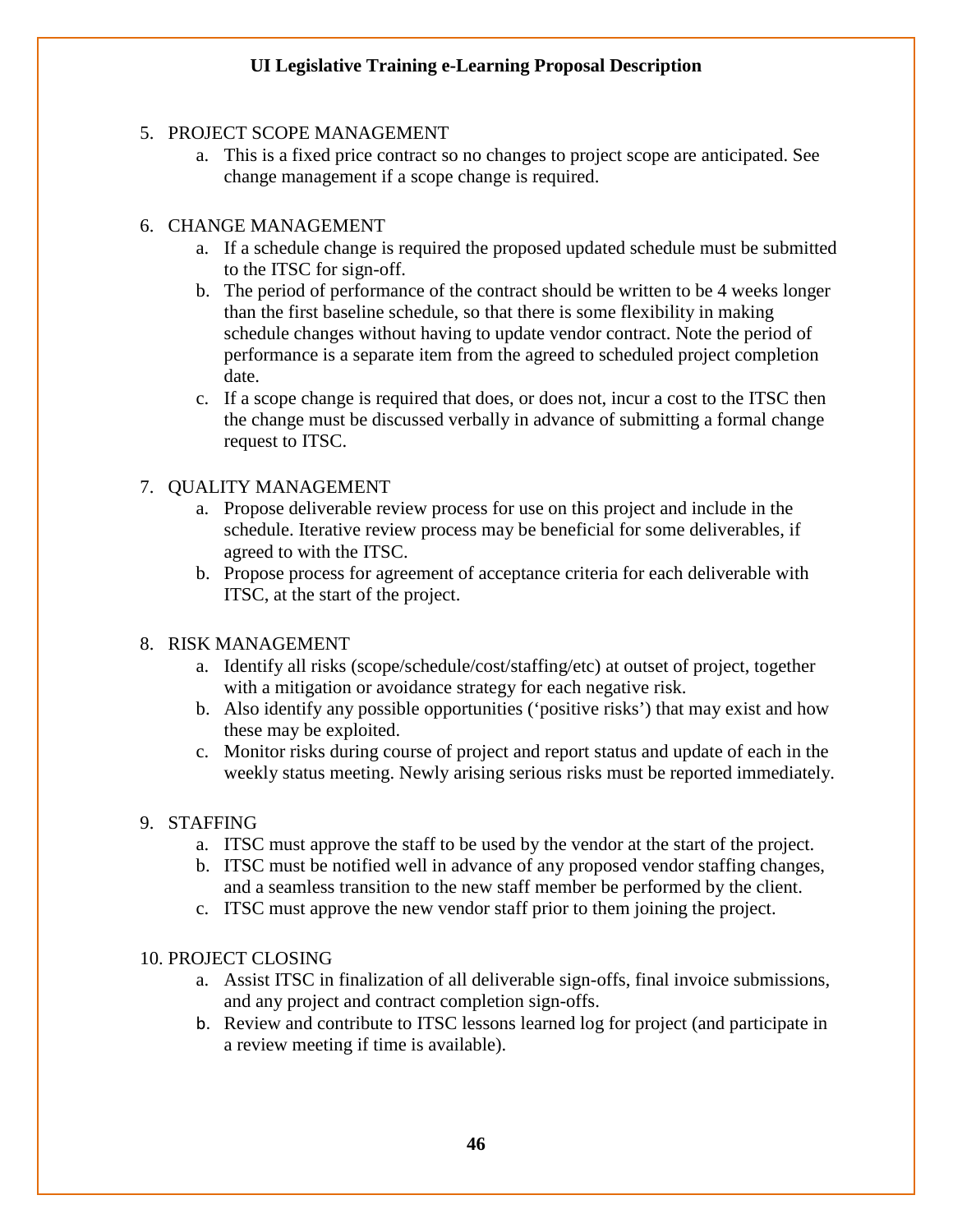## **Introduction**

At start of each project vendors must create a project management plan for ITSC approval, including, at a minimum, the sections described in this document.

## **Project Management Plan Outline**

#### 1. PROJECT SCOPE SUMMARY / DELIVERABLES LIST

- a. Provide a description of the project and its goals. (Approximately one page.)
- b. State all agreed to deliverables in the vendor contract, along with the price for each deliverable and the start and completion dates from the first schedule baseline for the project.

### 2. PROJECT COMMUNICATIONS

- a. Identify all Project Points of Contact (POCs) and rolls.
- b. Methods of communications, email, phone, face to face, etc.
- c. Escalations, and escalation criteria.
- d. Format and Frequency of regular team meetings.
- e. Format of weekly status reports.

## 3. SCHEDULE MANAGEMENT

- a. Use MS Project to create project schedules. Structure each project schedule by the 'PMI' process groups – Initiate, Plan, Execute, Close, Monitor-Control (this contains recurring meetings etc), and have a short header a the top for dates and three blank lines where comments can be added later if needed. (See ITSC provided template.)
- b. All deliverables in contract must be on the schedule, and named the same. Add any additional detail and dependencies as necessary for project tracking.
- c. Include a project kick-off meeting.
- d. Include a milestone (a zero length task) for each deliverable, and also for each sign-off on each deliverable for tracking purposes. Keep schedule in sync with weekly project status reports.
- e. Assign a resource to each task for tracking and leveling purposes, use 'duration' for putting in time estimates, unless otherwise agreed to with ITSC.
- f. Baseline the project schedule upon agreement with ITSC, for project tracking purposes.
- g. The schedule is updated weekly, for issue with the weekly report, but any schedule issues must be reported immediately without waiting until the next report.
- 4. COST MANAGEMENT
	- a. Provide project budget at start of project, identify price for each deliverable.
	- b. Provide weekly planned/actual/forecast update in weekly report (highlight any current or upcoming issues).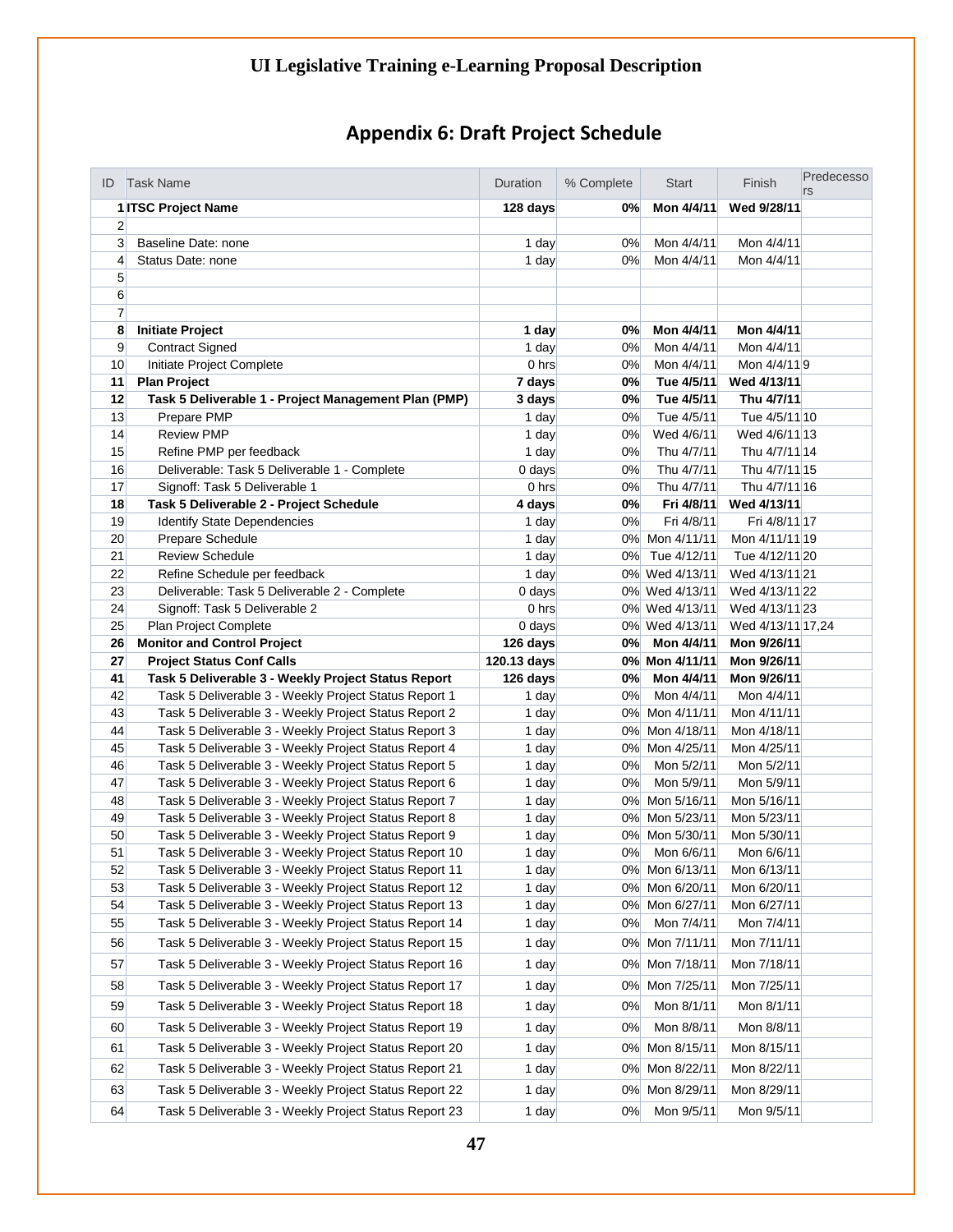#### 5. PROJECT SCOPE MANAGEMENT

a. This is a fixed price contract so no changes to project scope are anticipated. See change management if a scope change is required.

#### 6. CHANGE MANAGEMENT

- a. If a schedule change is required the proposed updated schedule must be submitted to the ITSC for sign-off.
- b. The period of performance of the contract should be written to be 4 weeks longer than the first baseline schedule, so that there is some flexibility in making schedule changes without having to update vendor contract. Note the period of performance is a separate item from the agreed to scheduled project completion date.
- c. If a scope change is required that does, or does not, incur a cost to the ITSC then the change must be discussed verbally in advance of submitting a formal change request to ITSC.

#### 7. QUALITY MANAGEMENT

- a. Propose deliverable review process for use on this project and include in the schedule. Iterative review process may be beneficial for some deliverables, if agreed to with the ITSC.
- b. Propose process for agreement of acceptance criteria for each deliverable with ITSC, at the start of the project.

#### 8. RISK MANAGEMENT

- a. Identify all risks (scope/schedule/cost/staffing/etc) at outset of project, together with a mitigation or avoidance strategy for each negative risk.
- b. Also identify any possible opportunities ('positive risks') that may exist and how these may be exploited.
- c. Monitor risks during course of project and report status and update of each in the weekly status meeting. Newly arising serious risks must be reported immediately.

#### 9. STAFFING

- a. ITSC must approve the staff to be used by the vendor at the start of the project.
- b. ITSC must be notified well in advance of any proposed vendor staffing changes, and a seamless transition to the new staff member be performed by the client.
- c. ITSC must approve the new vendor staff prior to them joining the project.

#### 10. PROJECT CLOSING

- a. Assist ITSC in finalization of all deliverable sign-offs, final invoice submissions, and any project and contract completion sign-offs.
- b. Review and contribute to ITSC lessons learned log for project (and participate in a review meeting if time is available).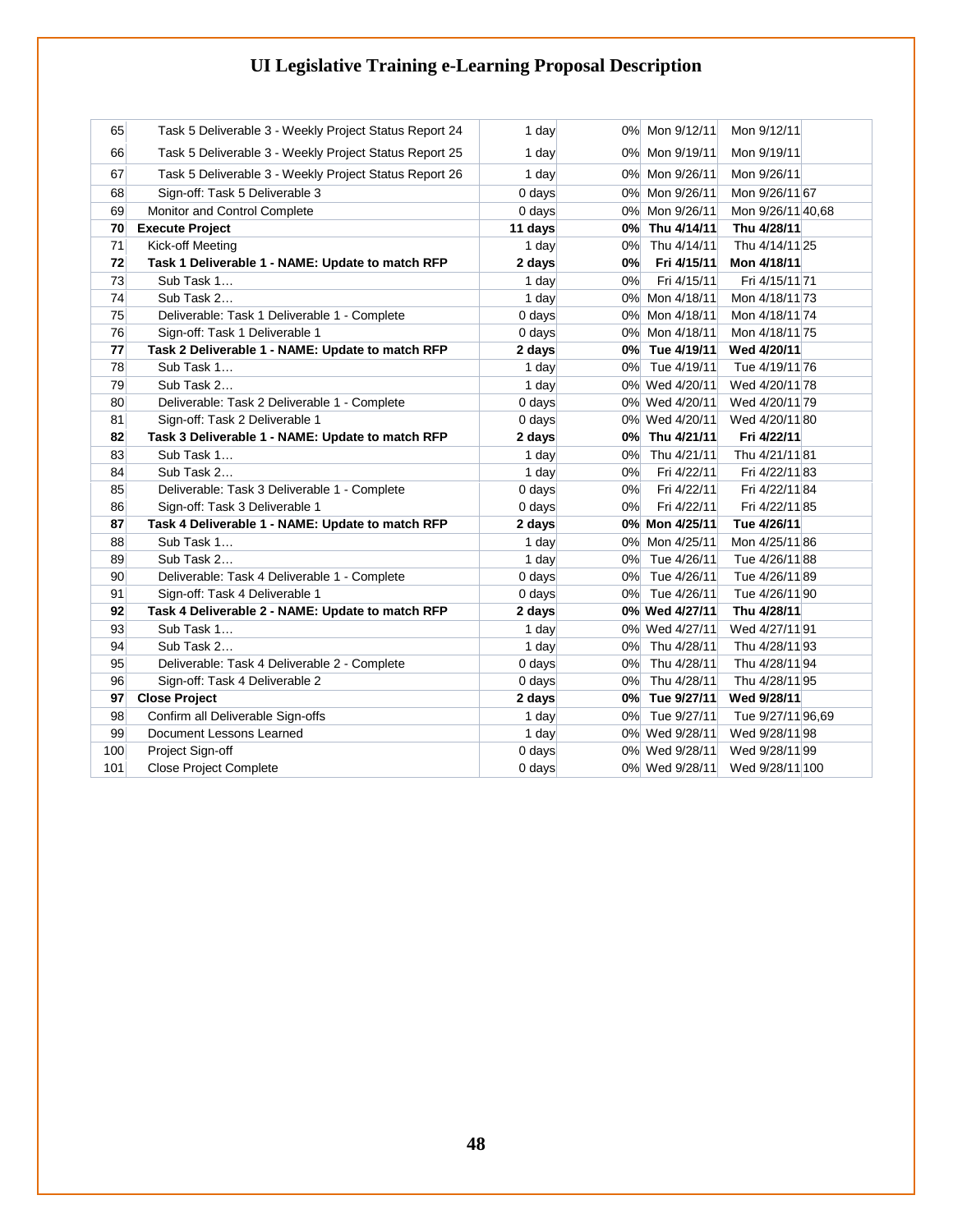# **Appendix 6: Draft Project Schedule**

| ID              | Task Name                                              | Duration         | % Complete | <b>Start</b>             | Finish                         | Predecesso<br>rs |
|-----------------|--------------------------------------------------------|------------------|------------|--------------------------|--------------------------------|------------------|
|                 | 1 <b>ITSC Project Name</b>                             | 128 days         | 0%         | Mon 4/4/11               | Wed 9/28/11                    |                  |
| $\overline{2}$  |                                                        |                  |            |                          |                                |                  |
| 3               | Baseline Date: none                                    | 1 day            | 0%         | Mon 4/4/11               | Mon 4/4/11                     |                  |
| 4               | Status Date: none                                      | 1 day            | 0%         | Mon 4/4/11               | Mon 4/4/11                     |                  |
| $5\overline{)}$ |                                                        |                  |            |                          |                                |                  |
| 6               |                                                        |                  |            |                          |                                |                  |
| $\overline{7}$  |                                                        |                  |            |                          |                                |                  |
| 8               | <b>Initiate Project</b>                                | 1 day            | 0%         | Mon 4/4/11               | Mon 4/4/11                     |                  |
| 9               | <b>Contract Signed</b>                                 | 1 day            | 0%         | Mon 4/4/11               | Mon 4/4/11                     |                  |
| 10              | Initiate Project Complete                              | 0 hrs            | 0%         | Mon 4/4/11               | Mon 4/4/119                    |                  |
| 11              | <b>Plan Project</b>                                    | 7 days           | 0%         | Tue 4/5/11               | Wed 4/13/11                    |                  |
| 12              | Task 5 Deliverable 1 - Project Management Plan (PMP)   | 3 days           | 0%         | Tue 4/5/11               | Thu 4/7/11                     |                  |
| 13              | Prepare PMP<br><b>Review PMP</b>                       | 1 day            | 0%<br>0%   | Tue 4/5/11<br>Wed 4/6/11 | Tue 4/5/11 10<br>Wed 4/6/11 13 |                  |
| 14<br>15        | Refine PMP per feedback                                | $1$ day<br>1 day | 0%         | Thu 4/7/11               | Thu 4/7/11 14                  |                  |
| 16              | Deliverable: Task 5 Deliverable 1 - Complete           | $0 \text{ days}$ | 0%         | Thu 4/7/11               | Thu 4/7/11 15                  |                  |
| 17              | Signoff: Task 5 Deliverable 1                          | 0 hrs            | 0%         | Thu 4/7/11               | Thu 4/7/11 16                  |                  |
| 18              | Task 5 Deliverable 2 - Project Schedule                | 4 days           | 0%         | Fri 4/8/11               | Wed 4/13/11                    |                  |
| 19              | <b>Identify State Dependencies</b>                     | 1 day            | 0%         | Fri 4/8/11               | Fri 4/8/11 17                  |                  |
| 20              | Prepare Schedule                                       | 1 day            | 0%         | Mon 4/11/11              | Mon 4/11/11 19                 |                  |
| 21              | <b>Review Schedule</b>                                 | 1 day            | 0%         | Tue 4/12/11              | Tue 4/12/11 20                 |                  |
| 22              | Refine Schedule per feedback                           | 1 day            |            | 0% Wed 4/13/11           | Wed 4/13/11 21                 |                  |
| 23              | Deliverable: Task 5 Deliverable 2 - Complete           | 0 days           |            | 0% Wed 4/13/11           | Wed 4/13/11 22                 |                  |
| 24              | Signoff: Task 5 Deliverable 2                          | $0$ hrs          |            | 0% Wed 4/13/11           | Wed 4/13/11 23                 |                  |
| 25              | Plan Project Complete                                  | $0 \text{ days}$ |            | 0% Wed 4/13/11           | Wed 4/13/11 17,24              |                  |
| 26              | <b>Monitor and Control Project</b>                     | 126 days         | 0%         | Mon 4/4/11               | Mon 9/26/11                    |                  |
| 27              | <b>Project Status Conf Calls</b>                       | 120.13 days      |            | 0% Mon 4/11/11           | Mon 9/26/11                    |                  |
| 41              | Task 5 Deliverable 3 - Weekly Project Status Report    | 126 days         | 0%         | Mon 4/4/11               | Mon 9/26/11                    |                  |
| 42              | Task 5 Deliverable 3 - Weekly Project Status Report 1  | 1 day            | 0%         | Mon 4/4/11               | Mon 4/4/11                     |                  |
| 43              | Task 5 Deliverable 3 - Weekly Project Status Report 2  | 1 day            |            | 0% Mon 4/11/11           | Mon 4/11/11                    |                  |
| 44              | Task 5 Deliverable 3 - Weekly Project Status Report 3  | 1 day            |            | 0% Mon 4/18/11           | Mon 4/18/11                    |                  |
| 45              | Task 5 Deliverable 3 - Weekly Project Status Report 4  | 1 day            | 0%         | Mon 4/25/11              | Mon 4/25/11                    |                  |
| 46              | Task 5 Deliverable 3 - Weekly Project Status Report 5  | 1 day            | 0%         | Mon 5/2/11               | Mon 5/2/11                     |                  |
| 47              | Task 5 Deliverable 3 - Weekly Project Status Report 6  | 1 day            | 0%         | Mon 5/9/11               | Mon 5/9/11                     |                  |
| 48              | Task 5 Deliverable 3 - Weekly Project Status Report 7  | 1 day            | 0%         | Mon 5/16/11              | Mon 5/16/11                    |                  |
| 49              | Task 5 Deliverable 3 - Weekly Project Status Report 8  | 1 day            | 0%         | Mon 5/23/11              | Mon 5/23/11                    |                  |
| 50              | Task 5 Deliverable 3 - Weekly Project Status Report 9  | 1 day            | 0%         | Mon 5/30/11              | Mon 5/30/11                    |                  |
| 51              | Task 5 Deliverable 3 - Weekly Project Status Report 10 | 1 day            | 0%         | Mon 6/6/11               | Mon 6/6/11                     |                  |
| 52              | Task 5 Deliverable 3 - Weekly Project Status Report 11 | 1 day            |            | 0% Mon 6/13/11           | Mon 6/13/11                    |                  |
| 53              | Task 5 Deliverable 3 - Weekly Project Status Report 12 | 1 day            | 0%         | Mon 6/20/11              | Mon 6/20/11                    |                  |
| 54              | Task 5 Deliverable 3 - Weekly Project Status Report 13 | 1 day            |            | 0% Mon 6/27/11           | Mon 6/27/11                    |                  |
| 55              | Task 5 Deliverable 3 - Weekly Project Status Report 14 | 1 day            | 0%         | Mon 7/4/11               | Mon 7/4/11                     |                  |
| 56              | Task 5 Deliverable 3 - Weekly Project Status Report 15 | 1 day            | 0%         | Mon 7/11/11              | Mon 7/11/11                    |                  |
| 57              | Task 5 Deliverable 3 - Weekly Project Status Report 16 | $1$ day          | 0%         | Mon 7/18/11              | Mon 7/18/11                    |                  |
| 58              | Task 5 Deliverable 3 - Weekly Project Status Report 17 | 1 day            | $0\%$      | Mon 7/25/11              | Mon 7/25/11                    |                  |
| 59              | Task 5 Deliverable 3 - Weekly Project Status Report 18 | 1 day            | 0%         | Mon 8/1/11               | Mon 8/1/11                     |                  |
|                 |                                                        |                  |            |                          |                                |                  |
| 60              | Task 5 Deliverable 3 - Weekly Project Status Report 19 | 1 day            | 0%         | Mon 8/8/11               | Mon 8/8/11                     |                  |
| 61              | Task 5 Deliverable 3 - Weekly Project Status Report 20 | 1 day            | 0%         | Mon 8/15/11              | Mon 8/15/11                    |                  |
| 62              | Task 5 Deliverable 3 - Weekly Project Status Report 21 | 1 day            | $0\%$      | Mon 8/22/11              | Mon 8/22/11                    |                  |
| 63              | Task 5 Deliverable 3 - Weekly Project Status Report 22 | 1 day            | 0%         | Mon 8/29/11              | Mon 8/29/11                    |                  |
| 64              | Task 5 Deliverable 3 - Weekly Project Status Report 23 | 1 day            | 0%         | Mon 9/5/11               | Mon 9/5/11                     |                  |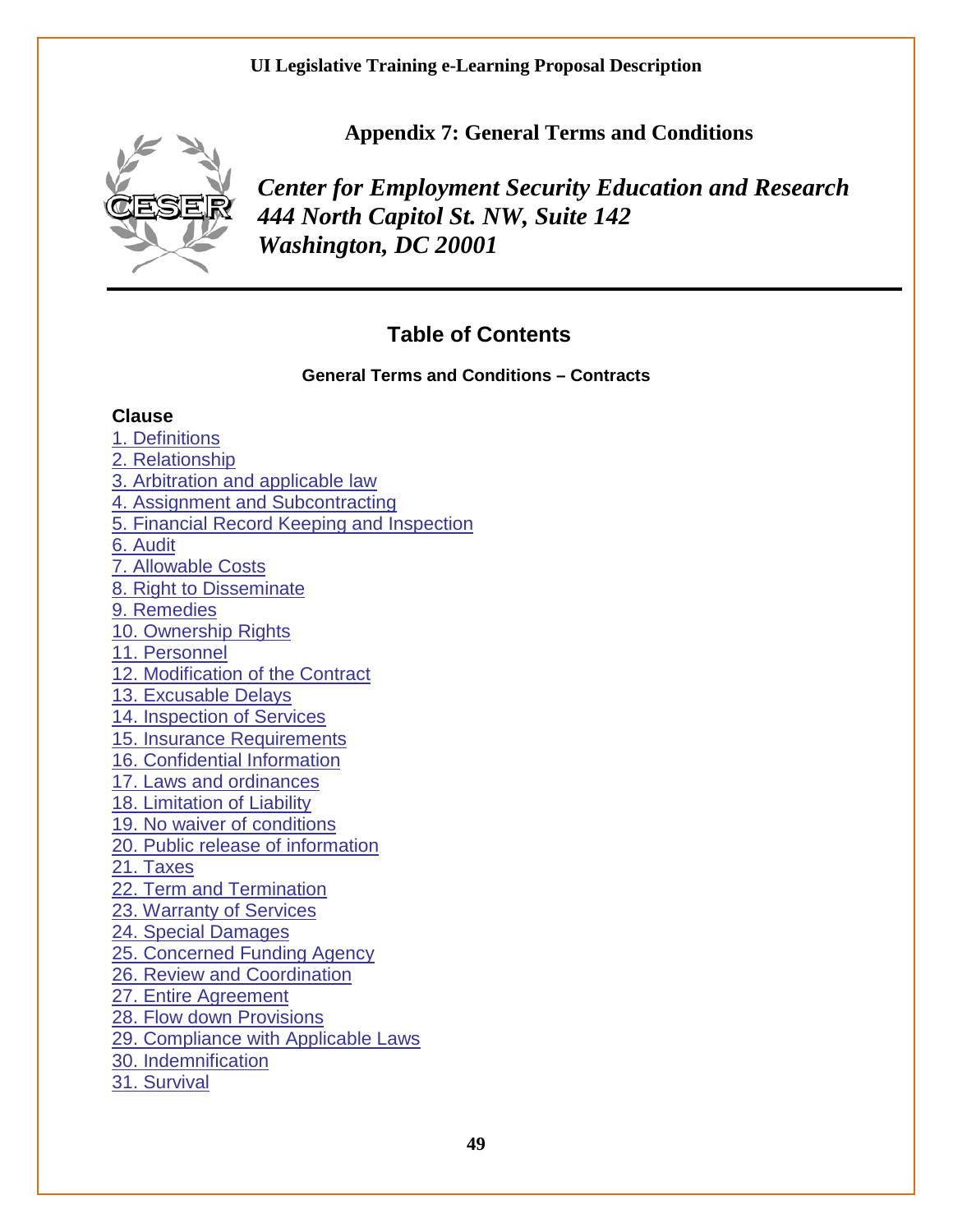| 65       | Task 5 Deliverable 3 - Weekly Project Status Report 24 | 1 day            |          | 0% Mon 9/12/11 | Mon 9/12/11                      |
|----------|--------------------------------------------------------|------------------|----------|----------------|----------------------------------|
| 66       | Task 5 Deliverable 3 - Weekly Project Status Report 25 | 1 day            |          | 0% Mon 9/19/11 | Mon 9/19/11                      |
| 67       | Task 5 Deliverable 3 - Weekly Project Status Report 26 | 1 day            |          | 0% Mon 9/26/11 | Mon 9/26/11                      |
| 68       | Sign-off: Task 5 Deliverable 3                         | $0$ days         | 0%       | Mon 9/26/11    | Mon 9/26/11 67                   |
|          |                                                        |                  |          | 0% Mon 9/26/11 |                                  |
| 69       | Monitor and Control Complete<br><b>Execute Project</b> | $0 \text{ days}$ |          | Thu 4/14/11    | Mon 9/26/11 40,68<br>Thu 4/28/11 |
| 70<br>71 | Kick-off Meeting                                       | 11 days          | 0%<br>0% | Thu 4/14/11    | Thu 4/14/11 25                   |
| 72       | Task 1 Deliverable 1 - NAME: Update to match RFP       | 1 day<br>2 days  | 0%       | Fri 4/15/11    | Mon 4/18/11                      |
| 73       | Sub Task 1                                             | 1 day            | 0%       | Fri 4/15/11    | Fri 4/15/11 71                   |
| 74       | Sub Task 2                                             | 1 day            |          | 0% Mon 4/18/11 | Mon 4/18/11 73                   |
| 75       | Deliverable: Task 1 Deliverable 1 - Complete           | $0$ days         |          | 0% Mon 4/18/11 | Mon 4/18/11 74                   |
|          |                                                        |                  |          |                |                                  |
| 76       | Sign-off: Task 1 Deliverable 1                         | $0$ days         |          | 0% Mon 4/18/11 | Mon 4/18/11 75                   |
| 77       | Task 2 Deliverable 1 - NAME: Update to match RFP       | 2 days           | 0%       | Tue 4/19/11    | Wed 4/20/11                      |
| 78       | Sub Task 1                                             | 1 day            | 0%       | Tue 4/19/11    | Tue 4/19/11 76                   |
| 79       | Sub Task 2                                             | 1 day            |          | 0% Wed 4/20/11 | Wed 4/20/11 78                   |
| 80       | Deliverable: Task 2 Deliverable 1 - Complete           | $0$ days         |          | 0% Wed 4/20/11 | Wed 4/20/11 79                   |
| 81       | Sign-off: Task 2 Deliverable 1                         | $0$ days         |          | 0% Wed 4/20/11 | Wed 4/20/11 80                   |
| 82       | Task 3 Deliverable 1 - NAME: Update to match RFP       | 2 days           | 0%       | Thu 4/21/11    | Fri 4/22/11                      |
| 83       | Sub Task 1                                             | 1 day            | 0%       | Thu 4/21/11    | Thu 4/21/1181                    |
| 84       | Sub Task 2                                             | 1 day            | 0%       | Fri 4/22/11    | Fri 4/22/11 83                   |
| 85       | Deliverable: Task 3 Deliverable 1 - Complete           | $0$ days         | 0%       | Fri 4/22/11    | Fri 4/22/1184                    |
| 86       | Sign-off: Task 3 Deliverable 1                         | $0$ days         | 0%       | Fri 4/22/11    | Fri 4/22/11 85                   |
| 87       | Task 4 Deliverable 1 - NAME: Update to match RFP       | 2 days           |          | 0% Mon 4/25/11 | Tue 4/26/11                      |
| 88       | Sub Task 1                                             | $1$ day          | 0%       | Mon 4/25/11    | Mon 4/25/1186                    |
| 89       | Sub Task 2                                             | $1$ day          |          | 0% Tue 4/26/11 | Tue 4/26/11 88                   |
| 90       | Deliverable: Task 4 Deliverable 1 - Complete           | $0$ days         |          | 0% Tue 4/26/11 | Tue 4/26/11 89                   |
| 91       | Sign-off: Task 4 Deliverable 1                         | $0$ days         |          | 0% Tue 4/26/11 | Tue 4/26/11 90                   |
| 92       | Task 4 Deliverable 2 - NAME: Update to match RFP       | 2 days           |          | 0% Wed 4/27/11 | Thu 4/28/11                      |
| 93       | Sub Task 1                                             | 1 day            |          | 0% Wed 4/27/11 | Wed 4/27/1191                    |
| 94       | Sub Task 2                                             | $1$ day          | 0%       | Thu 4/28/11    | Thu 4/28/1193                    |
| 95       | Deliverable: Task 4 Deliverable 2 - Complete           | $0$ days         | 0%       | Thu 4/28/11    | Thu 4/28/1194                    |
| 96       | Sign-off: Task 4 Deliverable 2                         | $0$ days         |          | 0% Thu 4/28/11 | Thu 4/28/11 95                   |
| 97       | <b>Close Project</b>                                   | 2 days           |          | 0% Tue 9/27/11 | Wed 9/28/11                      |
| 98       | Confirm all Deliverable Sign-offs                      | 1 day            |          | 0% Tue 9/27/11 | Tue 9/27/11 96,69                |
| 99       | Document Lessons Learned                               | 1 day            |          | 0% Wed 9/28/11 | Wed 9/28/1198                    |
| 100      | Project Sign-off                                       | $0 \text{ days}$ |          | 0% Wed 9/28/11 | Wed 9/28/11 99                   |
| 101      | <b>Close Project Complete</b>                          | $0 \text{ days}$ |          | 0% Wed 9/28/11 | Wed 9/28/11 100                  |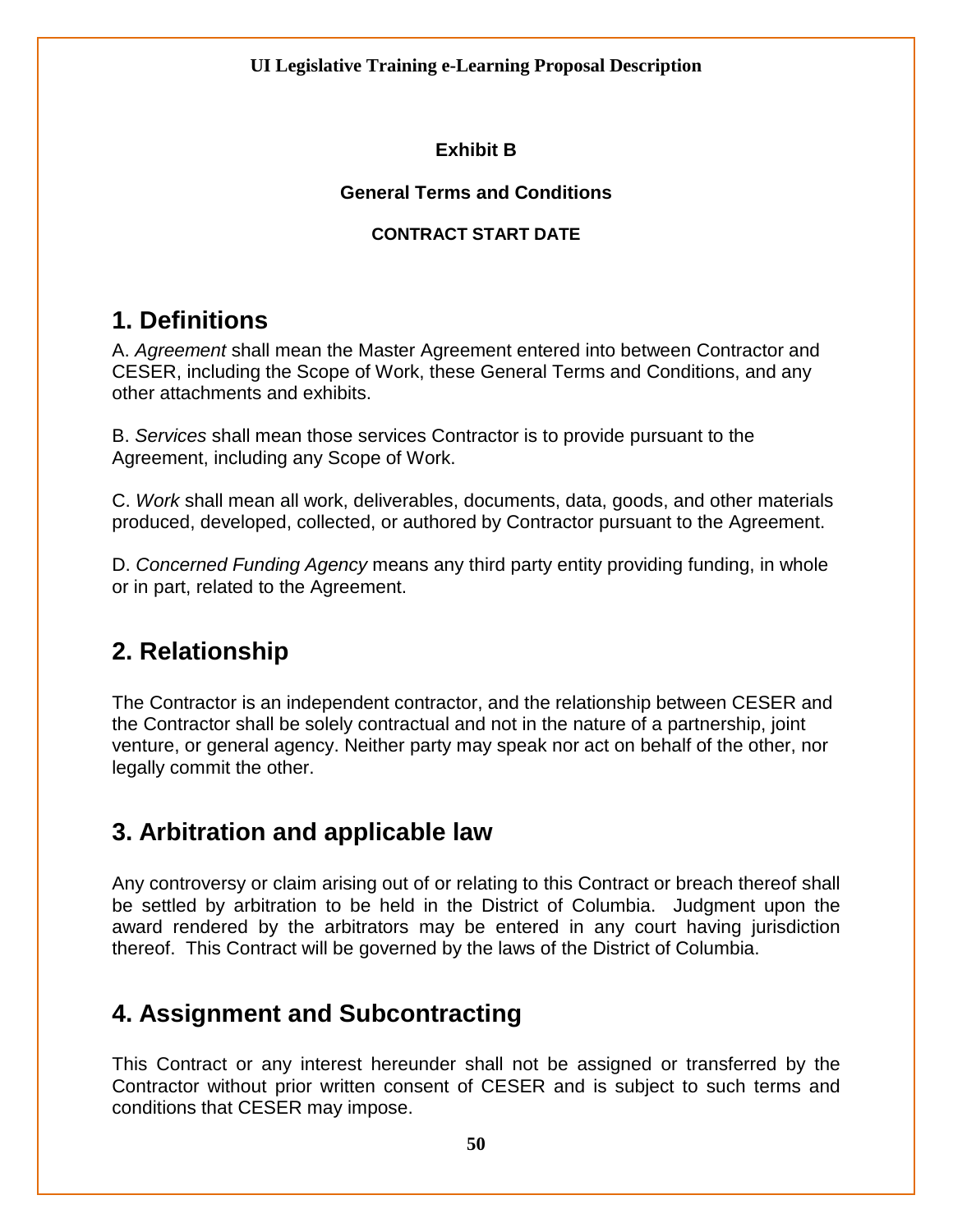**Appendix 7: General Terms and Conditions**



*Center for Employment Security Education and Research 444 North Capitol St. NW, Suite 142 Washington, DC 20001*

# **Table of Contents**

**General Terms and Conditions – Contracts**

#### **Clause**

[1. Definitions](#page-51-0) [2. Relationship](#page-51-1) [3. Arbitration and applicable law](#page-51-2) [4. Assignment and Subcontracting](#page-51-3) [5. Financial Record Keeping and Inspection](#page-52-0) [6. Audit](#page-52-1) [7. Allowable Costs](#page-53-0) [8. Right to Disseminate](#page-53-1) [9. Remedies](#page-54-0) [10. Ownership Rights](#page-54-1) [11. Personnel](#page-54-2) [12. Modification of the Contract](#page-54-3) [13. Excusable Delays](#page-54-4) [14. Inspection](#page-55-0) of Services [15. Insurance Requirements](#page-55-1) [16. Confidential Information](#page-55-2) [17. Laws and ordinances](#page-56-0) [18. Limitation of Liability](#page-56-1) [19. No waiver of conditions](#page-56-2) [20. Public release of information](#page-56-3) [21. Taxes](#page-56-4) [22. Term and Termination](#page-57-0) [23. Warranty of Services](#page-57-1) [24. Special Damages](#page-57-2) [25. Concerned Funding Agency](#page-57-3) [26. Review and Coordination](#page-58-0) [27. Entire Agreement](#page-58-1) [28. Flow down Provisions](#page-58-2) [29. Compliance with Applicable Laws](#page-58-3) [30. Indemnification](#page-59-0) [31. Survival](#page-59-1)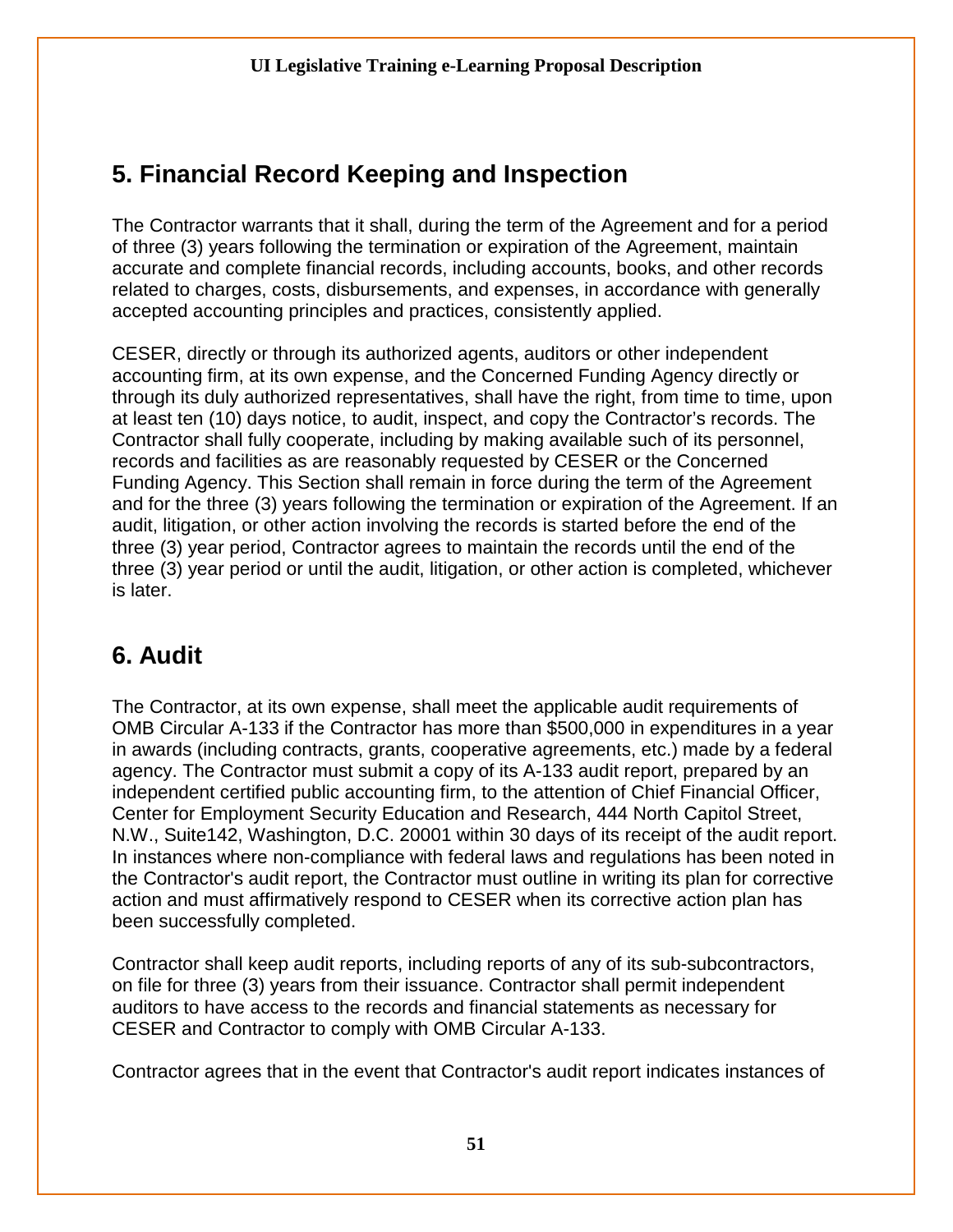## **Exhibit B**

## **General Terms and Conditions**

## **CONTRACT START DATE**

# <span id="page-51-0"></span>**1. Definitions**

A. *Agreement* shall mean the Master Agreement entered into between Contractor and CESER, including the Scope of Work, these General Terms and Conditions, and any other attachments and exhibits.

B. *Services* shall mean those services Contractor is to provide pursuant to the Agreement, including any Scope of Work.

C. *Work* shall mean all work, deliverables, documents, data, goods, and other materials produced, developed, collected, or authored by Contractor pursuant to the Agreement.

D. *Concerned Funding Agency* means any third party entity providing funding, in whole or in part, related to the Agreement.

# <span id="page-51-1"></span>**2. Relationship**

The Contractor is an independent contractor, and the relationship between CESER and the Contractor shall be solely contractual and not in the nature of a partnership, joint venture, or general agency. Neither party may speak nor act on behalf of the other, nor legally commit the other.

# <span id="page-51-2"></span>**3. Arbitration and applicable law**

Any controversy or claim arising out of or relating to this Contract or breach thereof shall be settled by arbitration to be held in the District of Columbia. Judgment upon the award rendered by the arbitrators may be entered in any court having jurisdiction thereof. This Contract will be governed by the laws of the District of Columbia.

# <span id="page-51-3"></span>**4. Assignment and Subcontracting**

This Contract or any interest hereunder shall not be assigned or transferred by the Contractor without prior written consent of CESER and is subject to such terms and conditions that CESER may impose.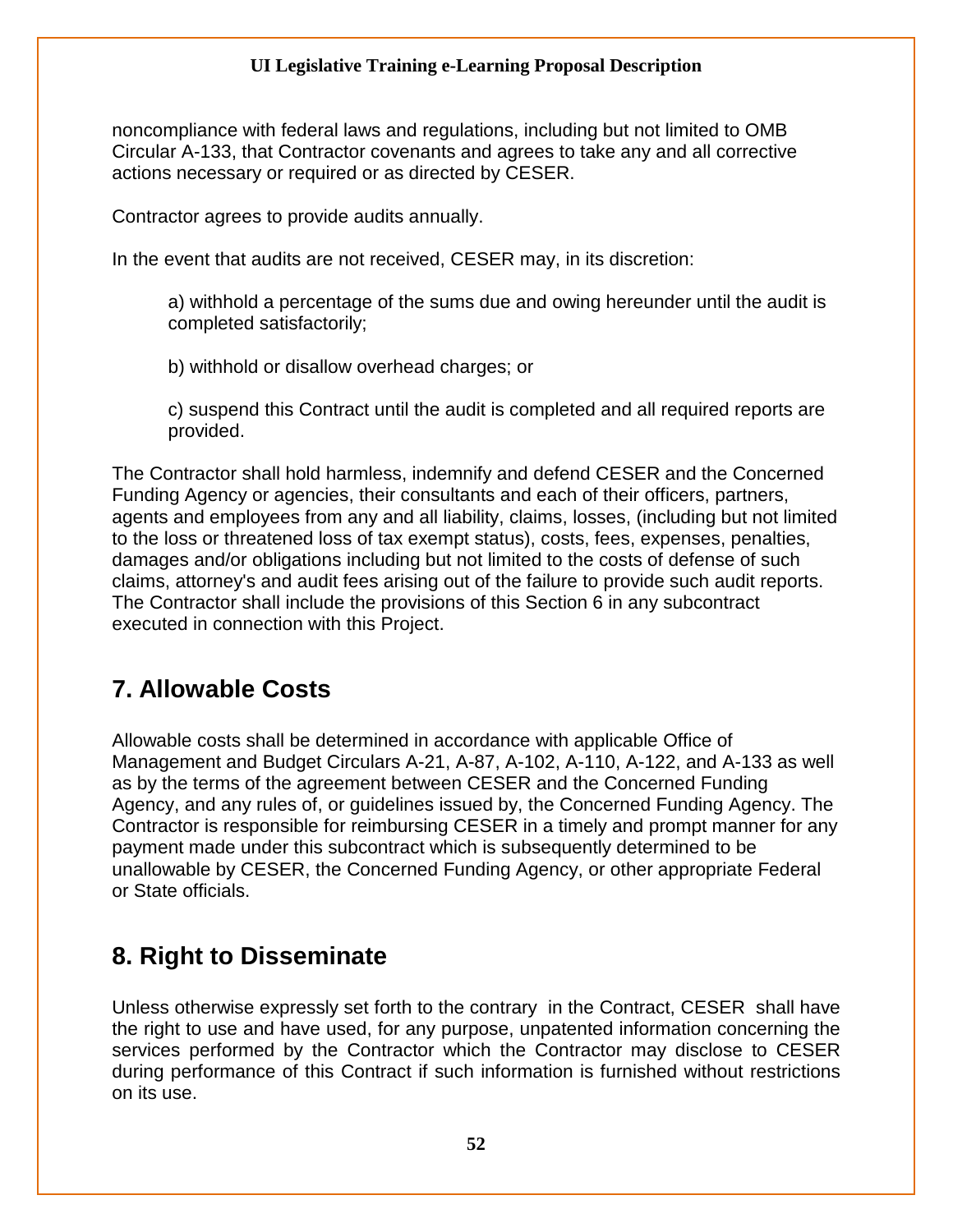# <span id="page-52-0"></span>**5. Financial Record Keeping and Inspection**

The Contractor warrants that it shall, during the term of the Agreement and for a period of three (3) years following the termination or expiration of the Agreement, maintain accurate and complete financial records, including accounts, books, and other records related to charges, costs, disbursements, and expenses, in accordance with generally accepted accounting principles and practices, consistently applied.

CESER, directly or through its authorized agents, auditors or other independent accounting firm, at its own expense, and the Concerned Funding Agency directly or through its duly authorized representatives, shall have the right, from time to time, upon at least ten (10) days notice, to audit, inspect, and copy the Contractor's records. The Contractor shall fully cooperate, including by making available such of its personnel, records and facilities as are reasonably requested by CESER or the Concerned Funding Agency. This Section shall remain in force during the term of the Agreement and for the three (3) years following the termination or expiration of the Agreement. If an audit, litigation, or other action involving the records is started before the end of the three (3) year period, Contractor agrees to maintain the records until the end of the three (3) year period or until the audit, litigation, or other action is completed, whichever is later.

# <span id="page-52-1"></span>**6. Audit**

The Contractor, at its own expense, shall meet the applicable audit requirements of OMB Circular A-133 if the Contractor has more than \$500,000 in expenditures in a year in awards (including contracts, grants, cooperative agreements, etc.) made by a federal agency. The Contractor must submit a copy of its A-133 audit report, prepared by an independent certified public accounting firm, to the attention of Chief Financial Officer, Center for Employment Security Education and Research, 444 North Capitol Street, N.W., Suite142, Washington, D.C. 20001 within 30 days of its receipt of the audit report. In instances where non-compliance with federal laws and regulations has been noted in the Contractor's audit report, the Contractor must outline in writing its plan for corrective action and must affirmatively respond to CESER when its corrective action plan has been successfully completed.

Contractor shall keep audit reports, including reports of any of its sub-subcontractors, on file for three (3) years from their issuance. Contractor shall permit independent auditors to have access to the records and financial statements as necessary for CESER and Contractor to comply with OMB Circular A-133.

Contractor agrees that in the event that Contractor's audit report indicates instances of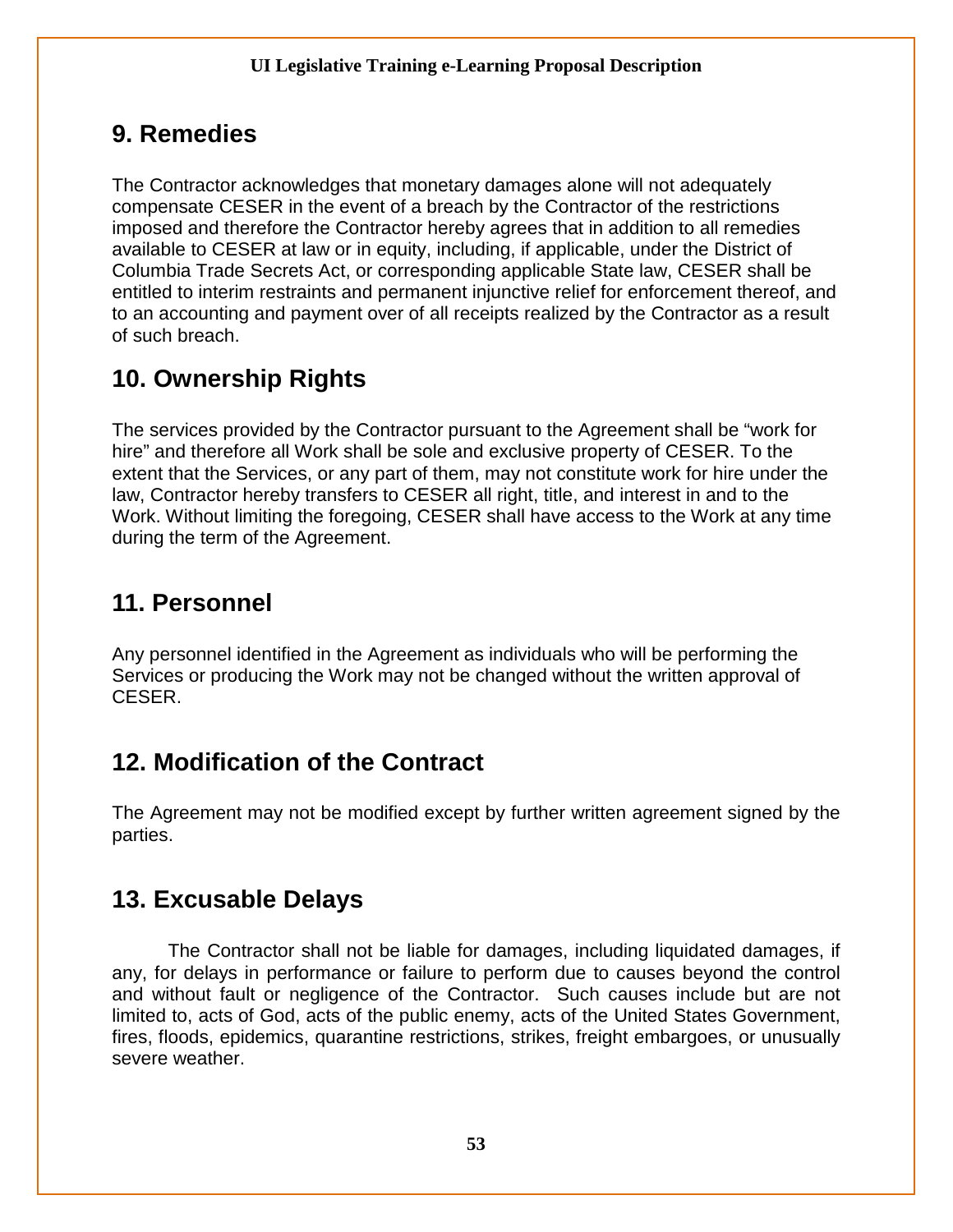noncompliance with federal laws and regulations, including but not limited to OMB Circular A-133, that Contractor covenants and agrees to take any and all corrective actions necessary or required or as directed by CESER.

Contractor agrees to provide audits annually.

In the event that audits are not received, CESER may, in its discretion:

a) withhold a percentage of the sums due and owing hereunder until the audit is completed satisfactorily;

b) withhold or disallow overhead charges; or

c) suspend this Contract until the audit is completed and all required reports are provided.

The Contractor shall hold harmless, indemnify and defend CESER and the Concerned Funding Agency or agencies, their consultants and each of their officers, partners, agents and employees from any and all liability, claims, losses, (including but not limited to the loss or threatened loss of tax exempt status), costs, fees, expenses, penalties, damages and/or obligations including but not limited to the costs of defense of such claims, attorney's and audit fees arising out of the failure to provide such audit reports. The Contractor shall include the provisions of this Section 6 in any subcontract executed in connection with this Project.

# <span id="page-53-0"></span>**7. Allowable Costs**

Allowable costs shall be determined in accordance with applicable Office of Management and Budget Circulars A-21, A-87, A-102, A-110, A-122, and A-133 as well as by the terms of the agreement between CESER and the Concerned Funding Agency, and any rules of, or guidelines issued by, the Concerned Funding Agency. The Contractor is responsible for reimbursing CESER in a timely and prompt manner for any payment made under this subcontract which is subsequently determined to be unallowable by CESER, the Concerned Funding Agency, or other appropriate Federal or State officials.

# <span id="page-53-1"></span>**8. Right to Disseminate**

Unless otherwise expressly set forth to the contrary in the Contract, CESER shall have the right to use and have used, for any purpose, unpatented information concerning the services performed by the Contractor which the Contractor may disclose to CESER during performance of this Contract if such information is furnished without restrictions on its use.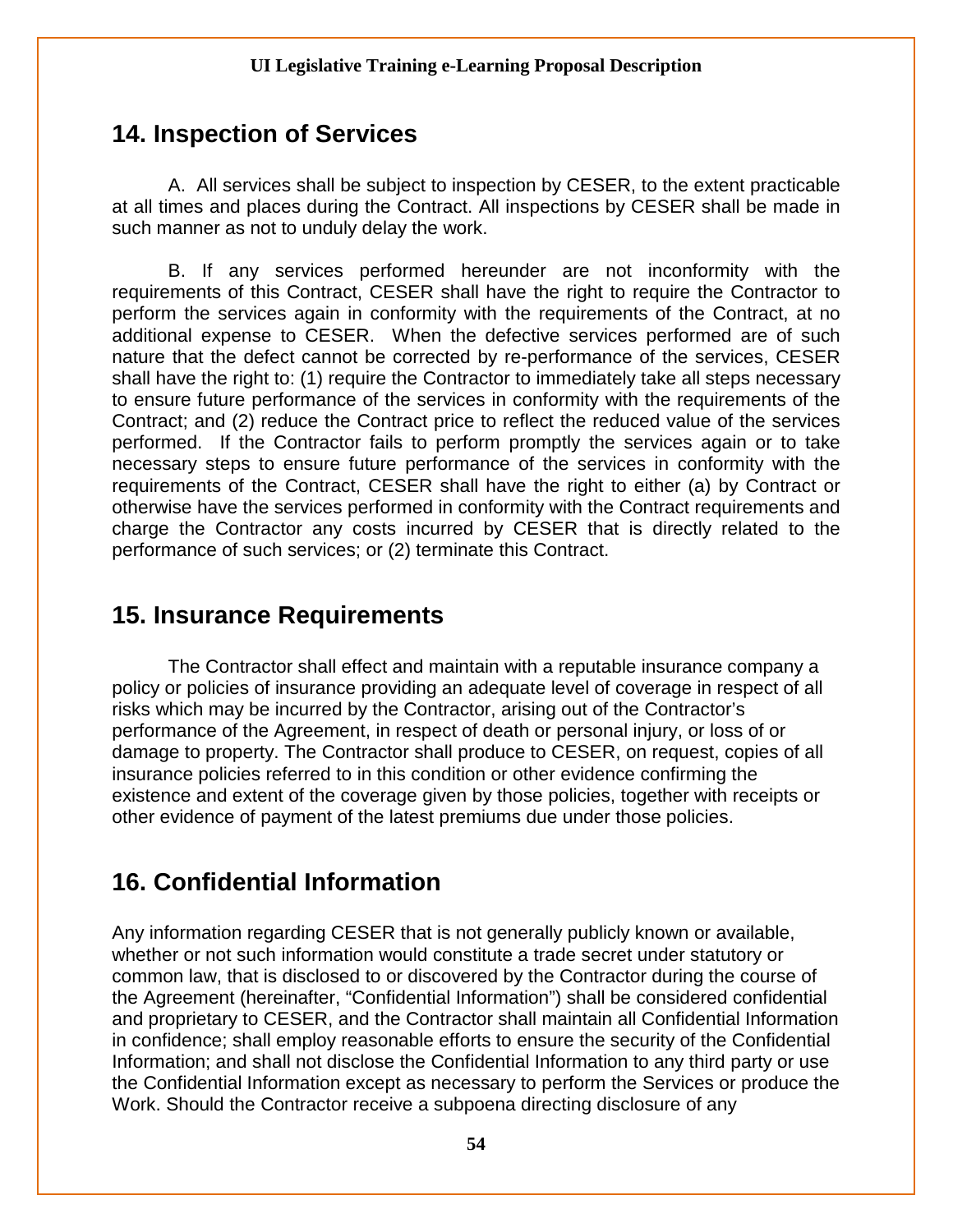# <span id="page-54-0"></span>**9. Remedies**

The Contractor acknowledges that monetary damages alone will not adequately compensate CESER in the event of a breach by the Contractor of the restrictions imposed and therefore the Contractor hereby agrees that in addition to all remedies available to CESER at law or in equity, including, if applicable, under the District of Columbia Trade Secrets Act, or corresponding applicable State law, CESER shall be entitled to interim restraints and permanent injunctive relief for enforcement thereof, and to an accounting and payment over of all receipts realized by the Contractor as a result of such breach.

# <span id="page-54-1"></span>**10. Ownership Rights**

The services provided by the Contractor pursuant to the Agreement shall be "work for hire" and therefore all Work shall be sole and exclusive property of CESER. To the extent that the Services, or any part of them, may not constitute work for hire under the law, Contractor hereby transfers to CESER all right, title, and interest in and to the Work. Without limiting the foregoing, CESER shall have access to the Work at any time during the term of the Agreement.

# <span id="page-54-2"></span>**11. Personnel**

Any personnel identified in the Agreement as individuals who will be performing the Services or producing the Work may not be changed without the written approval of CESER.

# <span id="page-54-3"></span>**12. Modification of the Contract**

The Agreement may not be modified except by further written agreement signed by the parties.

# <span id="page-54-4"></span>**13. Excusable Delays**

The Contractor shall not be liable for damages, including liquidated damages, if any, for delays in performance or failure to perform due to causes beyond the control and without fault or negligence of the Contractor. Such causes include but are not limited to, acts of God, acts of the public enemy, acts of the United States Government, fires, floods, epidemics, quarantine restrictions, strikes, freight embargoes, or unusually severe weather.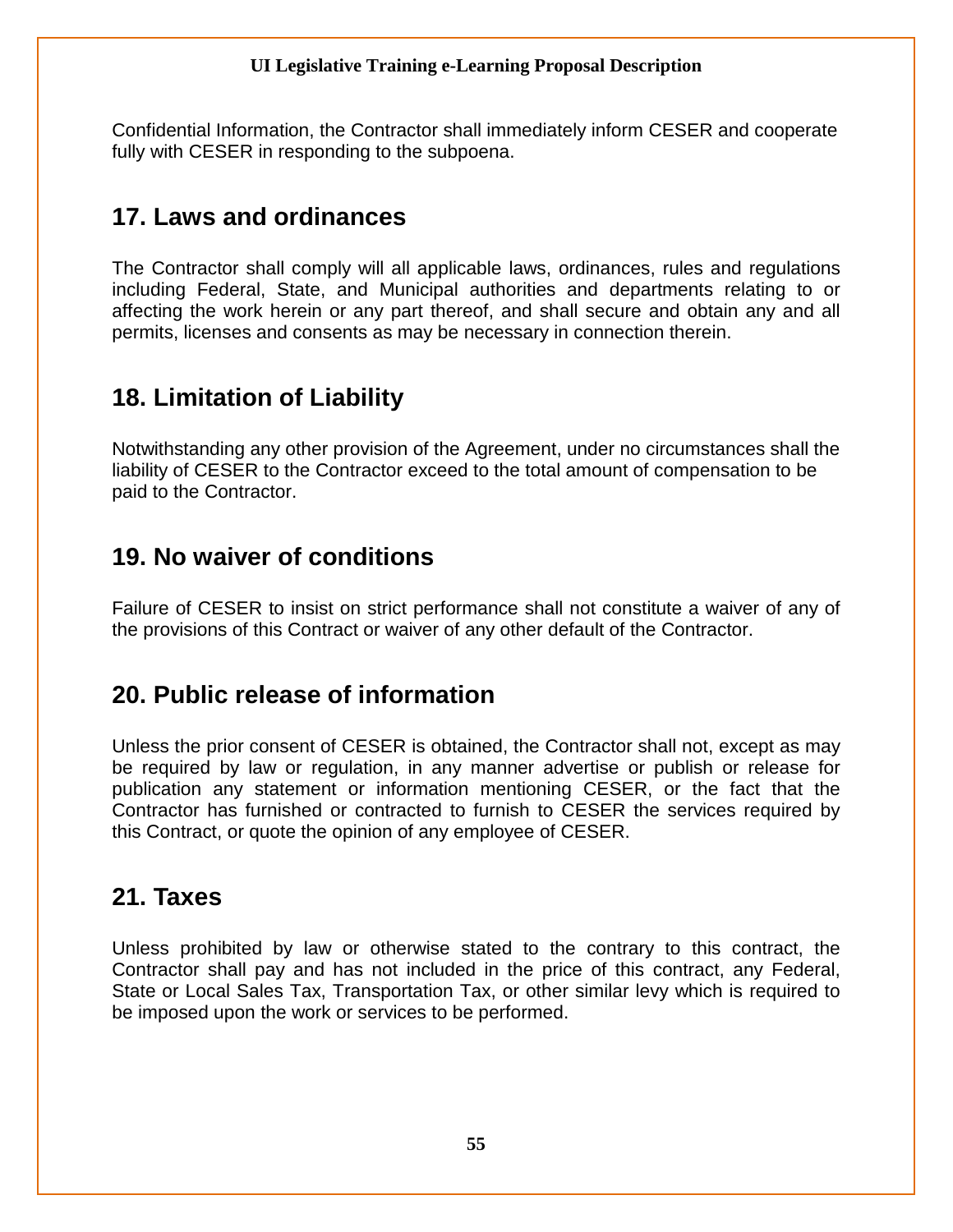# <span id="page-55-0"></span>**14. Inspection of Services**

A. All services shall be subject to inspection by CESER, to the extent practicable at all times and places during the Contract. All inspections by CESER shall be made in such manner as not to unduly delay the work.

B. If any services performed hereunder are not inconformity with the requirements of this Contract, CESER shall have the right to require the Contractor to perform the services again in conformity with the requirements of the Contract, at no additional expense to CESER. When the defective services performed are of such nature that the defect cannot be corrected by re-performance of the services, CESER shall have the right to: (1) require the Contractor to immediately take all steps necessary to ensure future performance of the services in conformity with the requirements of the Contract; and (2) reduce the Contract price to reflect the reduced value of the services performed. If the Contractor fails to perform promptly the services again or to take necessary steps to ensure future performance of the services in conformity with the requirements of the Contract, CESER shall have the right to either (a) by Contract or otherwise have the services performed in conformity with the Contract requirements and charge the Contractor any costs incurred by CESER that is directly related to the performance of such services; or (2) terminate this Contract.

# <span id="page-55-1"></span>**15. Insurance Requirements**

The Contractor shall effect and maintain with a reputable insurance company a policy or policies of insurance providing an adequate level of coverage in respect of all risks which may be incurred by the Contractor, arising out of the Contractor's performance of the Agreement, in respect of death or personal injury, or loss of or damage to property. The Contractor shall produce to CESER, on request, copies of all insurance policies referred to in this condition or other evidence confirming the existence and extent of the coverage given by those policies, together with receipts or other evidence of payment of the latest premiums due under those policies.

# <span id="page-55-2"></span>**16. Confidential Information**

Any information regarding CESER that is not generally publicly known or available, whether or not such information would constitute a trade secret under statutory or common law, that is disclosed to or discovered by the Contractor during the course of the Agreement (hereinafter, "Confidential Information") shall be considered confidential and proprietary to CESER, and the Contractor shall maintain all Confidential Information in confidence; shall employ reasonable efforts to ensure the security of the Confidential Information; and shall not disclose the Confidential Information to any third party or use the Confidential Information except as necessary to perform the Services or produce the Work. Should the Contractor receive a subpoena directing disclosure of any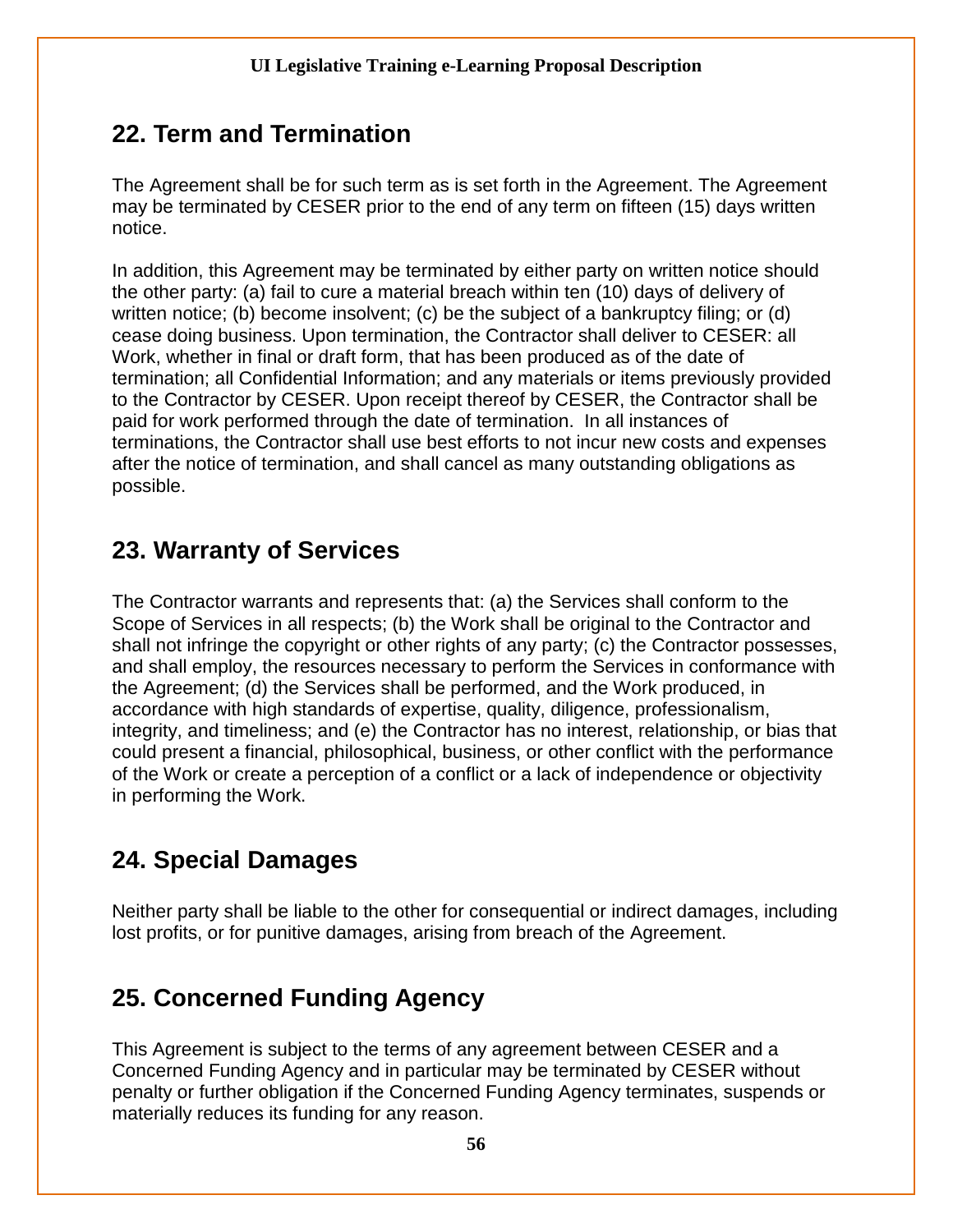Confidential Information, the Contractor shall immediately inform CESER and cooperate fully with CESER in responding to the subpoena.

# <span id="page-56-0"></span>**17. Laws and ordinances**

The Contractor shall comply will all applicable laws, ordinances, rules and regulations including Federal, State, and Municipal authorities and departments relating to or affecting the work herein or any part thereof, and shall secure and obtain any and all permits, licenses and consents as may be necessary in connection therein.

# <span id="page-56-1"></span>**18. Limitation of Liability**

Notwithstanding any other provision of the Agreement, under no circumstances shall the liability of CESER to the Contractor exceed to the total amount of compensation to be paid to the Contractor.

# <span id="page-56-2"></span>**19. No waiver of conditions**

Failure of CESER to insist on strict performance shall not constitute a waiver of any of the provisions of this Contract or waiver of any other default of the Contractor.

# <span id="page-56-3"></span>**20. Public release of information**

Unless the prior consent of CESER is obtained, the Contractor shall not, except as may be required by law or regulation, in any manner advertise or publish or release for publication any statement or information mentioning CESER, or the fact that the Contractor has furnished or contracted to furnish to CESER the services required by this Contract, or quote the opinion of any employee of CESER.

# <span id="page-56-4"></span>**21. Taxes**

Unless prohibited by law or otherwise stated to the contrary to this contract, the Contractor shall pay and has not included in the price of this contract, any Federal, State or Local Sales Tax, Transportation Tax, or other similar levy which is required to be imposed upon the work or services to be performed.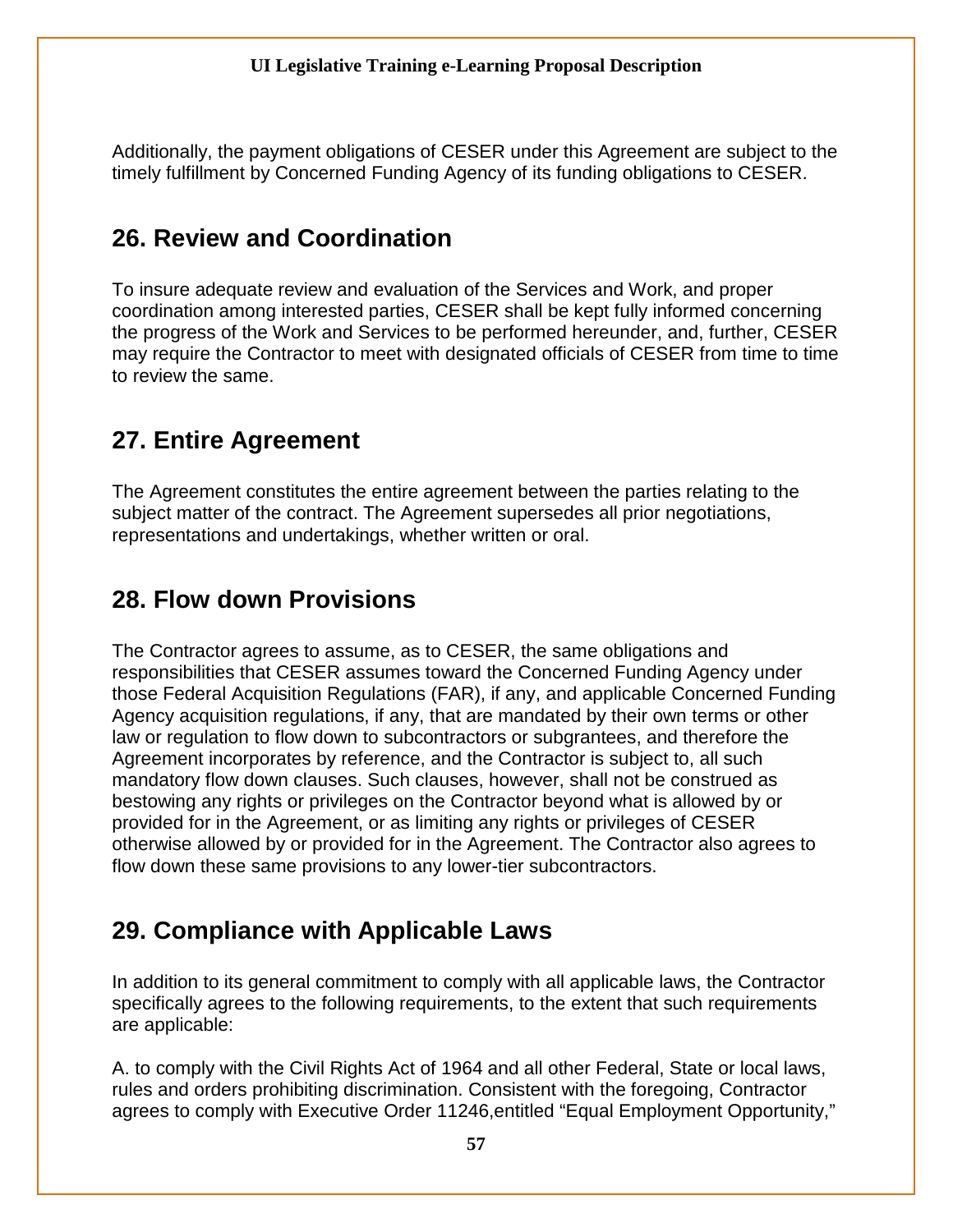# <span id="page-57-0"></span>**22. Term and Termination**

The Agreement shall be for such term as is set forth in the Agreement. The Agreement may be terminated by CESER prior to the end of any term on fifteen (15) days written notice.

In addition, this Agreement may be terminated by either party on written notice should the other party: (a) fail to cure a material breach within ten (10) days of delivery of written notice; (b) become insolvent; (c) be the subject of a bankruptcy filing; or (d) cease doing business. Upon termination, the Contractor shall deliver to CESER: all Work, whether in final or draft form, that has been produced as of the date of termination; all Confidential Information; and any materials or items previously provided to the Contractor by CESER. Upon receipt thereof by CESER, the Contractor shall be paid for work performed through the date of termination. In all instances of terminations, the Contractor shall use best efforts to not incur new costs and expenses after the notice of termination, and shall cancel as many outstanding obligations as possible.

# <span id="page-57-1"></span>**23. Warranty of Services**

The Contractor warrants and represents that: (a) the Services shall conform to the Scope of Services in all respects; (b) the Work shall be original to the Contractor and shall not infringe the copyright or other rights of any party; (c) the Contractor possesses, and shall employ, the resources necessary to perform the Services in conformance with the Agreement; (d) the Services shall be performed, and the Work produced, in accordance with high standards of expertise, quality, diligence, professionalism, integrity, and timeliness; and (e) the Contractor has no interest, relationship, or bias that could present a financial, philosophical, business, or other conflict with the performance of the Work or create a perception of a conflict or a lack of independence or objectivity in performing the Work.

# <span id="page-57-2"></span>**24. Special Damages**

Neither party shall be liable to the other for consequential or indirect damages, including lost profits, or for punitive damages, arising from breach of the Agreement.

# <span id="page-57-3"></span>**25. Concerned Funding Agency**

This Agreement is subject to the terms of any agreement between CESER and a Concerned Funding Agency and in particular may be terminated by CESER without penalty or further obligation if the Concerned Funding Agency terminates, suspends or materially reduces its funding for any reason.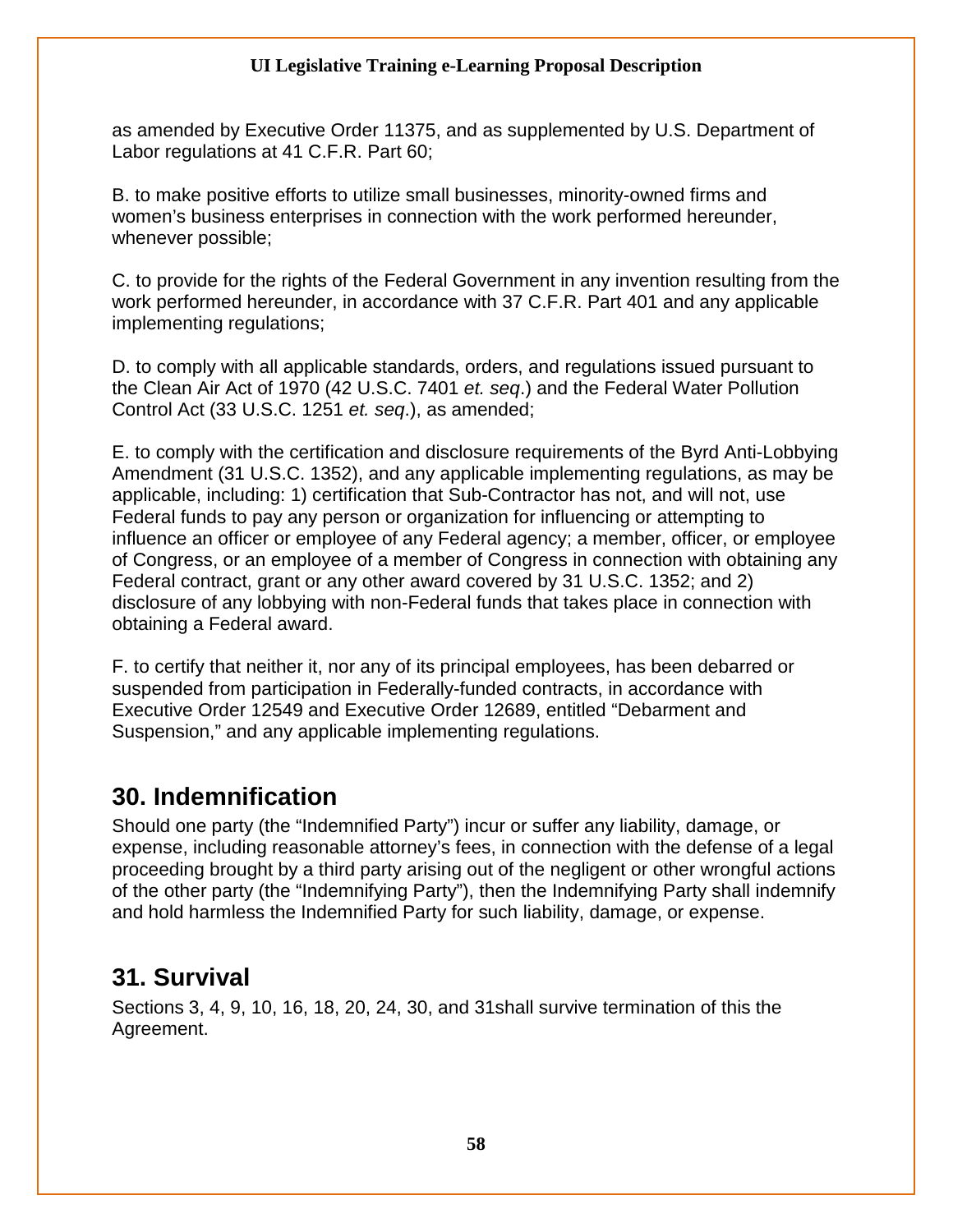Additionally, the payment obligations of CESER under this Agreement are subject to the timely fulfillment by Concerned Funding Agency of its funding obligations to CESER.

# <span id="page-58-0"></span>**26. Review and Coordination**

To insure adequate review and evaluation of the Services and Work, and proper coordination among interested parties, CESER shall be kept fully informed concerning the progress of the Work and Services to be performed hereunder, and, further, CESER may require the Contractor to meet with designated officials of CESER from time to time to review the same.

# <span id="page-58-1"></span>**27. Entire Agreement**

The Agreement constitutes the entire agreement between the parties relating to the subject matter of the contract. The Agreement supersedes all prior negotiations, representations and undertakings, whether written or oral.

# <span id="page-58-2"></span>**28. Flow down Provisions**

The Contractor agrees to assume, as to CESER, the same obligations and responsibilities that CESER assumes toward the Concerned Funding Agency under those Federal Acquisition Regulations (FAR), if any, and applicable Concerned Funding Agency acquisition regulations, if any, that are mandated by their own terms or other law or regulation to flow down to subcontractors or subgrantees, and therefore the Agreement incorporates by reference, and the Contractor is subject to, all such mandatory flow down clauses. Such clauses, however, shall not be construed as bestowing any rights or privileges on the Contractor beyond what is allowed by or provided for in the Agreement, or as limiting any rights or privileges of CESER otherwise allowed by or provided for in the Agreement. The Contractor also agrees to flow down these same provisions to any lower-tier subcontractors.

# <span id="page-58-3"></span>**29. Compliance with Applicable Laws**

In addition to its general commitment to comply with all applicable laws, the Contractor specifically agrees to the following requirements, to the extent that such requirements are applicable:

A. to comply with the Civil Rights Act of 1964 and all other Federal, State or local laws, rules and orders prohibiting discrimination. Consistent with the foregoing, Contractor agrees to comply with Executive Order 11246,entitled "Equal Employment Opportunity,"